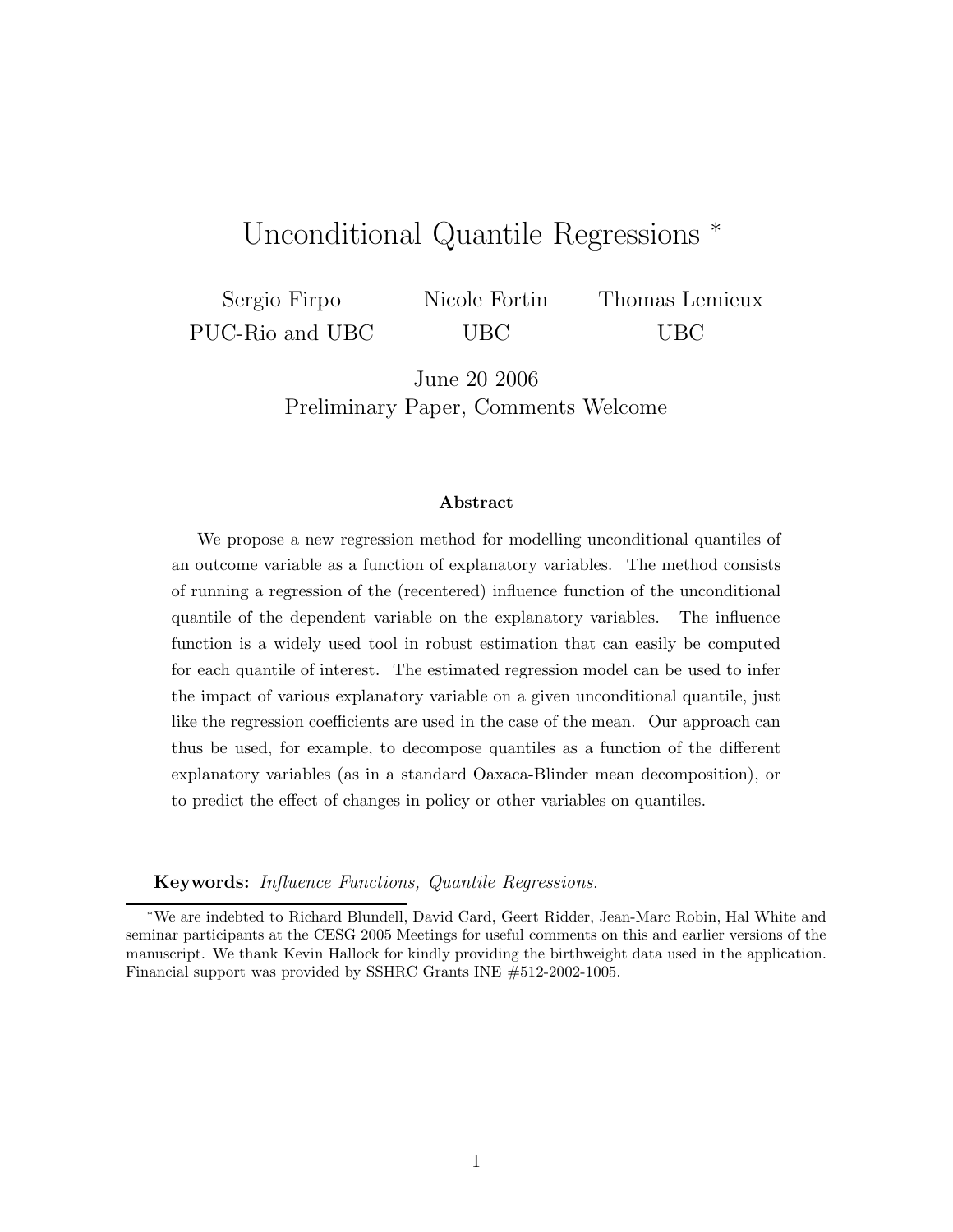## **1 Introduction**

Quantile regressions are an increasingly popular method in empirical economics. Just like OLS regressions provides a simple way of estimating the effect of explanatory variables on the conditional mean of an outcome variable, quantile regressions provide simple estimates of the effect of the same variables on any conditional quantile of the outcome variable. Quantile regressions enable researchers to "go beyond the conditional mean", which is useful for a number of reasons. In particular, in many cases we not only care about the mean of the outcome variable, but also about other aspects of the distribution. For instance, Koenker and Hallock (2001) apply quantile regressions to the case of infant birthweight. From a public health perspective, we are especially concerned with the lower tail of the birthweight distribution, and in particular with cases that fall below the "low birthweight" threshold of 2500 grams. Koenker and Hallock (2001) show that providing pre-natal care has a much larger impact at lower conditional quantiles than at higher conditional quantiles of the birthweight distribution. This suggests that such practices may provide an effective way of reducing the problem of low birthweight even if they have limited impact on the mean of birthweight.

Starting with Chamberlain (1994) and Buchinsky (1994), quantile regressions have also been used in the large labor economics literature on wage inequality. From a welfare point of view, both the mean and the distribution of real wages matter. It is thus important to see how wage setting factors like education and union status (the two cases studied by Chamberlain) affect both the conditional mean and the conditional dispersion of wages. For instance, Chamberlain shows that unions have a much larger effect at lower than higher quantiles, confirming the well established view that they tend to compress wages among workers with the same observable characteristics.

On closer examination, however, quantile regressions are not always well suited for answering many questions of distributional interest. The key difficulty occurs when the ultimate object of interest is the unconditional distribution, as in the case of low birthweight or wage inequality discussed above. The problem is that a particular quantile of the unconditional outcome distribution cannot be expressed as a function of the corresponding conditional quantiles. Thus the coefficients of a particular quantile regression cannot be used to predict the effect of a given covariate on the corresponding quantile of the unconditional distribution. In fact, we show that even the sign of the coefficient may be "wrong". For example, we show in the empirical section that while unions have a positive effect on the 90th conditional quantile, unionization tends to reduce the 90th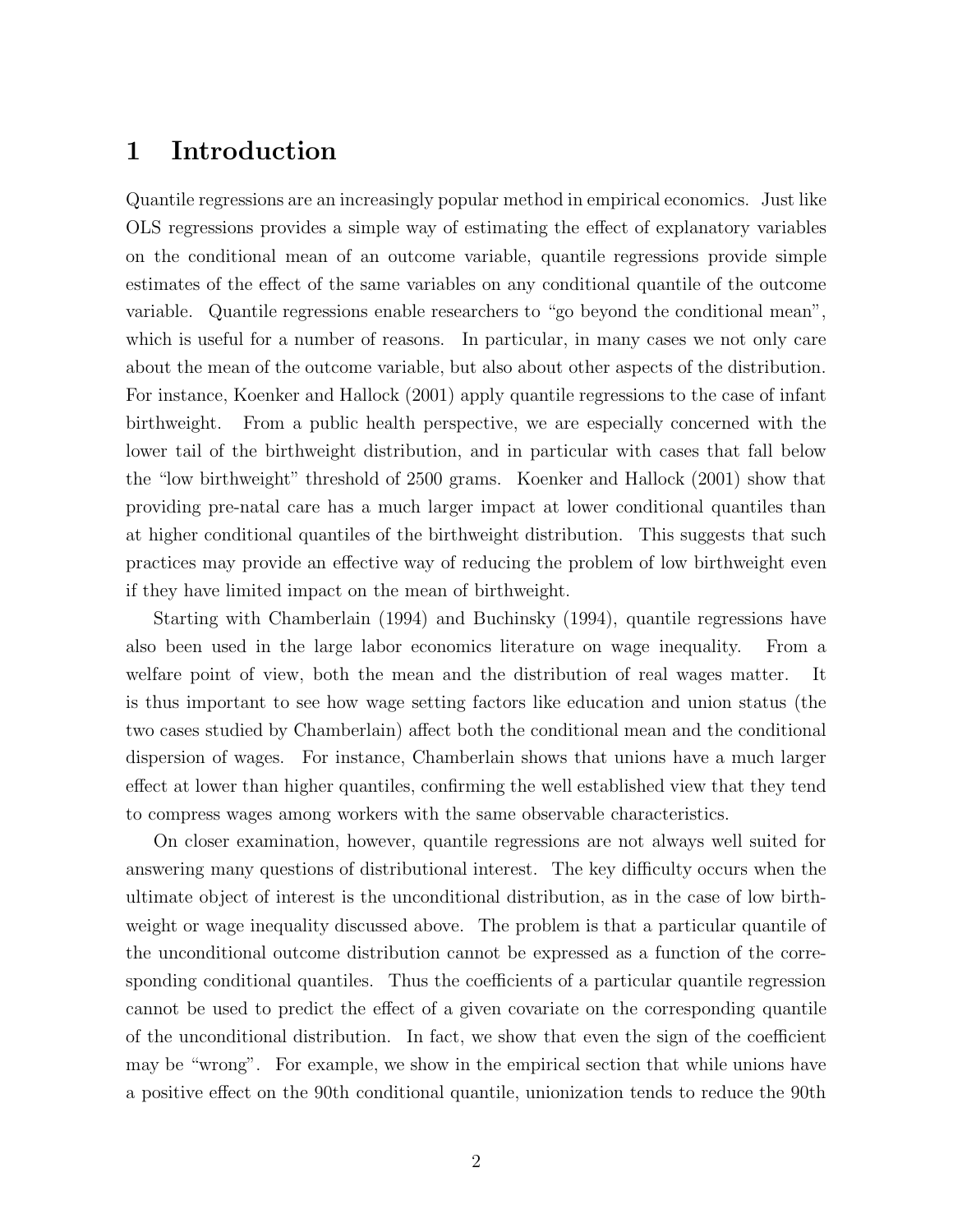quantile of the unconditional wage distribution. By contrast, it is well known that the expected value of the conditional mean is equal to the unconditional mean of the outcome variable. This implies that a regression coefficient can be either interpreted as the effect of a covariate on the conditional or unconditional mean. For instance, if the OLS estimate of the effect of unions on log wages is 0.2, this also means that moving everybody from non-union to union would increase the (unconditional) mean of log wages by 0.2.

Another way of illustrating the limitations of quantile regressions is to go back to the birthweight example. Consider a quantile regression for the 10th conditional quantile. Koenker and Hallock (2001) show that prenatal care has a large effect on this conditional quantile. Unfortunately, the 10th conditional quantile is very different depending on other characteristics of the mother. The 10th quantile for smoking black mothers with a high school education or less (at 2183 grams) is well below the low birthweight threshold of  $2500 \text{ grams}$ .<sup>1</sup> By contrast, the 10th quantile for white college educated mothers who do not smoke (at 2880 grams) is well above the low birthweight threshold, in fact it is above the corresponding birthweight for the 41th quantile of the previous group. The quantile regression estimate at the 10th conditional quantile thus mixes the impact of prenatal care for some infants above and below the low birthweight threshold. Conditional quantile regressions may not be the best way to infer the impact of prenatal care on the weight of infants right around the 2500 grams threshold.<sup>2</sup>

In this paper, we propose a new computationally simple regression method that can be used to model the unconditional quantiles of the outcome variable as a function of the explanatory variables. Our approach builds upon the concept of the influence function (IF), a widely used tool in robust estimation of statistical or econometric models. Intuitively, the influence function for a given distributional parameter is simply the contribution of an individual observation to this parameter. For example, the influence function of an observation to the mean is simply its demeaned value. More generally, the influence function is easily computed for other distributional measures, including quantiles. Here, we propose, in the simplest case, to run OLS regressions of a (recentered) influence function (RIF) on the explanatory variables. This corresponds to what we usually do in the case of the mean for which the recentered influence function is the observation value itself. The estimated model can thus be used to construct policy conterfactuals or decomposition of the unconditional quantile in the same way OLS is

<sup>&</sup>lt;sup>1</sup>As computed from the Koenker and Hallock (2001) data.

<sup>2</sup>Empirically however, conditional and unconditional quantile regressions estimates in this particular case will give similar results.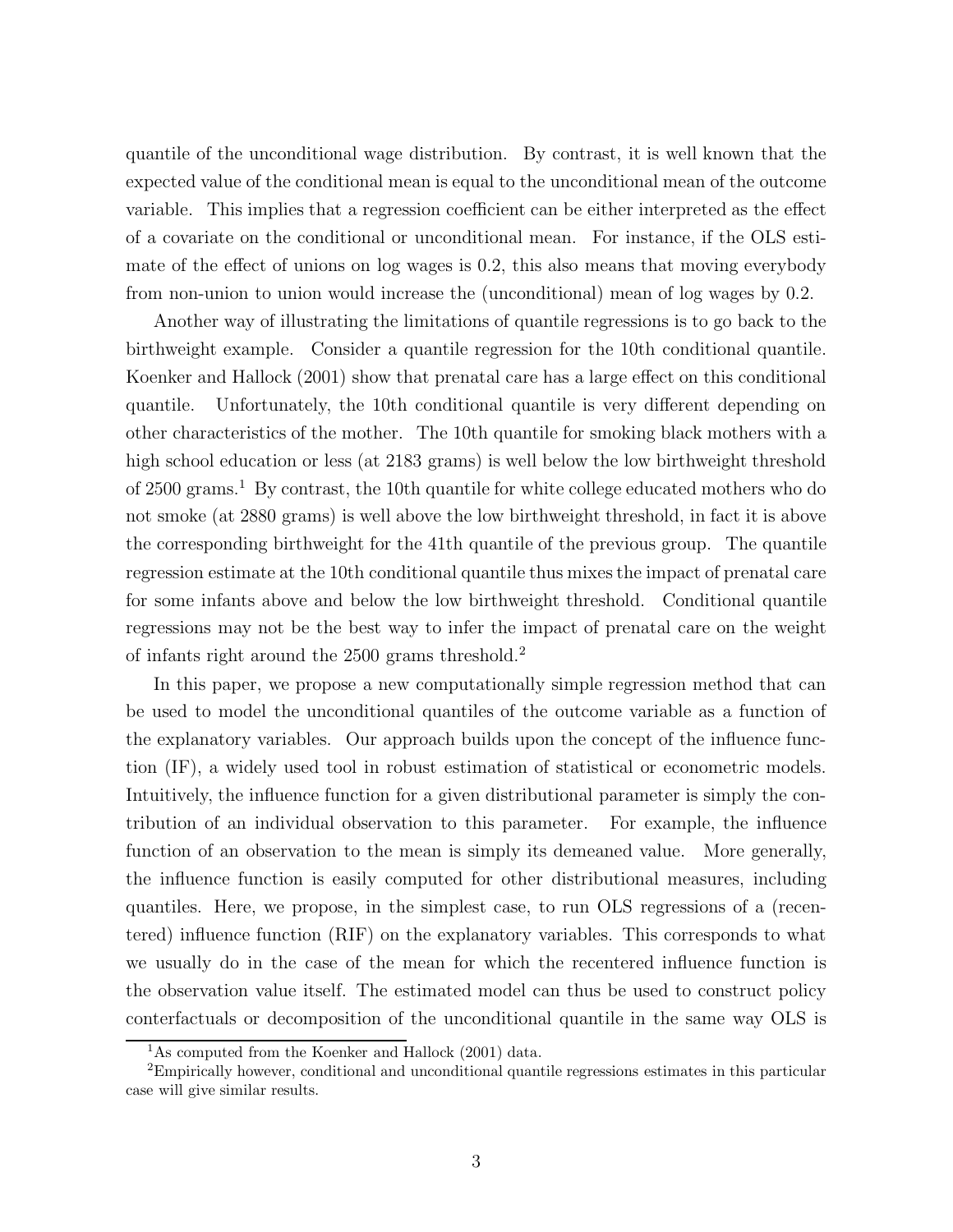typically used for the mean.

We view our method as a very useful complement to quantile regressions. Of course, in some settings quantile regressions are the appropriate method to use. For instance, quantile regressions are a useful descriptive tool that provide a parsimonious representation of the conditional quantiles. Under the stronger assumption of rank preservation, quantile regression estimates can also be given a causal interpretation as the "treatment effect" for someone of a given rank in the distribution of unobservables. Quantile regressions are also a natural model to estimate in the "traditional" econometric approach where regressors are treated as fixed. We follow a different approach here since we are treating regressors as random, and want to compute the unconditional distribution of the outcome variables under various scenarios about the distribution of regressors.

The structure of the paper is as follows. In the next section, we propose an intuitive introduction to the concept of unconditional quantile regressions by contrasting them with conditional quantile regressions. In Section 3, we establish the general concepts of recentered influence functions which can be applied to any functional of the distribution of interest. We formally show how the recentered influence function can be used to compute what happens to a distributional statistic  $\nu$  when the distribution of the outcome variable *Y* changes in response to a change in the distribution of covariates *X*. In section 4, we focus on the case of quantiles and link the impact of specific changes in the distribution of the covariates on the outcome variables to estimable paramters. We also consider these parameters in the context of structural models. We discuss estimation issues in Section 5. Section 6 illustrates the workings of our method by applying it to the birthweight example above and the impact of unions on the distribution of wages. We conclude in Section 7.

## **2 Unconditional vs Conditional Quantile Regressions**

Before presenting the details of our estimation method, it is important to first clarify the difference between commonly estimated conditional quantile regressions and our proposed approach. As we note above, the key difference is that the parameters from a standard quantile regression indicate the effect of a covariate on a conditional quantile, but in many cases the effect on the unconditional quantile may be of more policy or economic interest. A useful way of illustrating the difference between the conditional and unconditional effects is to go back to the case of the mean for which the literature is extensively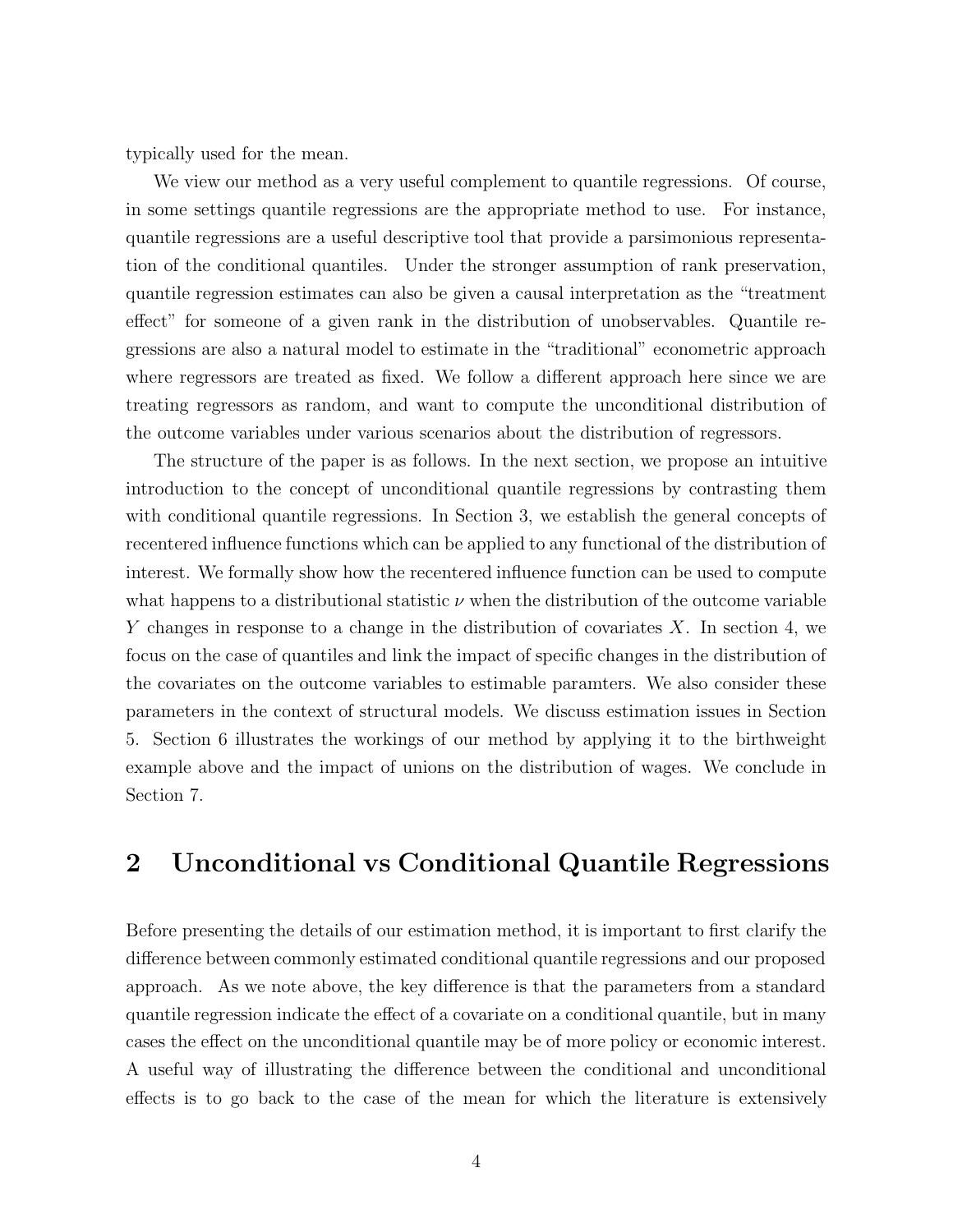developed.

When the conditional expectation of the outcome variable, Y, is linear in the explanatory variables, *X*, it is straighforward to estimate the partial effect of each element of *X* by OLS. As is well know, OLS provides consistent estimates of the average partial effect (*AP E*) of *X* on *Y* , where the "average" reflects the fact that the effect is averaged over all possible values of *Y* given *X*. The simple link between model parameters and *APE* does not extend, however, to non-linear models. For example, in a probit model, the parameters of the latent model do not correspond to the *APE* of *X* on the means of the outcome variable *Y* (a proportion in this case). As a result, applied researchers commonly compute some average partial (or marginal) effects that are of more direct economic interest than the parameters per se. In some case, people simply compute the partial effect at a particular value of the explanatory variables (for instance the mean of *X*). Since this conditions on a particular value of *X*, this particular effect corresponds to what Wooldridge (2004) calls a conditional average partial effect (*CAP E*). In other case, the partial effect is averaged out over all observed values of the explanatory variables, which now corresponds to what Wooldridge (2004) calls an unconditional average partial effect (*UAPE*).

We can similarly think of quantile regressions as a method for estimating quantile partial effects. If those quantile partial effects refer to the conditional quantiles of *Y* given a particular value *X*, conditional quantile regressions are typically involved. We refer to this type of quantile partial effects as "conditional quantile partial effects" (*CQP E*). On the other hand, the method proposed here seeks to estimate in a simple fashion the effect of changes in *X* on unconditional quantiles of *Y* . We will refer to these partial effects as unconditional quantile partial effects (*UQP E*).

The difference between conditional and unconditional partial effects is easily illustrated in the case of the mean,  $\mu = E[Y] = \int y \cdot dF_Y(y)$ . From the law of iterated expectations, it follows that

$$
\mu = \int E[Y|X=x] \cdot dF_X(x).
$$

This shows that the unconditional mean of *Y* can be recovered by integrating the conditional mean  $E[Y|X]$ , using the distribution of X. Generally speaking, we are interested in the effect of X on the outcome variable Y. Since  $E[Y|X]$  is easily estimated by regression methods, a first answerable question is what is the effect of a small change in *X* (holding everything else constant) on the conditional expectation *E* [*Y* |*X*] evaluated at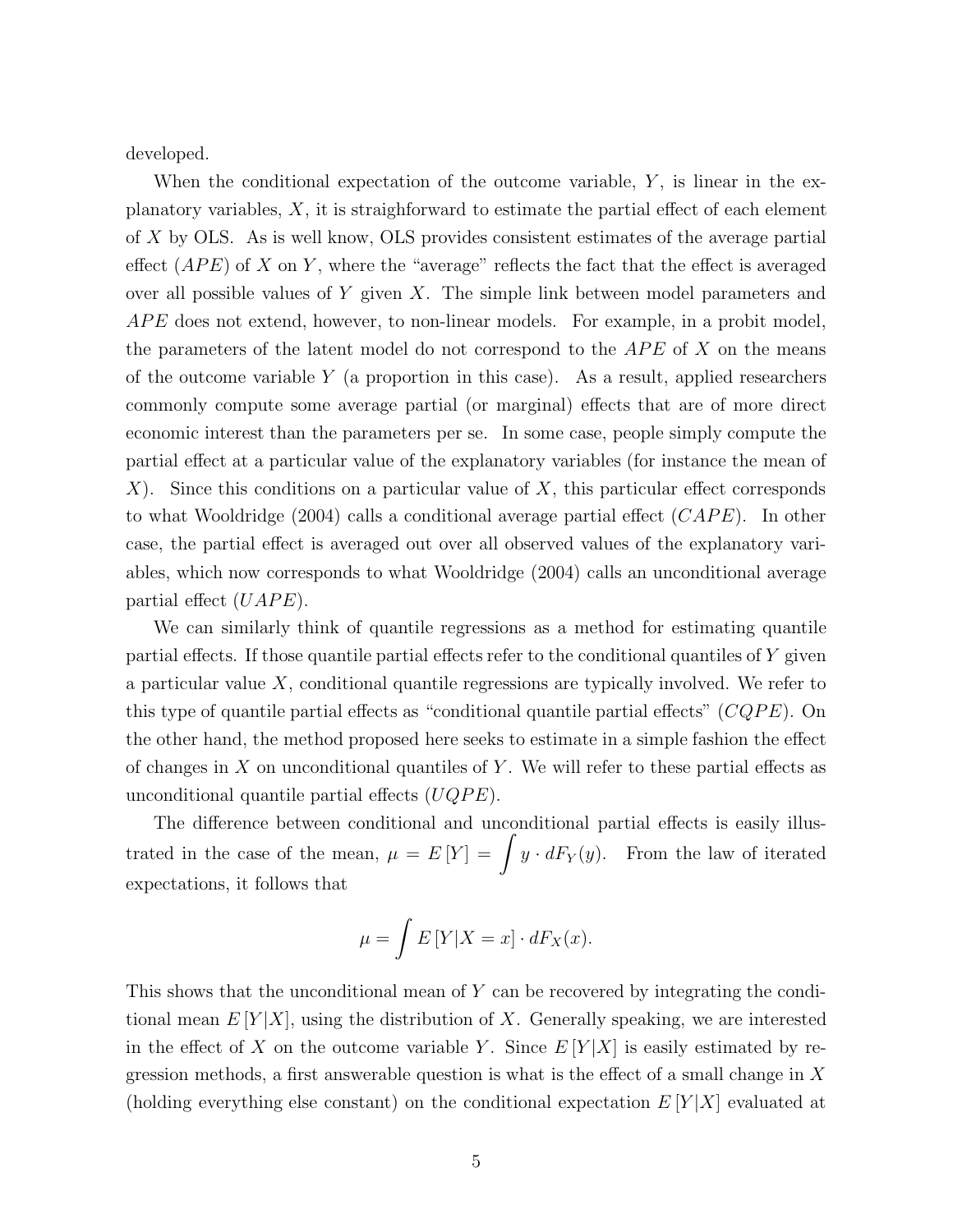a specific value *x* of *X*. As mentioned above, Wooldridge calls this effect the conditional average partial effect (*CAPE*) to highlight the fact that it is being computed for a given value of *X*

$$
CAPE(x) = \frac{\partial E\left[Y|X=x\right]}{\partial x}.
$$

By contrast, the unconditional *APE* (*UAPE*) captures the average impact of a small change of *X* (at all values of *X*) on the unconditional expectation of *Y*,  $E(Y) = \mu$ . If follows from the law of iterated expectations that

$$
UAPE = \int \frac{\partial E\left[Y|X=x\right]}{\partial x} \cdot dF_X(x) = \int CAPE(x) \cdot dF_X(x).
$$

The last part of the equation shows that the *UAPE* also turns out be the average of  $CAPE(x)$  over all values of X. As we show later, however, this interesting result does not generalize beyond the mean.

In the standard linear regression model where the conditional expectation is assumed to be linear in *X*  $[E(Y|X) = X'\beta]$ , the *CAPE* is equal to  $\beta$  for all values of *X*, so that  $UAPE = CAPE$ . This results has great practical importance. It means that the OLS estimate of  $\beta$  always provides the "correct" answer, irrespective of whether we are interested in estimating the conditional *or* the unconditional effect of *X* on the mean of *Y* . This result does not hold, however, for other functionals of *Y* and, in particular, for quantiles. When the focus is on quantiles, which are the object of interest in many studies about distributional issues, one has to be much more careful in deciding whether the question of economic or policy interest has to do with conditional or unconditional effects.

Since quantile regressions are a model of the conditional distribution of *Y* given *X*, they provide direct estimates of the *CQP E*. Unlike the case of the mean, however, the integration of those conditional effects using the distribution of *X* does not yield any meaningful functional of the unconditional distribution of *Y* . By contrast, our proposed regression method provides direct estimates of the partial effect of *X* on the unconditional quantile of *Y*, the so-called *UQPE*. For each possible value of *X*, the conditional  $\tau^{th}$ quantile of *Y*,  $Q_{\tau}(Y|X)$ , is implicitly defined as

$$
\tau = \left[\mathbb{1}\left\{y \le Q_{\tau}(Y|X)\right\}|X\right],
$$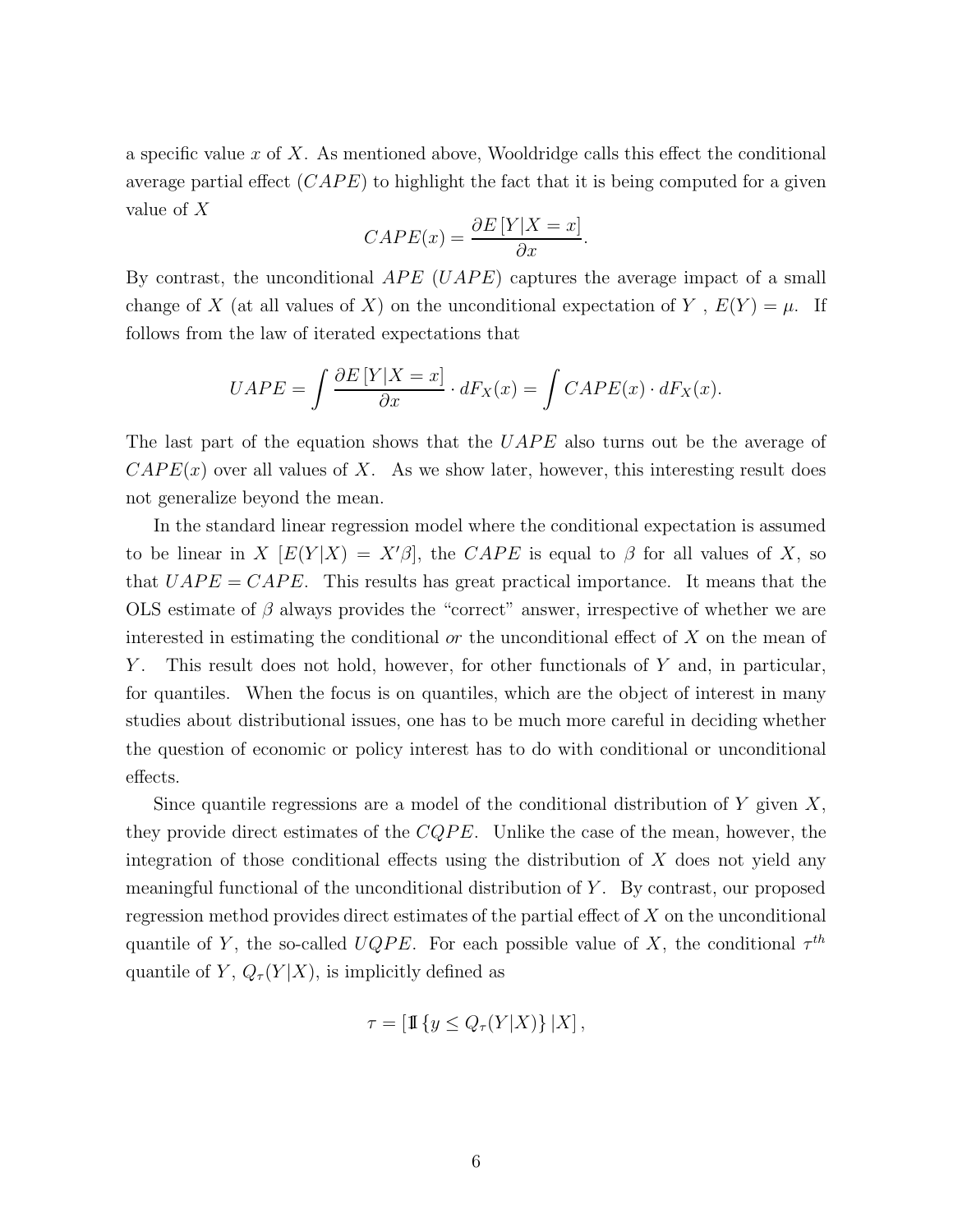while the unconditional  $\tau^{th}$  quantile,  $q_{\tau}$ , is defined as

$$
\tau = \int E\left[\mathbb{1}\{Y \le q_\tau\} | X\right] \cdot dF_X(x).
$$

Unlike the case of the mean, however, there is no "law of iterated quantiles" that can provide a relationship between the conditional and unconditional quantiles. This means that, in general

$$
q_{\tau} \neq \int Q_{\tau}(Y|x) \cdot dF_X(x).
$$

Taking derivatives from both sides of the equation, it follows that the integration of the conditional quantile partial effects with respect to the distribution of *X* bears no relationship to the parameter investigated in this article, the "unconditional quantile partial effects" (*UQPE*):

$$
UQPE \neq \int CQPE(x) \cdot dF_X(x) = \int \frac{\partial Q_{\tau}(Y|x)}{\partial x} \cdot dF_X(x)
$$

To define the *UQPE* properly, consider the general case of a distributional statistic  $\nu$ , such as the mean or quantiles. As we later show, it is always the case that:

$$
\nu = \int \mathrm{RIF}(y; \nu) \cdot dF_Y(y) = \int E[\mathrm{RIF}(Y; \nu)|X = x] \cdot dF_X(x)
$$

where  $RIF(Y; \nu)$  is the *recentered influence function*, which we formally defined in the next section. The RIF( $Y$ ;  $\nu$ ), besides having an expected value equal to functional  $\nu$ , corresponds to the leading term of a von Mises type expansion. The parameter *UQP E* is simply the expected value of the derivative with respect to *x* (the average derivative) of the conditional expectation of  $RIF(Y; q<sub>\tau</sub>)$  given  $X = x$ , that is,

$$
UQPE = \int \frac{\partial E \left[ \text{RIF}(Y; q_{\tau}) | X = x \right]}{\partial x} \cdot dF_X(x)
$$

The conditional expectation  $E[\text{RIF}(Y; q_T)|X]$  can be estimated by the same regression methods used in the case of the mean. In particular, when RIF is assumed to be linear in *X*,  $(E[\text{RIF}(Y; q_T)|X] = X' \gamma_\tau$ , then the  $UQPE$  is simply the regression parameter  $\gamma_\tau$ of RIF( $Y; q_{\tau}$ ) on the  $X$ <sup>3</sup> Generally speaking, the  $UQPE$  can be thought of as a specific

<sup>&</sup>lt;sup>3</sup>In case of the mean, even if  $E[\text{RIF}(Y;\mu)|X=x]$  is non-linear in *x*, the UAPE has both the interpretations of being the average of conditional effects and the partial effect on the unconditional average. This results from the fact that  $RIF(Y; \mu) = Y$ .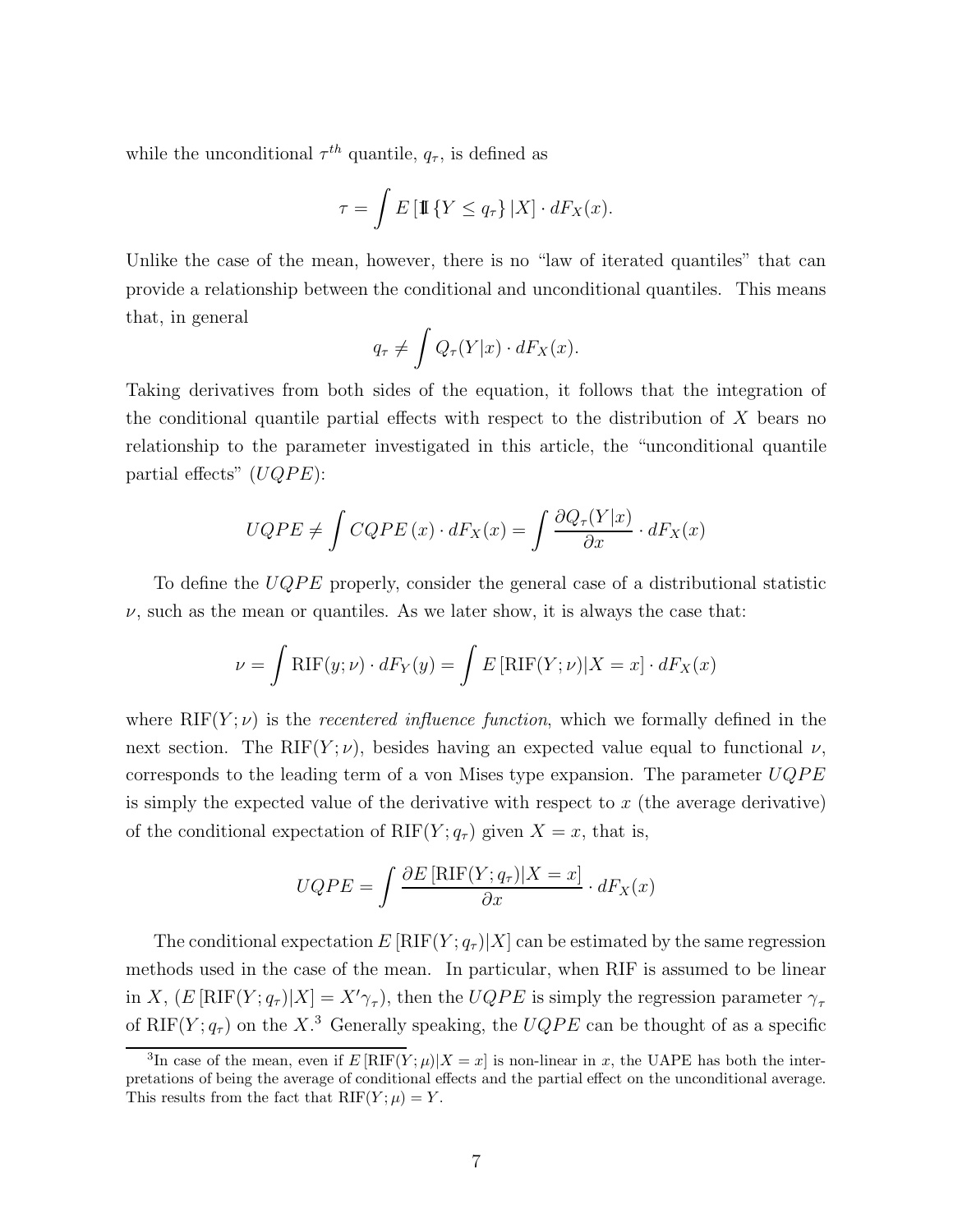policy experiment where *X* is increased by an equal small amount for all observations. There is no particular reason, however, why it should always be the parameter of interest. Our method can easily address other policy experiments.

To better illustrate the workings of the method for quantiles, which are the focus of this paper, we now give an intuitive interpretation of the recentered influence function, RIF(*Y*;  $q_{\tau}$ ), for the  $\tau^{th}$  quantile,  $q_{\tau}$ :

$$
RIF(Y; q_{\tau}) = q_{\tau} + IF(Y; q_{\tau}) = q_{\tau} + \frac{\tau - \mathbb{1}\{Y \le q_{\tau}\}}{f_Y(q_{\tau})}.
$$
 (1)

The derivation and theoretical foundations of this expression are shown below. First note that the recentered influence function  $RIF(Y; q<sub>\tau</sub>)$  only depends on the value of *Y* through the indicator variable  $\mathbb{I}\{Y \leq q_t\}$ . Thus, observations with a value of *Y* below  $q_{\tau}$  have a negative influence on  $q_{\tau}$ , while observations with a value of *Y* above  $q_{\tau}$ have a positive influence on  $q_\tau$ . Leaving aside the constant  $\tau$  and the density (scaling factor)  $f_Y(q_\tau)$ , this implies that a regression of the influence function on covariates is simply a linear probability model for whether a given observation lies above or below the quantile  $q_{\tau}$ . Alternatively, one can run a logit (or probit) model and compute the average marginal effects of each covariate. Since the indicator variable is divided by the density  $f_Y(q_\tau)$  in equation (1), the coefficients in the influence function regression are simply the coefficients of the linear probability model rescaled by the density  $f_Y(q_\tau)$ , which can be easily estimated using kernel density methods.

The intuition for why we need to divide the linear probability model coefficients by the density is easily understood in the context of the birthweight example.<sup>4</sup> Say we run a linear probability model for whether birthweight is below the low birthweight threshold of 2500 grams. The estimated coefficient on prenatal care now indicates by how much prenatal care reduces the incidence of low birthweight. Say that it reduces the incidence of low birthweight by one percentage point, from 6 to 5 percent. While this probability impact is of some clear interest, it is not directly comparable to the corresponding estimated effect of prenatal care in an OLS or quantile regression of birthweight. To get a comparable effect, we need to transform the probability impact back into a birthweight impact. Roughly speaking, the function that transforms probabilities into birthweights is simply the inverse of the cumulative distribution function (CDF), and the slope of the inverse CDF is the inverse of the density. If the density of birthweight at 2500 grams is

<sup>&</sup>lt;sup>4</sup>We note that the methods for binary choice model proposed by Lewbel  $(2004, 2005)$  also involve weighting by the inverse probability density function.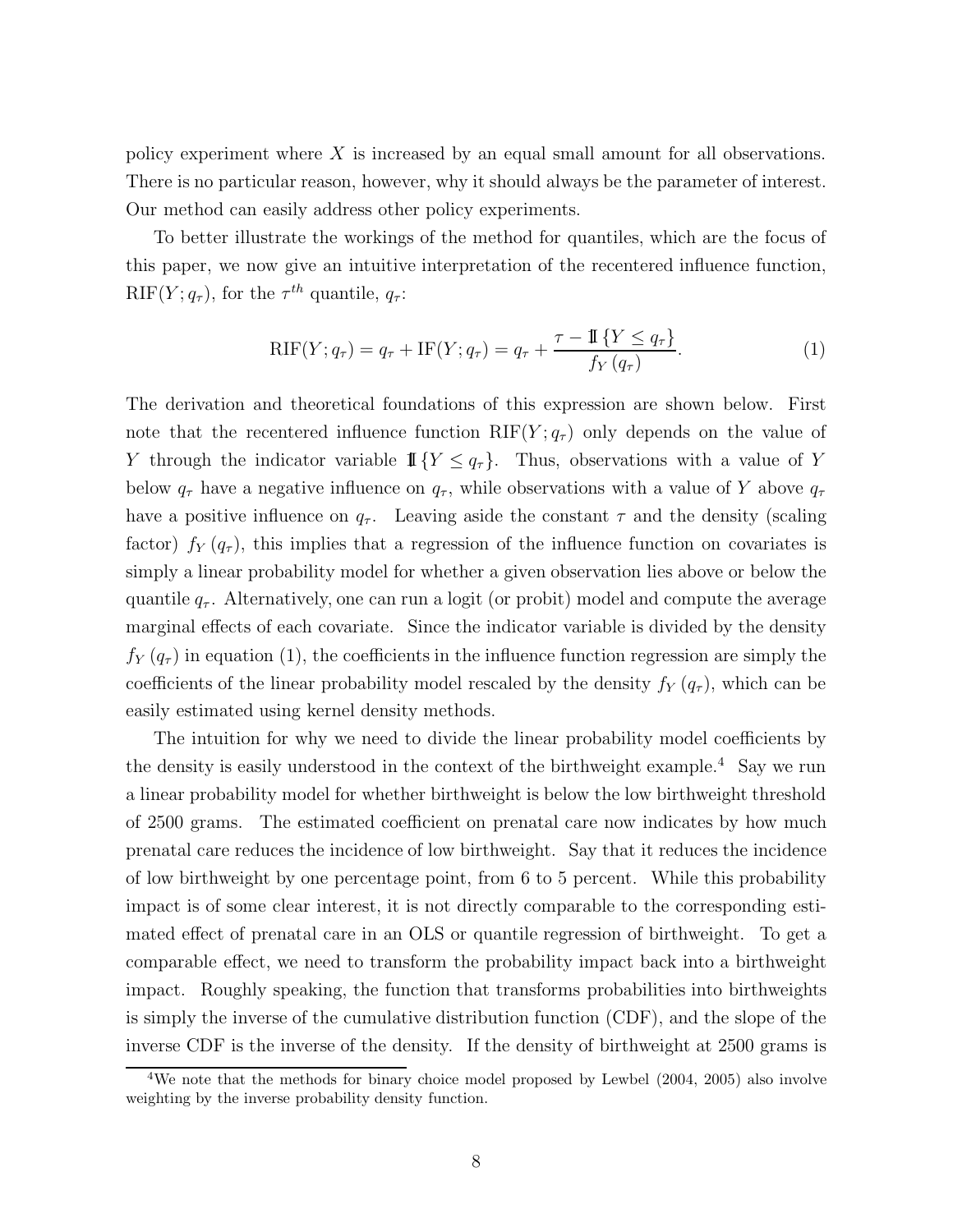1/10,000, then the 0.01 impact of prenatal care on the probability of low birthweight will translate into a  $0.01 \times 10,000=100$  grams impact on the  $10^{th}$  quantile of the birthweight distribution. Prenatal care would thus increase the  $10^{th}$  quantile of the birthweight distribution from 2500 to 2600 grams. The reader primarly interested in applications can skip to Section 6 to get a precise idea of what empirical *UQP E* and *CQP E* look like.

## **3 General Concepts**

In this section we first review the concept of influence functions, which arises in the von Mises (1947) approximation and is largely used in the robust statistics literature. We then introduce the concept of *recentered influence functions* which will be key to the derivation of unconditional quantile regressions. Finally we apply the von Mises approximation, defined for a general alternative or counterfactual distribution, to the case of where this counterfactual distribution arises from changes in the covariates. Using the law of iterated expectations, we can write the derivative of  $\nu$  in the direction of the counterfactual distribution of interest as the integral of the conditional expectation of the recentered influence function given  $X$ , over the distributional change of interest in the covariates. The derivations are developed for general functionals of the distribution; they will be applied to quantiles and the mean, for comparison, in the next section.

### **3.1 Definition of Recentered Influence Functions**

We begin by recalling the theoretical foundation of the definition of the influence functions following Hampel et all (1986). Hampel (1968, 1974) introduced the influence function as a measure to study the infinitesimal behavior of real-valued functionals  $\nu(F)$ , where  $\nu: \mathcal{F}_\nu \to \mathbb{R}$  and  $\mathcal{F}_\nu$  is a class of distribution functions such that  $F \in \mathcal{F}_\nu$  if  $|\nu(F)| < +\infty$ . Following Huber (1977), we say that  $\nu(\cdot)$  is Gâteaux diferentiable at F if there exists a real kernel function  $a(\cdot)$  such that for all *G* in  $\mathcal{F}_{\nu}$ :

$$
\lim_{t \downarrow 0} \frac{\nu(F_{t,G}) - \nu(F)}{t} = \frac{\partial \nu(F_{t,G})}{\partial t}|_{t=0} = \int a(y) \cdot dG(y) \tag{2}
$$

where  $0 \le t \le 1$  and where the mixing distribution  $F_{t,G}$ 

$$
F_{t,G} = (1 - t) \cdot F + t \cdot G = t \cdot (G - F) + F \tag{3}
$$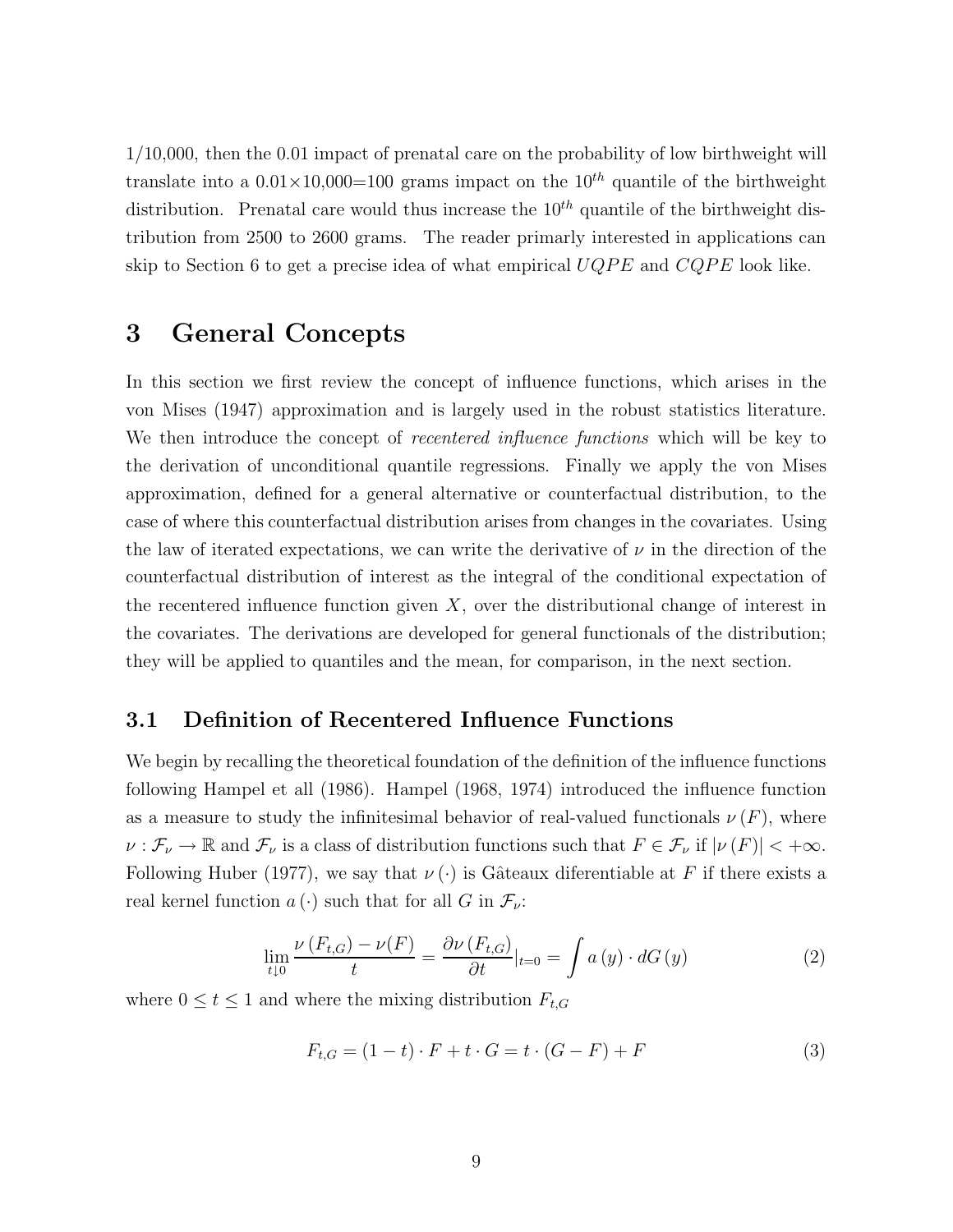is the probability distribution that is  $t$  away from  $F$  in the direction of the probability distribution *G*.

The expression on the left hand side of equation (2) is the directional derivative of *ν* at  $F$  in the direction of  $G$ . Note that we can replace  $dG(y)$  on the right hand side of equation (2) by  $d(G - F)(y)$ :

$$
\lim_{t \downarrow 0} \frac{\nu((1-t) \cdot F + t \cdot G) - \nu(F)}{t} = \frac{\partial \nu(F_{t,G})}{\partial t}|_{t=0} = \int a(y) \cdot d(G - F)(y) \tag{4}
$$

since  $\int a(y) \cdot dF(y) = 0$ , which can be shown by considering the case where  $G = F$ .

The concept of influence function arises from the special case in which *G* is replaced by  $\Delta_y$ , the probability measure that put mass 1 at the value *y*, in the mixture  $F_{t,G}$ . This yields  $F_{t,\Delta_y}$ , the distribution that contains a blip or a contaminant at the point *y*,

$$
F_{t,\Delta_y} \equiv (1-t) \cdot F + t \cdot \Delta_y
$$

The influence function of the functional  $\nu$  at F for a given point y is defined as

IF(y; 
$$
\nu
$$
, F) =  $\lim_{t \downarrow 0} \frac{\nu(F_{t,\Delta_y}) - \nu(F)}{t} = \frac{\partial \nu(F_{t,\Delta_y})}{\partial t}|_{t=0}$   
=  $\int a(y) \cdot d\Delta_y(y) = a(y)$  (5)

Combining (4) and (5) explicitly shows that the directional derivative of the functional  $\nu(F_{t,G})$ , at *F* with a small contaminant in the direction of the distribution *G*, is obtained by integrating up the influence function at *F* over the distributional differences between *G* and *F*, which arise from the introduction of the contaminant,

$$
\frac{\partial \nu(F_{t,G})}{\partial t}|_{t=0} = \int \text{IF}(y;\nu,F) \cdot d(G - F)(y). \tag{6}
$$

Using the definition of the influence function, the functional  $\nu(F_{t,G})$  itself can be represented as a von Mises linear approximation  $(VOM):$ <sup>5</sup>

$$
\nu(F_{t,G}) = \nu(F) + t \cdot \int \text{IF}(y; \nu, F) \cdot d(G - F)(y) + r(t; \nu; G, F) \tag{7}
$$

<sup>&</sup>lt;sup>5</sup>This expansion can be seen as a Taylor series approximation of the real function  $A(t) = \nu(F_{t,G})$  $\alpha$  around  $t = 0$ :  $A(t) = A(0) + A'(0) \cdot t + Rem_1$ . But since  $A(0) = \nu(G)$ , and  $A'(0) = \int a_1(y) d(G - F)(y)$ , where  $a_1(y)$  is the influence function, we get the VOM approximation.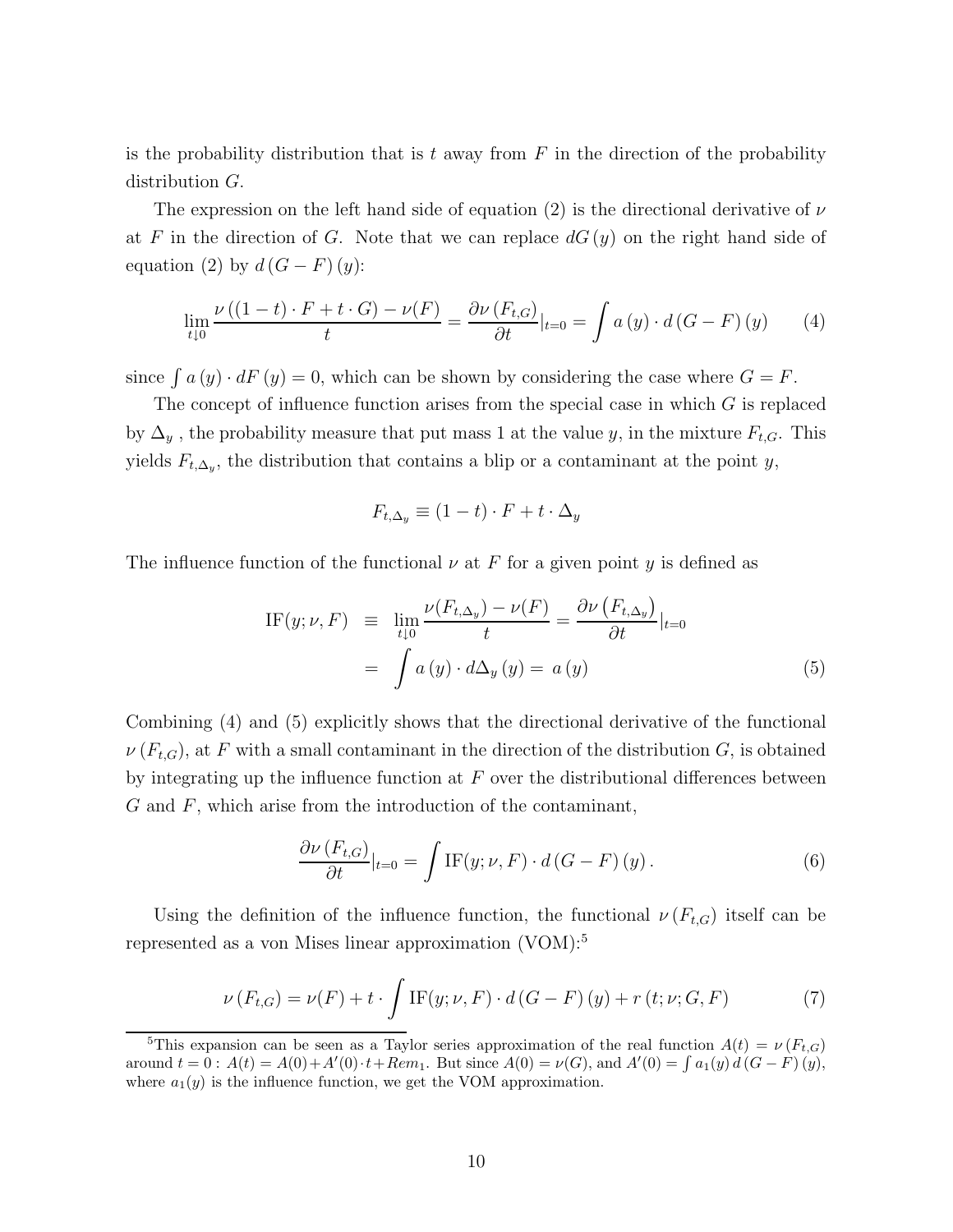where  $r(t; \nu; G, F)$  is a remainder term.<sup>6</sup> Now consider the leading term of equation (7) as an approximation for  $\nu(G)$ , that is, for  $t = 1$ :

$$
\nu(G) \approx \nu(F) + \int \text{IF}(y; \nu, F) \cdot dG(y).
$$

By analogy with the influence function, for the particular case  $G = \Delta_y$ , we call this first order approximation term the *Recentered Influence Function* (RIF)

$$
RIF(y; \nu) = \nu(F) + \int IF(y; \nu, F) \cdot d\Delta_y(y) = \nu(F) + IF(y; \nu, F).
$$

The recentered influence function  $RIF(y; \nu)$  has two interesting properties: i) it integrates up to the functional  $\nu(F)$  and ii) provides a simple way to obtain the asymptotic variance of the functional  $\nu(F)$  (as does the influence function)

$$
(i) \qquad \int \text{RIF}(y; \nu) \cdot dF(y) = \int (\nu(F) + \text{IF}(y; \nu, F)) \cdot dF(y) = \nu(F)
$$
  

$$
(ii) \qquad \int (\text{RIF}(y; \nu) - \nu(F))^2 \cdot dF(y) = \int (\text{IF}(y; \nu, F))^2 \cdot dF(y) = AV(\nu, F)
$$

where  $AV(\nu, F)$  is the asymptotic variance of functional  $\nu$  under the probability distribution *F*.

Note also that the equivalent of equation  $(6)$  holds<sup>7</sup>

$$
\frac{\partial \nu(F_{t,G})}{\partial t}|_{t=0} = \int \mathrm{RIF}(y;\nu,F) \cdot d(G - F)(y).
$$

This result would not be very useful if both *F* and *G* were known, since we could then compare  $\nu(G)$  and  $\nu(F)$  to see how the distribution parameter  $\nu$  changes when the distribution moves from *F* to *G*. What we have in mind here, however, is that while *F* is the observed distribution of *Y* , *G* is an alternative counterfactual distribution.

$$
A''(0) = \int \int a_2(x, y) d(G - F)(x) d(G - F)(y)
$$
  
where  $a_2(x, y) = \frac{\partial}{\partial t} \text{IF}(y; \nu, F_{t, \Delta y})|_{t=0} + \text{IF}(y; \nu, F)),$ 

and where  $a_2(x, y) = a_2(y, x)$ , for all  $x, y$ .<br><sup>7</sup>This follows from the fact that densities integrate to one.

<sup>&</sup>lt;sup>6</sup>See Withers (1983), Fernholz (2001) for the study of higher order terms. The second order term is much more involved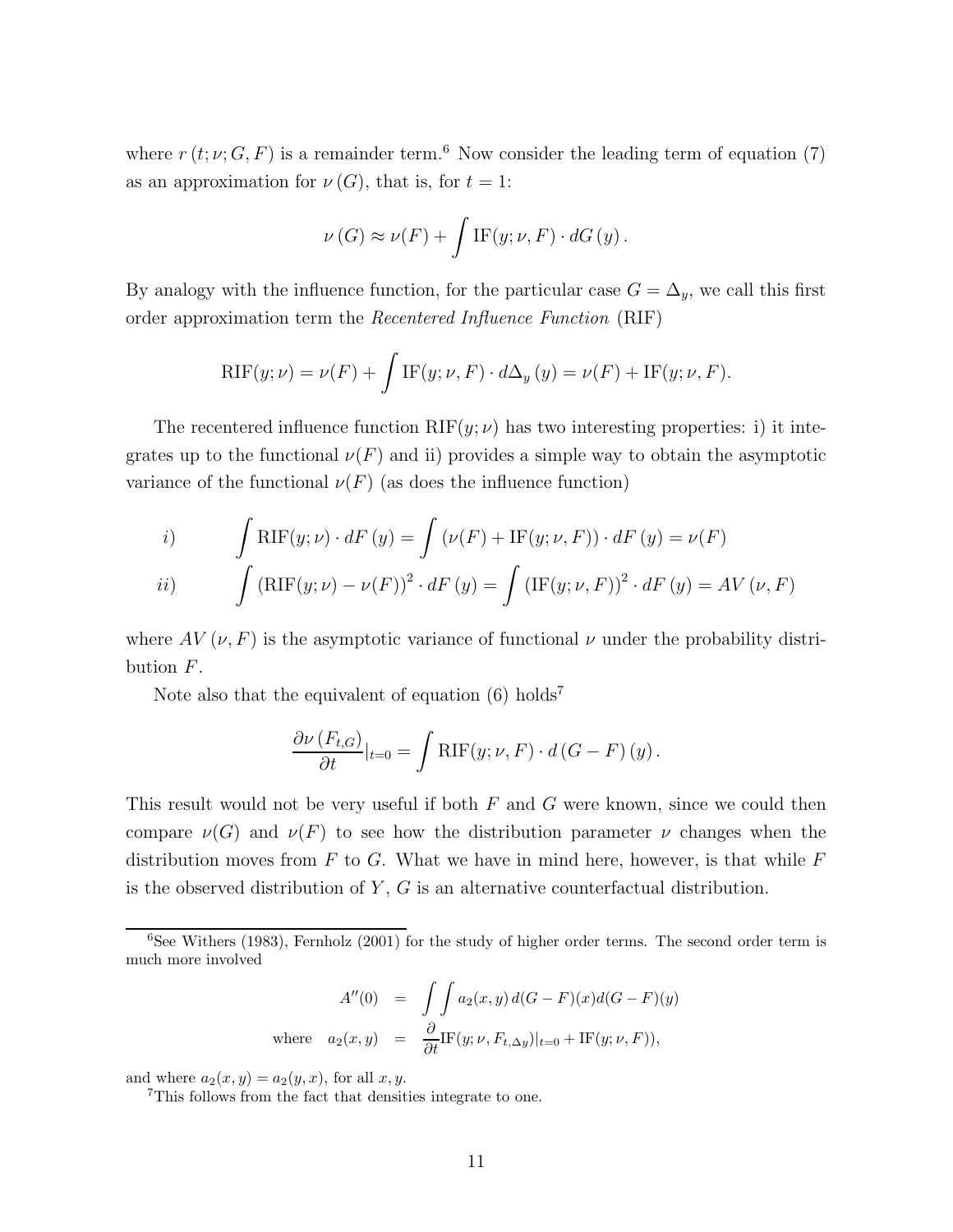### **3.2 Impact of General Changes in the Distribution of** *X*

The counterfactual distribution *G* of interest here will be the one that prevails when we change the distribution of covariates *X*. Specifically, assume that we observe *Y* in the presence of covariates *X*, so that *Y* and *X* have a joint distribution,  $F_{Y,X}(\cdot, \cdot)$ :  $\mathbb{R} \times \mathcal{X} \to [0,1],$  and  $\mathcal{X} \subset \mathbb{R}^k$  is the support of X. We can now talk of the impact of distributional changes in the covariates *X* on *Y* , since any change a covariate *X* can be represented as a change in the distribution of the *X*. The recentered influence function will provide a convenient way of assessing the impact of changes in the covariates on the distribution statistic *ν* without having to compute the corresponding counterfactual distribution which is, in general, a difficult estimation problem.

We begin by considering general changes in the covarates, represented by  $G_X(x)$  the counterfactual distribution of the covariates *X* of desired changes. For example, we want to know how  $\nu(F_Y)$ , the functional of the unconditional distribution of Y, is affected if we allow a change of size  $t$  in the distribution of covariates  $X$  from  $F_X$  in the direction of  $G_X$ , where  $G_X$  is another probability distribution defined over  $\mathcal X$  and  $t$  is a positive real number, which can be made arbitrarily small. We will narrow our attention to specific distributional changes in the covariates and their associated impacts on *Y* in Section 4.

These general distributional changes can be described by mixtures of distributions that we now define formally.<sup>8</sup> By definition, the unconditional distribution function of *Y* can be written as:

$$
F_{Y}\left(y\right)=\int F_{Y|X}\left(y|X=x\right)\cdot dF_{X}\left(x\right)
$$

where the subscript Y is now used to differentiate the unconditional distribution,  $F_Y$ , from the conditional distribution,  $F_{Y|X}$ , and the distribution of covariates,  $F_X$ . Thus it is always the case, by the law of iterated expectations, that

$$
\nu(F_Y) = \int \text{RIF}(y; \nu) \cdot dF_Y(y) = \int E[\text{RIF}(Y; \nu)|X = x] \cdot dF_X(x)
$$

where  $E\left[\text{RIF}(Y; \nu)|X = x\right] = \int_{y} \text{RIF}(y; \nu) \cdot dF_{Y|X}(y|X = x).$ 

The counterfactual mixing distribution  $F_{Y,t\cdot G_X}(y)$  represent the distribution of *y* resulting from a change  $t$  away from  $F_X$  in the direction of the alternative probability distribution  $G_X$ 

$$
F_{Y,t\cdot G_X}\left(y\right) \equiv \int F_{Y|X}\left(y\middle|X=x\right) \cdot dF_{X,t\cdot G_X}\left(x\right)
$$

<sup>8</sup>Note that the following integral operators correspond to *k* integrals, as *X* is now assumed to be a random vector of length *k*.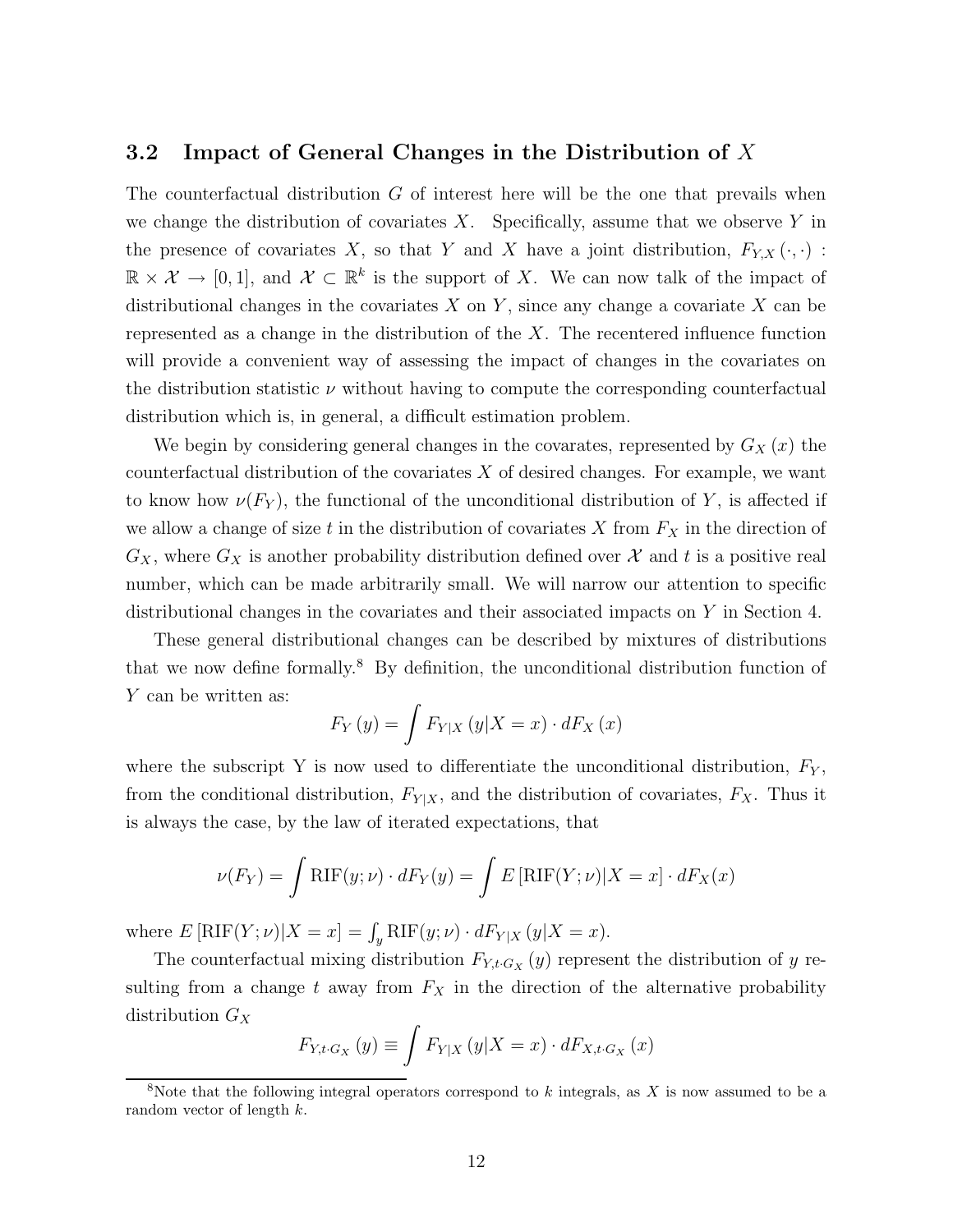where  $F_{X,t\cdot G_X}$  is the mixing distribution that captures a change  $t$  away from  $F_X$  in the direction of the probability distribution  $G_X$ <sup>9</sup>. The counterfactual distribution  $G_Y$ is obtained similarly by replacing the distribution of covariates,  $F_X$ , by the alternative distribution,  $G_X$ :

$$
G_Y(y) \equiv \int F_{Y|X}(y|X=x) \cdot dG_X(x)
$$

that is, the distribution  $G_Y$  now stands explicitly for the counterfactual distribution, as opposed to the general distribution *G* used above.

Our central result here is that the impact of a small change of size *t* in the distribution of covariates from  $F_X$  in the direction of  $G_X$  on the functional  $\nu(F_Y)$  is given by integrating up the expectation of the recentered influence function with respect to the changes in distribution of the covariates  $d(G_X - F_X)$ .

THEOREM 1 [*Effect of Infinitesimal Distributional Changes*  $t \cdot G_X$ ]:

$$
\frac{\partial \nu (F_{Y,t \cdot G_X})}{\partial t}|_{t=0} = \int \text{RIF}(y; \nu) \cdot d(G_Y - F_Y)(y)
$$

$$
= \int E[\text{RIF}(Y; \nu)|X = x] \cdot d(G_X - F_X)(x)
$$

The proof, provided in the Appendix A, builds on the fact that since, by definition,  $G_Y$  only changes in response to a change in  $G_X$ , the mixing distribution  $F_{Y,t\cdot G_Y}(y)$  $F_{Y,t\cdot G_X}(y)$ . Because the result applies to any distribution of interest  $G_X$ , this theorem gives us a powerful tool to consider commonly estimated partial effects, as well as effects related to discrete changes linked to any policy of interest. The conditional expectation  $E[\text{RIF}(Y; \nu)|X]$  can be estimated by the same regression methods used in the case of the mean. In particular, we show in Section 5 that, in the case of quantiles, if RIF is assumed to be linear in *X*,  $(E[\text{RIF}(Y; q_{\tau})|X] = X'\gamma_{\tau})$ , then the *UQPE* will simply the regression parameter  $\gamma_{\tau}$  of RIF(*Y*;  $q_{\tau}$ ) on the *X*. We also show that, alternatively, non-parametric estimation methods can be applied.

## **4 Application to Unconditional Quantiles**

We now turn to the application of these general results to the case of unconditional quantiles, while providing a comparison with the case of the mean. We will also consider two important specific cases of the impact of changes in the covariates. The leading case

<sup>&</sup>lt;sup>9</sup>Or more formally,  $F_{X,t\cdot G} \equiv (1-t) \cdot F_X + t \cdot G_X$ .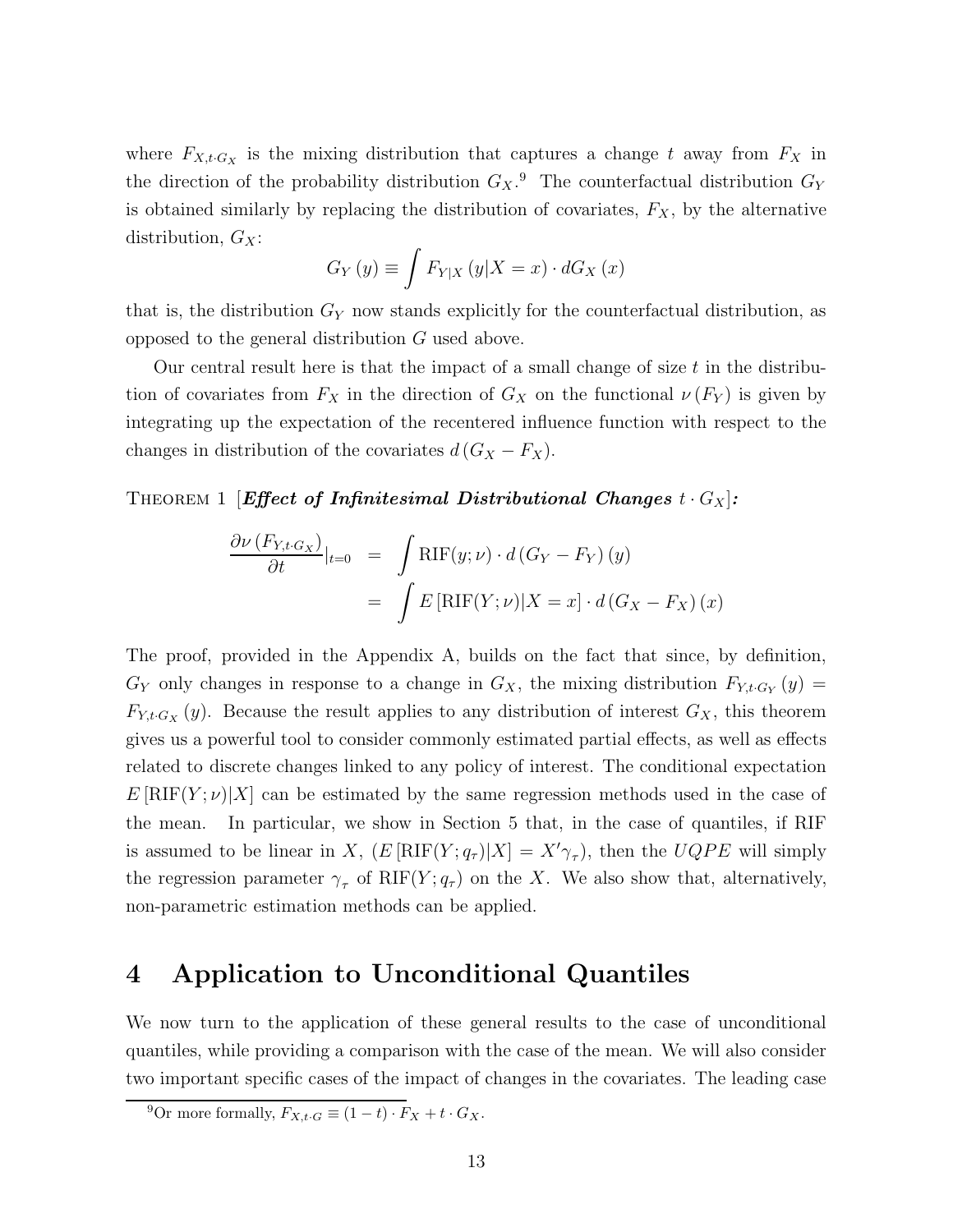of such a specific change is the unconditional quantile partial effect *UQP E* defined in Section 2, the second case  $UQPE(x)$  correspond to an unconditional quantile partial effect evaluated at a specific value of  $X = x$ . We also show that for some structural models, there is a direct link between the  $UQPE$  and the structural parameters.

#### **4.1 Recentered Influence Functions for Quantiles**

In this section, we explicitly derive the recentered influence function for quantiles and show that it provides an approximation of order (*t*) to the actual quantile. However to fix ideas, we begin with the familiar case of the mean,  $\nu(F) = \mu$ , for which the concept of the recentered influence function is trivial and where the approximation in equation (7) is exact.

Applying the definition of influence function of equation (5) to  $\mu = \int y \cdot dF(y)$ , we find that the influence function of the mean at a point *y* is simply that point itself, but demeaned

IF(y; 
$$
\mu
$$
, F) = 
$$
\frac{\partial \nu (F_{t,\Delta_y})}{\partial t}|_{t=0} = \frac{\partial \int y \cdot ((1-t) \cdot dF(y) + t \cdot d\Delta_y(y))}{\partial t}|_{t=0}
$$
  
= 
$$
\frac{\partial (t \cdot \int y \cdot d(\Delta_y - F)(y) + \int y \cdot dF(y))}{\partial t}|_{t=0}
$$
  
= 
$$
\int y \cdot d(\Delta_y - F)(y) = y - \int y \cdot dF(y)
$$
  
= 
$$
y - \mu
$$

We also find when we apply the VOM linear approximation of equation (7) to the mean,  $\mu$ , that the remainder  $r(t; \mu; G, F)$  equals zero

$$
\nu(G) = \nu(F) + \int \text{IF}(y; \nu, F) \cdot d(G - F)(y) + r(t; \nu; G, F)
$$
  
=  $\mu + \int (y - \mu) \cdot dG(y) + r(t; \mu; G, F)$   
=  $\int y \cdot dG(y) + r(t; \mu; G, F) = \nu(G) + r(t; \mu; G, F).$ 

The recentered influence function of the mean is thus trivial

$$
RIF(y; \mu) = \mu + IF(y; \mu, F) = \mu + y - \mu = y
$$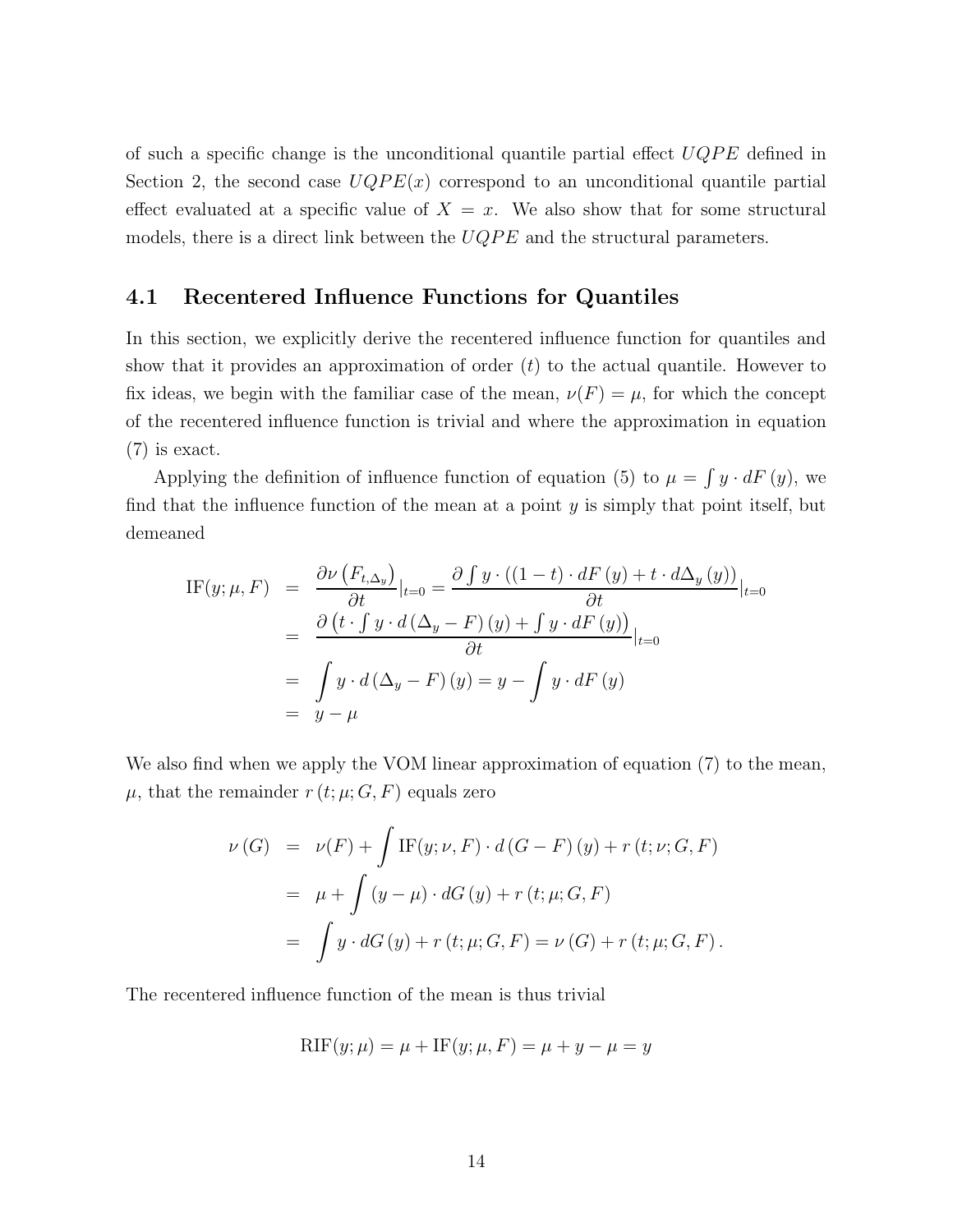so are the expressions for the expectation of the  $RIF(y; \mu)$  and its asymptotic variance:

*i*) 
$$
\int \text{RIF}(y; \mu) \cdot dF(y) = \int y \cdot dF(y) = \mu
$$
  
*ii*) 
$$
\int (\text{RIF}(y; \mu) - \mu)^2 \cdot dF(y) = \int (y - \mu)^2 \cdot dF(y) = \sigma^2
$$

Turning to our application of interest, the expression for the influence function of quantiles also has some intuitive appeal: it is equal to a function that locates the point *y* either above or below quantile  $\tau$ , inversely weighted by the density at that point. Consider the  $\tau^{\text{th}}$  quantile:  $\nu(F) = q_{\tau}$ , which is defined implicitly as the integral bound in

$$
\tau = \int_{-\infty}^{q_{\tau}} dF(y) = \int_{-\infty}^{\nu(F)} dF(y) = \int_{-\infty}^{\nu(F_{t,\Delta_y})} dF_{t,\Delta_y}(y).
$$

It is easily shown by taking the derivative of this last expression with respect to *t* and rewriting the resulting expression in terms of  $\partial \nu (F_{t,\Delta_y}) / \partial t$  that<sup>10</sup>

IF(y; 
$$
q_{\tau}
$$
, F) = 
$$
\frac{\partial \nu (F_{t,\Delta_y})}{\partial t}|_{t=0}
$$
  
= 
$$
\frac{\int \mathbb{I} \{y \leq \nu(F)\} dF(y) - \mathbb{I} \{y \leq \nu(F)\}}{dF(y)/dy|_{y=\nu(F)}}
$$
  
= 
$$
\frac{\tau - \mathbb{I} \{y \leq q_{\tau}\}}{f(q_{\tau})},
$$

where  $f(\cdot)$ , is the probability density associated with the probability distribution  $F$ .

In the case of the quantile, the VOM appproximation does not hold exactly:

$$
\nu(G) = \nu(F) + \int \text{IF}(y; \nu, F) \cdot d(G - F)(y) + r(t; \nu; G, F)
$$

$$
= q_{\tau} + \int \left( \frac{\tau - \mathbb{I} \{ y \le q_{\tau} \}}{f(q_{\tau})} \right) \cdot dG(y) + R(t; q_{\tau}; G, F)
$$

rather the reminder is of the order *t*

$$
R(t; q_{\tau}; G, F) = t \cdot \left( \int \left( \frac{\tau - \mathbb{I} \{ y \le \widetilde{q}_{\tau, G} \}}{f_G(\widetilde{q}_{\tau, G})} \right) \cdot dF(y) - \int \left( \frac{\tau - \mathbb{I} \{ y \le q_{\tau} \}}{f(q_{\tau})} \right) \cdot dG(y) \right) + r(t; \nu; G, F) = O(t)
$$

 $10$ See the Appendix A for details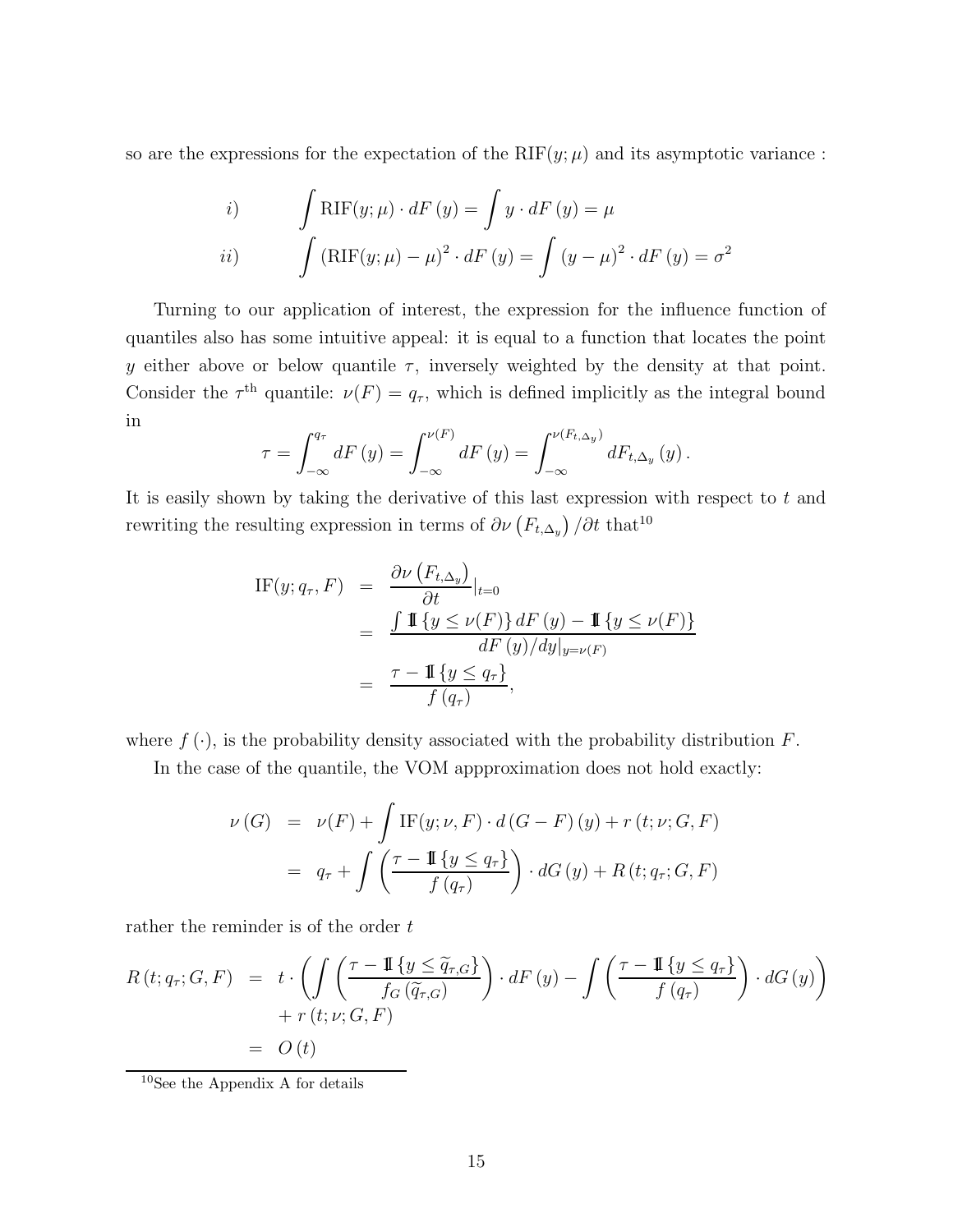since  $r(t; \nu; G, F)$  is  $o(t)$ , where  $\tilde{q}_{\tau,G} = \nu(G)$  when  $\nu$  is the  $\tau^{\text{th}}$ quantile and  $f_G(\cdot)$  is the probability density function associated with the probability distribution *G*.

The recentered influence function is

$$
RIF(y; q\tau) = q\tau + IF(y; q\tau, F) = q\tau + \frac{\tau - \mathbb{I}\{y \leq q_{\tau}\}}{f(q_{\tau})}.
$$

It is easy to check that the mean of the recentered influence function of  $q<sub>\tau</sub>$  is the quantile itself:

$$
\int RIF(y; q_{\tau}) \cdot dF(y) = \int \left( q_{\tau} + \frac{\tau - \mathbb{1}\{y \le q_{\tau}\}}{f(q_{\tau})} \right) \cdot dF(y) = q_{\tau}
$$

and its variance is:

$$
\int \left( RIF(y; q_{\tau}) - q_{\tau} \right)^2 \cdot dF(y) = \int \left( \frac{\tau - \mathbb{1} \{ y \le q_{\tau} \}}{f(q_{\tau})} \right)^2 \cdot dF(y) = \frac{\tau \cdot (1 - \tau)}{f^2(q_{\tau})}
$$

# **4.2 Impact of Changes in the Distribution of** *X* **on Unconditional Quantiles**

Let us start by applying the general definitions of section 3.2 to the case of quantiles. When *X* is multivariate and continuously distributed, we can express the quantile  $\tau$  in terms of the conditional distribution of *Y* given *X* and of the distribution of *X*

$$
\tau = F_Y(q_\tau) = \int F_{Y|X} (q_\tau | X = x) \cdot dF_X(x).
$$

Then the counterfactual quantile  $\tilde{q}_{\tau,t\cdot G_X}(t)$  that would result from the small change *t* in the direction of  $G_X$ , is implicitly defined by

$$
\tau = \int^{\widetilde{q}_{\tau,t\cdot G_Y}(t)} dF_{Y,t\cdot G_X}\left(y\right) = \int F_{Y|X}\left(\widetilde{q}_{\tau,G_X}\left(t\right)|X=x\right) \cdot dF_{X,t\cdot G_X}\left(x\right)
$$

and the impact of the infinitesimal change  $t \cdot G_X$  itself simply follows from the application of Theorem 1:

$$
\frac{\partial \widetilde{q}_{\tau,t \cdot G_X} (t)}{\partial t}|_{t=0} = \int E \left[ \text{RIF}(Y; q_\tau) | X = x \right] \cdot d \left( G_X - F_X \right)(x)
$$

$$
= -\frac{1}{f_Y(q_\tau)} \cdot \int \left( F_{Y|X} \left( q_\tau | X = x \right) \right) \cdot d \left( G_X - F_X \right)(x)
$$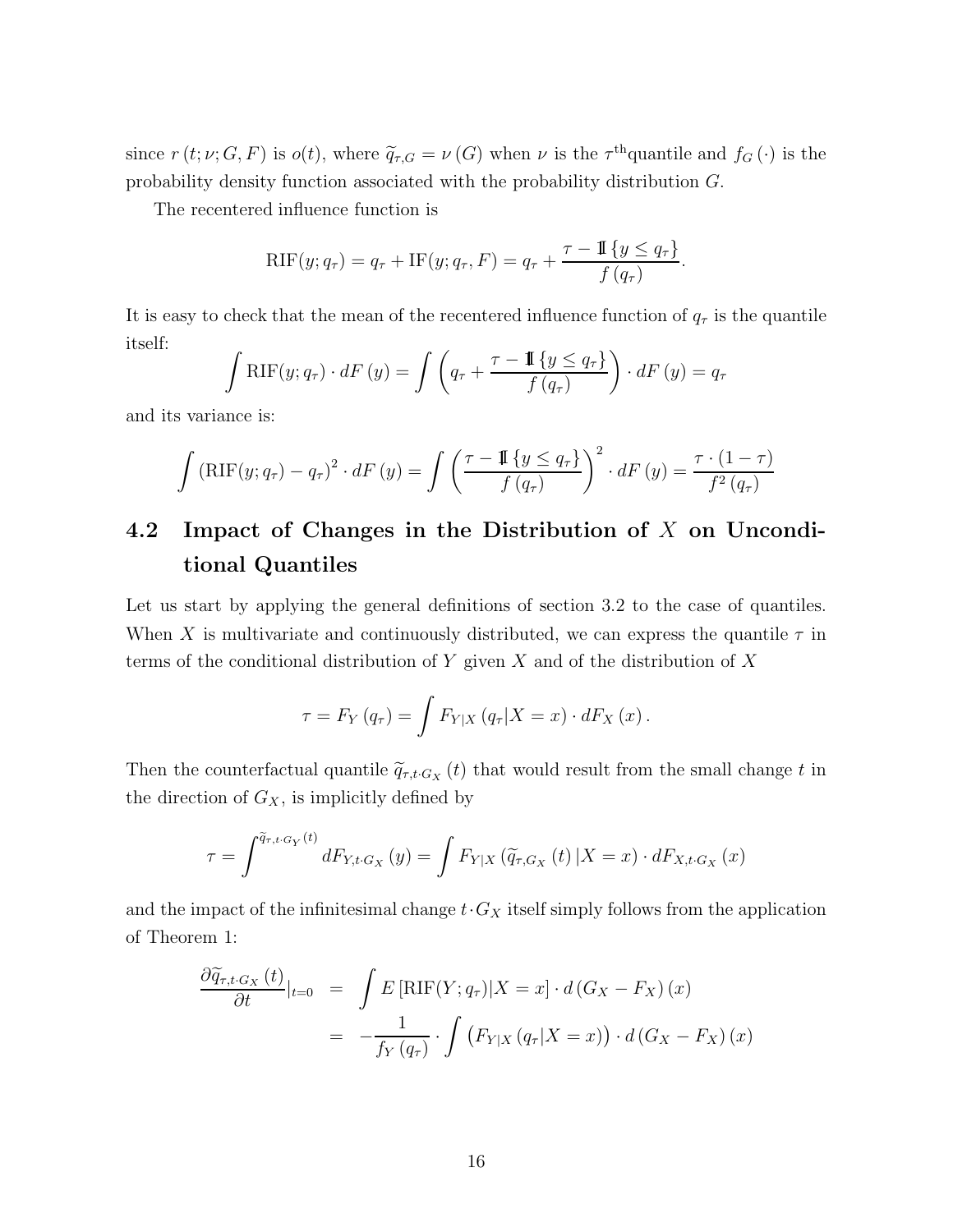#### **4.2.1 Unconditional Quantile Partial Effects**

Let's now focus of some specific changes of interest. We show that the Unconditional Quantile Partial Effects (UQPE) correspond to the policy experiment where everybody in the population is given an infinitesimal  $\xi$  increase in their *X* values, where  $\xi \in \mathbb{R}^k$ . For this experiment to be meaningful, assume that support of *X* is unbounded, or at least, not bounded above. Thus, the distribution  $G_X$  will be that of the random variable  $Z = X + \xi$ . The cumulative distribution function of *Z* is simply  $F_Z(x) = F_X(x - \xi)$ .<sup>11</sup>

To characterize the effects of changing the distribution of X from  $F_X$  to  $F_Z$  on  $q_\tau$ , the *τ* -th quantile of the unconditional distribution of *Y* , consider first the marginal effect on the unconditional quantile of increasing *X* by  $\xi$  and call this parameter  $\kappa(q_{\tau}; \xi)$ 

$$
\kappa(q_{\tau};\xi) = \frac{\partial \widetilde{q}_{\tau,t \cdot F_X(x-\xi)}(t)}{\partial t}|_{t=0} = \int E\left[\mathrm{RIF}(Y; q_{\tau}) | X = x\right] \cdot (dF_X(x-\xi) - dF_X(x))
$$

$$
= \int \left(E\left[\mathrm{RIF}(Y; q_{\tau}) | X = x+\xi\right] - E\left[\mathrm{RIF}(Y; q_{\tau}) | X = x\right]\right) \cdot dF_X(x)
$$

then letting *ξ* go to zero

$$
UQPE(\tau) = \frac{\partial \kappa (q_{\tau}; \xi)}{\partial \xi}|_{\xi=0} = \int \frac{dE \left[ \text{RIF}(Y; q_{\tau}) | X = x \right]}{dx} \cdot dF_X(x) \tag{8}
$$

$$
= -\frac{1}{f_Y(q_\tau)} \cdot \int F'_{Y|X} (q_\tau | X = x) \cdot dF_X(x) \tag{9}
$$

where  $F'_{Y|X}(q_{\tau}|X=x) = dF_{Y|X}(q_{\tau}|X=x)/dx$  is the vector of partial derivatives, in which each entry corresponds to  $\partial F_{Y|X}(q_\tau | X = x) / \partial x_j$ ,  $j = 1, \ldots, J$ . In the case of discrete covariates where *X* may assume *K* different values, we define  $UQPE(\tau)$  as<sup>12</sup>

$$
UQPE(\tau) = \sum_{k=1}^{K} \left( \frac{E[\text{RIF}(Y; q_{\tau})|X = x_{k+1}] - E[\text{RIF}(Y; q_{\tau})|X = x_k]}{x_{k+1} - x_k} \right) \cdot \Pr[x_k]
$$
  
= 
$$
-\frac{1}{f_Y(q_{\tau})} \cdot \sum_{k=1}^{K} \left( \frac{F_{Y|X}(q_{\tau}|X = x_{k+1}) - F_{Y|X}(q_{\tau}|X = x_k)}{x_{k+1} - x_k} \right) \cdot \Pr[x_k]
$$

While  $\kappa(q_{\tau}; \xi)$  corresponds exactly the marginal effect on  $q_{\tau}$  of changing the distribution of X from  $F_X$  to  $F_Z$ , it may not be very interesting as it depends on  $\xi$ , the value

<sup>&</sup>lt;sup>11</sup>Note the important particular case in which  $\xi = [0, \ldots, 0, 1, 0, \ldots, 0]$  corresponds to an unit increase in the covariate  $X_j$ .<br><sup>12</sup>In what follows, by a normalization argument we make  $x_{K+1} = x_K$  and therefore

 $F_{Y|X}(q_{\tau}|X=x_{K+1})=F_{Y|X}(q_{\tau}|X=x_K)$  and  $E[\text{RIF}(Y;q_{\tau})|X=x_{K+1}]=E[\text{RIF}(Y;q_{\tau})|X=x_K].$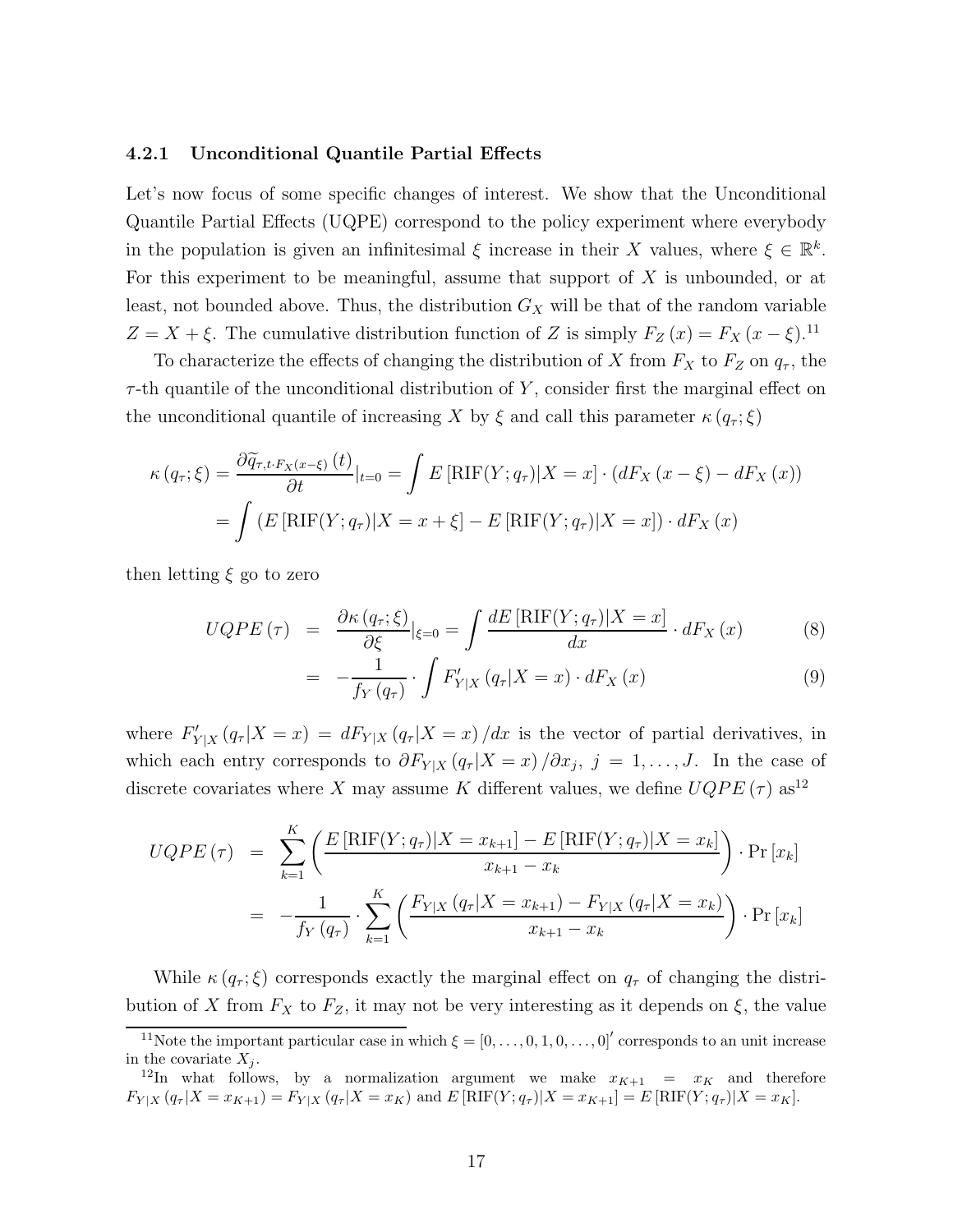of the transfer. Its infinitesimal version  $UQPE(\tau)$  is the average partial effect on  $q_{\tau}$  of a small lump-sum changes in the distribution of *X*. As we show below, it corresponds in a number of settings to the usual parameter of interest.

#### **4.2.2 Unconditional Quantile Partial Effects at** *X* = *x*

There are some circumstances, such as the effect of compulsory schooling on the distribution of earnings for example, where the policy maker is particularly interested in the effect of some fixed value x of the covariate X on the quantile  $\tau$  of the unconditional distribution of *Y* . To capture such effect, for *X* continuously distributed, we need to compare the effects of the two following experiments on the quantile of the marginal distribution of *Y*: a change towards  $X = x + \xi$  and a change towards  $X = x$ . These two experiments correspond to changes in the distribution of *X* from  $F_X$  to  $\Delta_x$  and  $\Delta_{x+\xi}$ the degenerate distributions at *x* and  $x + \xi$ , respectively. Analogously to the  $UQPE$ parameter, we define the following parameter that allow the comparison between these two experiments:

$$
\kappa(q_{\tau}; x, \xi) = \frac{\partial \widetilde{q}_{\tau, t \cdot \Delta_{x + \xi}}(t)}{\partial t}|_{t = 0} - \frac{\partial \widetilde{q}_{\tau, t \cdot \Delta_x}(t)}{\partial t}|_{t = 0}
$$

and 
$$
UQPE(\tau; x) = \frac{\partial \kappa (q_\tau; x, \xi)}{\partial \xi} |_{\xi=0} = \int \frac{dE \left[ RIF(Y; q_\tau) | X = x \right]}{dx} \cdot d\Delta_x(x)
$$
  

$$
= \frac{dE \left[ RIF(Y; q_\tau) | X = x \right]}{dx} = -\frac{1}{f_Y(q_\tau)} \cdot F'_{Y|X}(q_\tau | X = x).
$$

In the case of discrete covariates where *X* may assume *K* different values, we define  $UQPE(\tau; x_k)$ 

$$
UQPE(\tau; x_p) = \frac{E[\text{RIF}(Y; q_\tau)|X = x_{k+1}] - E[\text{RIF}(Y; q_\tau)|X = x_k]}{x_{k+1} - x_k}
$$
  
= 
$$
-\frac{1}{f_Y(q_\tau)} \cdot \frac{F_{Y|X}(q_\tau|X = x_{k+1}) - F_{Y|X}(q_\tau|X = x_k)}{x_{k+1} - x_k}.
$$

The policy parameter  $UQPE(\tau; x)$ , is the unconditional quantile partial effect evaluated at a given  $X = x<sup>13</sup>$  It is a second derivative and corresponds exactly to the

<sup>&</sup>lt;sup>13</sup>Note that this parameter is different from *CQPE* introduced in section 2 which is based on the conditional quantile rather  $UQPE(\tau; x)$  is based on the unconditional quantile of *Y*.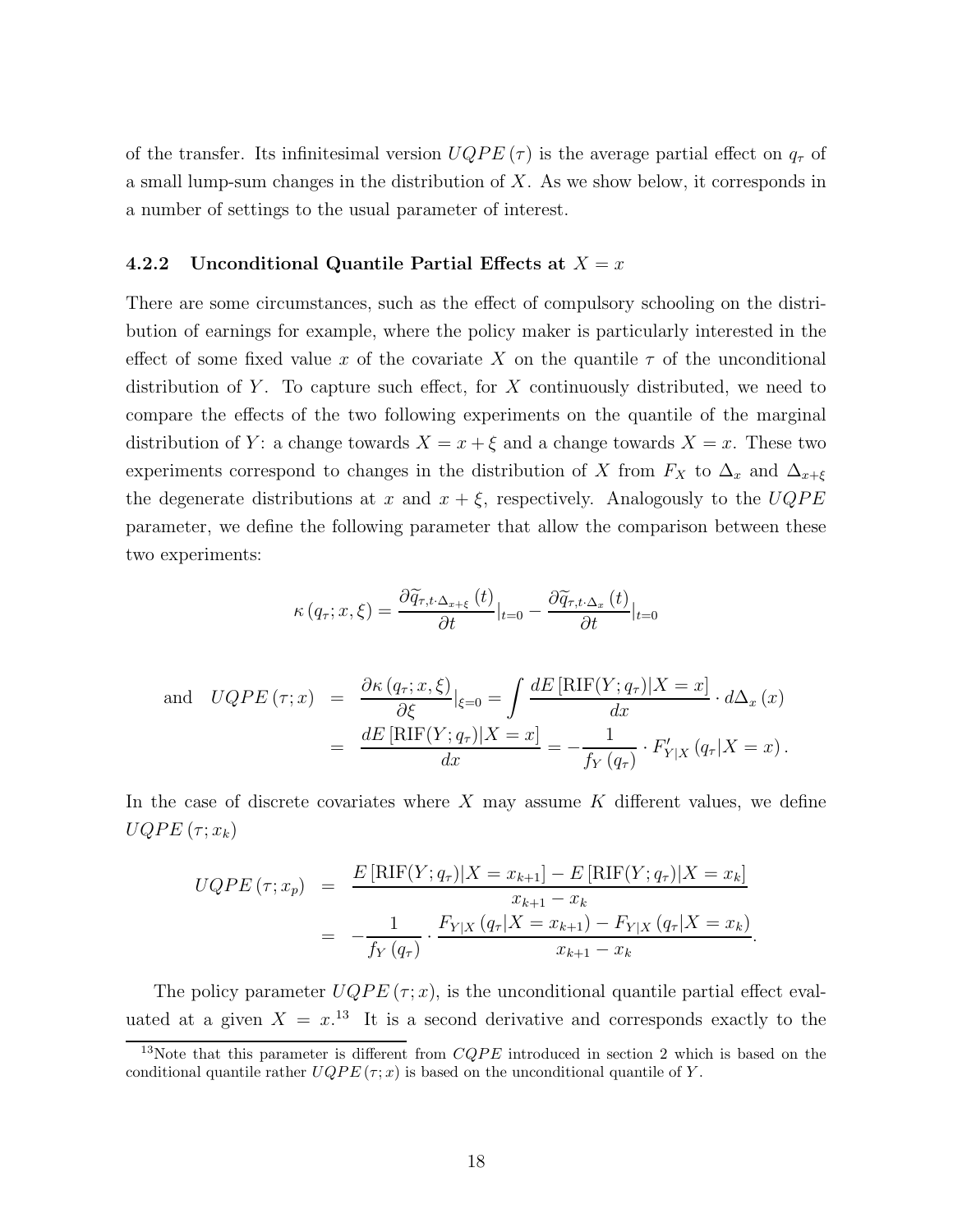integrand in the expression derived for  $UQPE(\tau)$ , that is, for the continuous case

$$
UQPE(\tau)=\int UQPE(\tau;x)\cdot dF_X\left(x\right)
$$

or in general

$$
UQPE(\tau) = E[UQPE(\tau; X)].
$$

It will prove a useful tool to understand the interpretations of these parameters under various structural assumptions below.

#### **4.2.3 A brief comparison with the case of the mean** *µ*

We now verify that the formulas above for the effects of changes in the distribution of *X* when applied to  $\mu$  the unconditional expectation of Y, for which  $RIF(Y; \mu) = Y$ , give us the well-known parameters, *UAPE* and *CAPE*. The *UAPE* is the average derivative of the conditional expectation of  $Y$  given  $X$ , and  $CAPE$ , its the conditional counterpart, is simply the derivative of the same conditional expectation:

$$
UAPE = \int \frac{dE \left[\text{RIF}(Y; \mu)|X = x\right]}{dx} \cdot dF_X(x)
$$

$$
= \int \frac{dE \left[Y|X = x\right]}{dx} \cdot dF_X(x)
$$

$$
CAPE(x) = dE \left[\text{RIF}(Y; \mu)|X = x\right] / dx = dE \left[Y|X = x\right] / dx
$$

and note finally, as expected, that

$$
UAPE = \int CAPE(x) \cdot dF_X(x).
$$

### **4.3 The policy parameter and the structural form**

In this subsection, we introduce unobservables variables and assume that the dependent variable *Y* is a function of observables *X* and unobservables  $\varepsilon$ , according to the following model:  $g(X, \varepsilon)$  where  $g(\cdot, \cdot)$  is an unknown mapping, assumed to be monotonic in  $\varepsilon$ . We will consider two situations: independence between *X* and  $\varepsilon$ ; and no independence. We then link the parameters  $UQPE(\tau)$  and  $UQPE(\tau; x)$  to this structural model.

We first derive a general expression that links the partial effect of changes in  $X_j$  on the marginal quantile of *Y* to the structural form  $Y = g(X, \varepsilon)$  through the  $UQPE(\tau; x)$ parameter, as the  $UQPE(\tau)$  follows by integrating the distribution of covariates.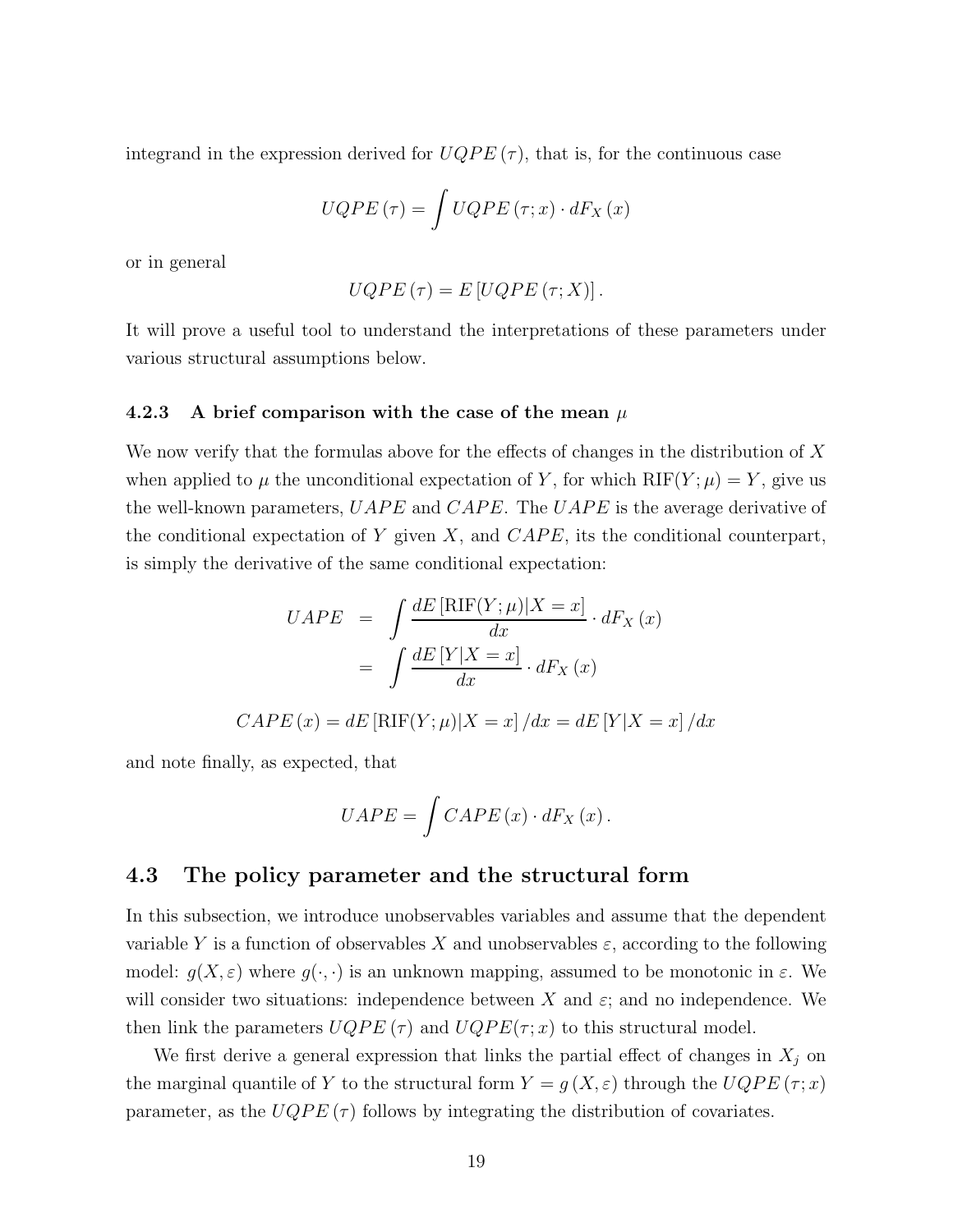#### Proposition 1 [*UQPE and its relation to the structural form*]*:*

*i)* Assuming that the structural form  $Y = g(X, \varepsilon)$  is monotonic in  $\varepsilon$ , , the function  $UQPE_j(\tau; x)$ *, which corresponds to the*  $j^{th}$  *entry in the J-vector*  $dE\left[\text{RIF}(Y; q_\tau)|X=x\right]$  */dx of partial derivatives can be expressed as:*

$$
UQPE_j(\tau; x) = \frac{\partial E[\text{RIF}(Y; q_\tau)|X = x]}{\partial x_j}
$$
  
= 
$$
\left[ \frac{\partial g(x, q_\tau)}{\partial x_j} \cdot \frac{f_{\varepsilon|X}(g^{-1}(x, q_\tau))}{\partial g(x, q_\tau)/\partial q_\tau} - \frac{\partial F_{\varepsilon|X}(\cdot|x)}{\partial x_j} \right] / \int \frac{f_{\varepsilon|X}(g^{-1}(x, q_\tau))}{\partial g(x, q_\tau)/\partial q_\tau} \cdot dF_X(x)
$$

*while its expectation, the parameter*  $UQPE_j(\tau)$ *, will be:* 

$$
UQPE_j(\tau) = E\left[\frac{\partial g(X, q_\tau)}{\partial x_j} \cdot \frac{f_{\varepsilon|X}(g^{-1}(X, q_\tau))}{\partial g(X, q_\tau)/\partial q_\tau} - \frac{\partial F_{\varepsilon|X}(g^{-1}(X, q_\tau)|X)}{\partial x_j}\right]
$$

$$
\cdot E\left[\frac{f_{\varepsilon|X}(g^{-1}(X, q_\tau))}{\partial g(X, q_\tau)/\partial q_\tau}\right]^{-1}
$$

$$
= E\left[\frac{\partial g(X, q_\tau)}{\partial x_j} \cdot \frac{f_{\varepsilon}(g^{-1}(X, q_\tau))}{\partial g(X, q_\tau)/\partial q_\tau}\right] \cdot E\left[\frac{f_{\varepsilon}(g^{-1}(X, q_\tau))}{\partial g(X, q_\tau)/\partial q_\tau}\right]^{-1}
$$

*ii) If, in addition, we assume that X and ε are independent, then*

$$
UQPE_j(\tau; x) = \frac{\partial E[\text{RIF}(Y; q_\tau) | X = x]}{\partial x_j}
$$
  
= 
$$
\frac{\partial g(x, q_\tau)}{\partial x_j} \cdot \frac{f_\varepsilon(g^{-1}(x, q_\tau))}{\partial g(x, q_\tau)/\partial q_\tau} / \int \frac{f_\varepsilon(g^{-1}(x, q_\tau))}{\partial g(x, q_\tau)/\partial q_\tau} \cdot dF_X(x)
$$
 (11)

*while its expectation, the parameter*  $UQPE_j(\tau)$ *, will be simply:* 

$$
UQPE_j(\tau) = E\left[\frac{\partial g(X, q_\tau)}{\partial x_j} \cdot \frac{f_\varepsilon(g^{-1}(X, q_\tau))}{\partial g(X, q_\tau)/\partial q_\tau}\right] \cdot E\left[\frac{f_\varepsilon(g^{-1}(X, q_\tau))}{\partial g(X, q_\tau)/\partial q_\tau}\right]^{-1}
$$

The proof follows from the application of the definition of the recentered influence function for the quantile and is provided in the Appendix. Under the hypothesis that *X* and  $\varepsilon$  are independent and *g* monotonic in  $\varepsilon$ , we may invoke the results by Matzkin (2003) that guarantee that both the distribution of  $\varepsilon$  and the link function q will be non-parametrically identified. Thus, we know that under the independence assumption, our parameters  $UQPE_j(\tau; x)$  and  $UQPE_j(\tau)$  are identified.

The general formula of Proposition 1 allows us to establish a simple link between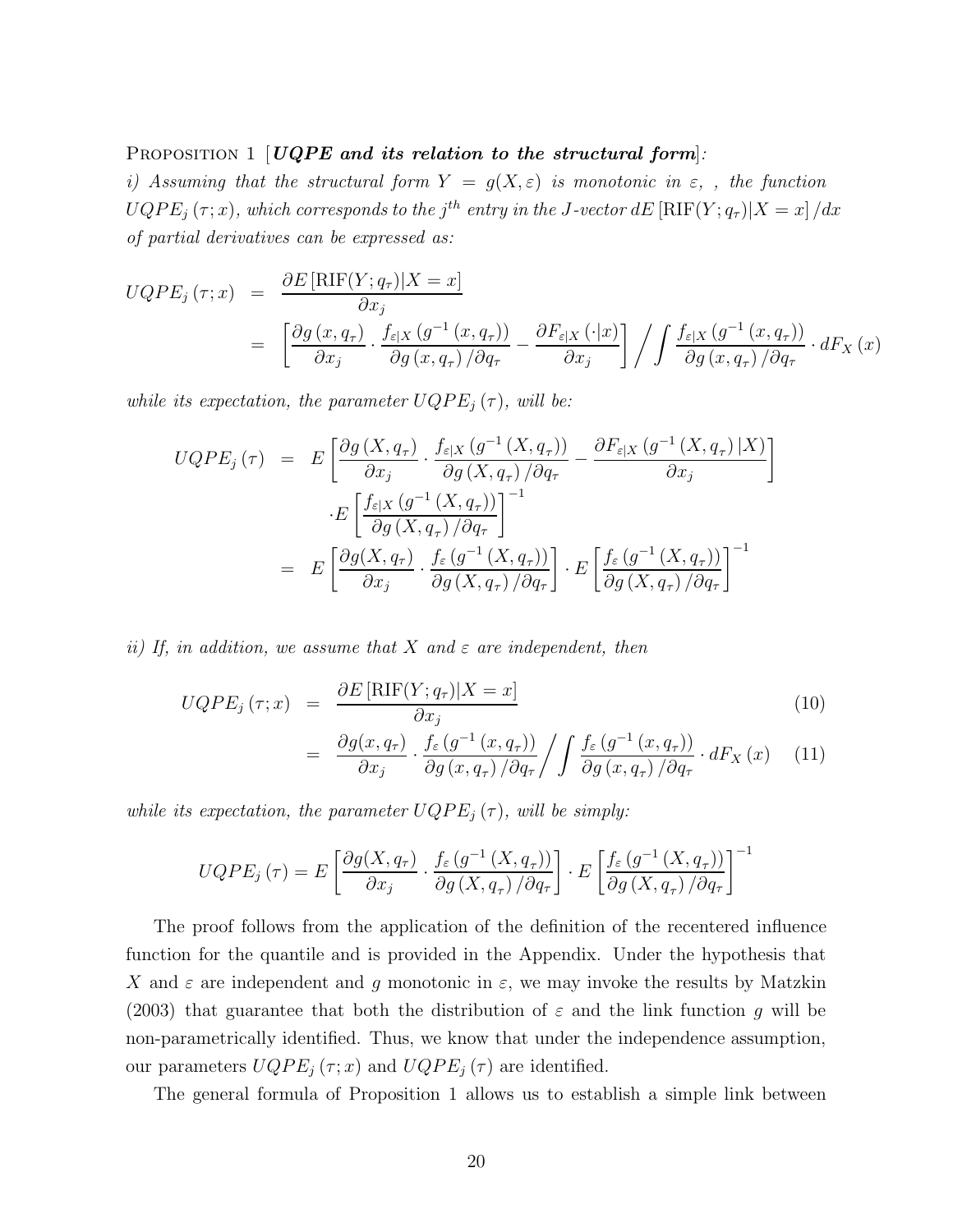*UQP E* and the structural parameters of interest in some important special cases that are discussed next.

#### **4.3.1 Case 1: Linear, additively separable model**

We start considering that  $g(X, \varepsilon) = X^{\dagger} \beta + \varepsilon$  and that X and  $\varepsilon$  are independent. Then,  $\partial g(X, q_{\tau})/\partial X_j = \beta_j$ ,  $\partial g(x, q_{\tau})/\partial q_{\tau} = 1$ , and  $g^{-1}(x, q_{\tau}) = q_{\tau} - x^{\tau}\beta$ . Therefore:

$$
UQPE_j(\tau; x) = \beta_j \cdot \frac{f_{\varepsilon} (q_{\tau} - x^{\tau} \beta)}{E [f_{\varepsilon} (q_{\tau} - X^{\tau} \beta)]}
$$
  
and 
$$
UQPE_j(\tau) = \beta_j
$$

By definition of  $UQPE_j$ ,  $\beta_j$  will then correspond to a unit increase in  $X_j$  on the marginal quantile of *Y*. In this very restricted model, the partial effects  $UQPE_i(\tau; x)$ at different levels of *X* will be different and they will also be different along the marginal distribution of *Y* . However, averaging over the *X* the numerator and denominator cancels out and we will have that  $UQPE_j = UAPE_j$ . This is the case where not much is gained by considering unconditional or conditional quantiles, or alternatively it is a case that allows us to verify that the various parameters estimate what they promise to do.

#### **4.3.2 Case 2: Non-linear, additively separable**

Now, consider the special case of an index model  $g(X, \varepsilon) = h(X^{\dagger}\beta + \varepsilon)$ , where h is differentiable and monotonic. We keep the assumption that *X* and  $\varepsilon$  are independent. Then,  $\partial g(X, q_{\tau})/\partial X_j = \beta_j \cdot h'(X^{\tau}\beta + q_{\tau}), \ \partial g(x, q_{\tau})/\partial q_{\tau} = h'(X^{\tau}\beta + q_{\tau}),$  and  $g^{-1}(x, q_\tau) = h^{-1}(q_\tau) - x^\intercal \beta$ . The parameter of interest will be

$$
UQPE_j(\tau; x) = \beta_j \cdot f_{\varepsilon} \left( h^{-1} (q_{\tau}) - x^{\mathsf{T}} \beta \right) \cdot E \left[ \frac{f_{\varepsilon} \left( h^{-1} (q_{\tau}) - X^{\mathsf{T}} \beta \right)}{h' (X^{\mathsf{T}} \beta + q_{\tau})} \right]^{-1}
$$
  
and 
$$
UQPE_j(\tau) = \beta_j \cdot E \left[ f_{\varepsilon} \left( h^{-1} (q_{\tau}) - X^{\mathsf{T}} \beta \right) \right] \cdot E \left[ \frac{f_{\varepsilon} \left( h^{-1} (q_{\tau}) - X^{\mathsf{T}} \beta \right)}{h' (X^{\mathsf{T}} \beta + q_{\tau})} \right]^{-1}
$$

Thus, the effect of small changes of  $X_j$  on the  $\tau$ <sup>th</sup> quantile of *Y*,  $UQPE_j(\tau; x)$ , will be heterogenous as it will in general depend on the value of *x* and the quantile itself. Here, after integrating *X* out according to its distribution, the partial effect,  $UQPE_j(\tau)$ will depend on the quantile being evaluated. They will however be proportional to the structural parameters  $\beta_i$ .

With more structure, we are able to better establish the proportionality factor.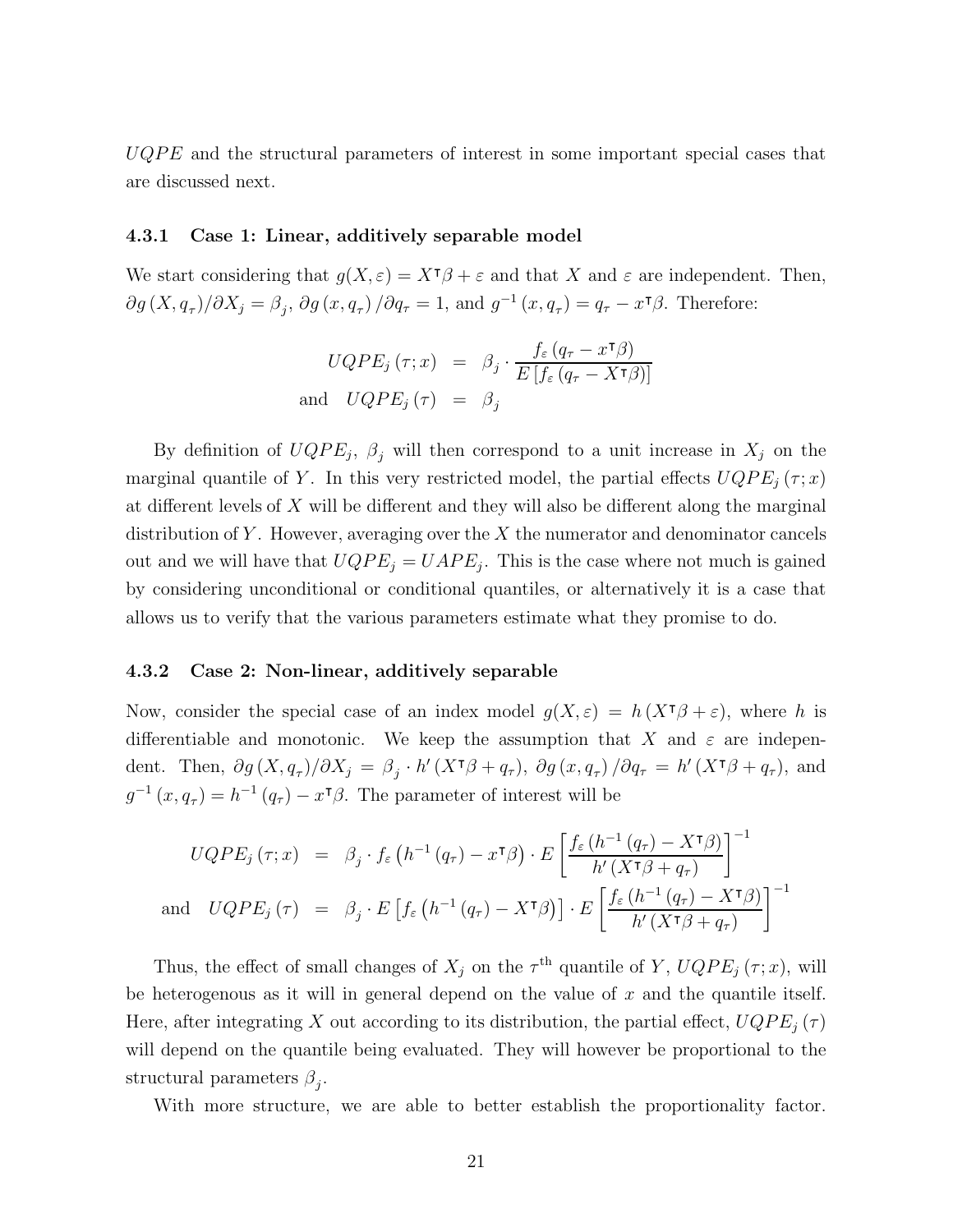Adding a normality assumption about the distribution  $\varepsilon_i$ , that is,  $\varepsilon_i \sim N(0, 1)$ , we can replace the  $f_{\varepsilon}$  by the normal density in the expression above. The marginal effects are then derived in the same way as in a Probit model

$$
UQPE_j(\tau; x) = \beta_j \cdot \phi \left( x^{\mathsf{T}}\beta - h^{-1} (q_{\tau}) \right) \cdot E \left[ \frac{\phi \left( X^{\mathsf{T}}\beta - h^{-1} (q_{\tau}) \right)}{h' (X^{\mathsf{T}}\beta + q_{\tau})} \right]^{-1}
$$
  

$$
UQPE_j(\tau) = \beta_j \cdot E \left[ \phi \left( X^{\mathsf{T}}\beta - h^{-1} (q_{\tau}) \right) \right] \cdot E \left[ \frac{\phi \left( X^{\mathsf{T}}\beta - h^{-1} (q_{\tau}) \right)}{h' (X^{\mathsf{T}}\beta + q_{\tau})} \right]^{-1}
$$

To see why this is similar to the marginal effects of a Probit, note that in this case, equation (10) simplifies to

$$
UQPE_j(\tau; x) = \frac{dE[\text{RIF}(Y; q_\tau)|X = x]}{dx_j} = \beta_j \cdot \frac{1}{f_Y(q_\tau)} \cdot \phi\left(x^\tau \beta - h^{-1}(q_\tau)\right)
$$

where

$$
f_Y(q_\tau) = \frac{d \Pr[Y \le q_\tau]}{dq_\tau} = \frac{d E[\Pr[Y \le q_\tau | X]]}{dq_\tau}
$$
  
= 
$$
\frac{d E[\Phi(-X^\tau \beta + h^{-1}(q_\tau))]}{dq_\tau} = E\left[\frac{\phi(X^\tau \beta - h^{-1}(q_\tau))}{h'(X^\tau \beta + q_\tau)}\right]
$$

Since the marginal effects in a probit model tend to be quite close to the slope estimates in a linear probability model, this gives a nice interpretation of the recentered influence function linear projection coefficients.<sup>14</sup>

## **4.3.3 Case 3: Non-linear, additively separable, Gaussian unobservables, Heteroscedastic Probit**

Consider an alternative model where the error terms are possibly heteroscedastic, i.e.  $Var(\varepsilon_i|X_i) = \sigma^2(x_i) \neq \sigma^2$ . Because this is a violation of the independence assumption, we use the first result *i*) of Proposition 1. We will also assume that  $g(X, \varepsilon) = h(X^{\dagger}\beta + \varepsilon)$ , where  $\varepsilon_i = \sigma(x_i) \cdot \eta_i$ , where  $\eta | X \sim \eta \sim N(0, 1)$ . Thus, we have:

$$
F_{\varepsilon|X}\left(g^{-1}\left(x,q_{\tau}\right)|x\right) = F_{\varepsilon|X}\left(h^{-1}\left(q_{\tau}\right)-x^{\intercal}\beta|x\right) = \Phi\left(\frac{x^{\intercal}\beta - h^{-1}\left(q_{\tau}\right)}{\sigma\left(x\right)}\right)
$$

<sup>&</sup>lt;sup>14</sup>We note that while software such as STATA computes the marginal effects of the probit model at the mean of the covariates, Wooldridge (2002) for example suggests taking the average valued of the individual marginal effects as an alternative.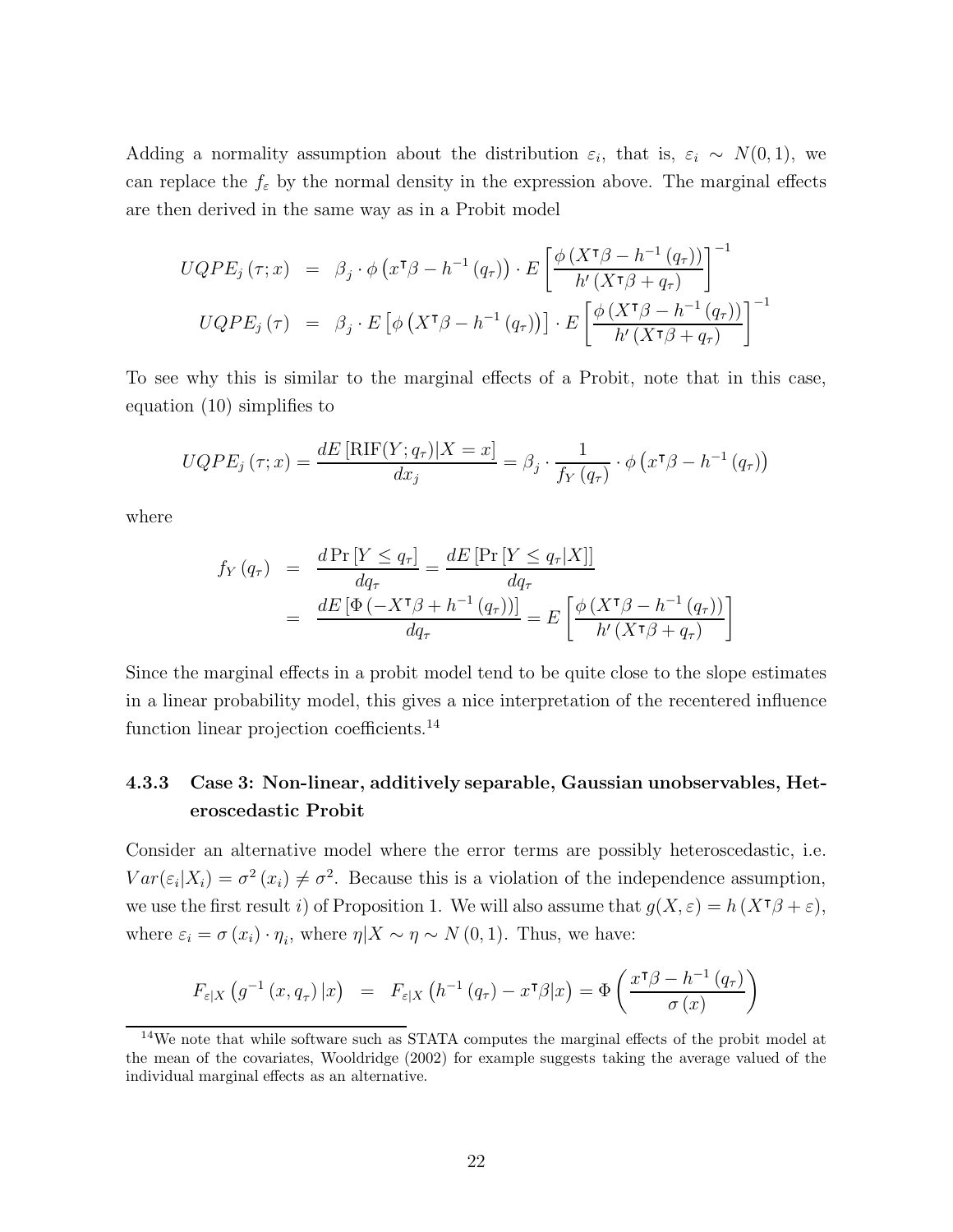and

$$
f_{\varepsilon|X}\left(g^{-1}\left(x,q_{\tau}\right)\right)=\frac{1}{\sigma\left(x\right)}\cdot\phi\left(\frac{x^{\tau}\beta-h^{-1}\left(q_{\tau}\right)}{\sigma\left(x\right)}\right)
$$

and

$$
\frac{\partial F_{\varepsilon|X}(\cdot|x)}{\partial x_j} = -\frac{\partial \sigma(x)}{\partial x_j} \cdot \left(\frac{x^{\mathsf{T}}\beta - h^{-1}(q_{\tau})}{\sigma^2(x)}\right) \cdot \phi\left(\frac{x^{\mathsf{T}}\beta - h^{-1}(q_{\tau})}{\sigma(x)}\right)
$$

Therefore:

$$
UQPE_j(\tau; x) = \phi\left(\frac{x^{\mathsf{T}}\beta - h^{-1}(q_{\tau})}{\sigma(x)}\right) \cdot \left(\frac{\beta_j}{\sigma(x)} + \frac{\partial\sigma(x)}{\partial x_j} \cdot \left(\frac{x^{\mathsf{T}}\beta - h^{-1}(q_{\tau})}{\sigma^2(x)}\right)\right)
$$

$$
\cdot E\left[\frac{1}{\sigma(X)} \cdot \phi\left(\frac{X^{\mathsf{T}}\beta - h^{-1}(q_{\tau})}{\sigma(X)}\right) / h'(X^{\mathsf{T}}\beta + q_{\tau})\right]^{-1}
$$

and

$$
UQPE_j(\tau) = E\left[\phi\left(\frac{X^{\tau}\beta - h^{-1}(q_{\tau})}{\sigma(X)}\right) \cdot \left(\frac{\beta_j}{\sigma(X)} + \frac{\partial\sigma(X)}{\partial x_j} \cdot \left(\frac{X^{\tau}\beta - h^{-1}(q_{\tau})}{\sigma^2(X)}\right)\right)\right]
$$

$$
\cdot E\left[\frac{1}{\sigma(X)} \cdot \phi\left(\frac{X^{\tau}\beta - h^{-1}(q_{\tau})}{\sigma(X)}\right) / h'(X^{\tau}\beta + q_{\tau})\right]^{-1}
$$

Because of the heteroscedasticity factor, the  $UQPE<sub>j</sub>(\tau)$  is no longer proportional to structural parameters, instead it is a weighed combination of the  $\beta_j$  and of the indirect effects of  $\sigma(X)$ . In the heteroscedastic case, the  $UQPE<sub>j</sub>(\tau)$  can even change sign with the quantile, if the second term in the expression

$$
\left(\frac{\beta_j}{\sigma\left(X\right)} + \frac{\partial \sigma\left(X\right)}{\partial x_j} \cdot \left(\frac{X^{\intercal}\beta - h^{-1}\left(q_{\tau}\right)}{\sigma^2\left(X\right)}\right)\right)
$$

dominates the first term and is of opposite sign. In the union example below, the impact of unionization will be positive for low  $\tau$  and negative for high  $\tau$ .

## **5 Estimation**

In this section, our focus will be on the estimation of  $UQPE(\tau)$ , which is unsurpringly more involved than the case of the mean. We first have to estimate the recentered influence function, which will depend on some unknown objects (the quantile and the density) of the marginal distribution of *Y*. Then, in the estimation of parameters  $\kappa(q_t; \xi)$ , we will have to consider the estimation of  $E[\text{RIF}(Y; q_\tau)|X = x]$  and its derivative, which will be important for the  $UQPE(\tau)$  parameters.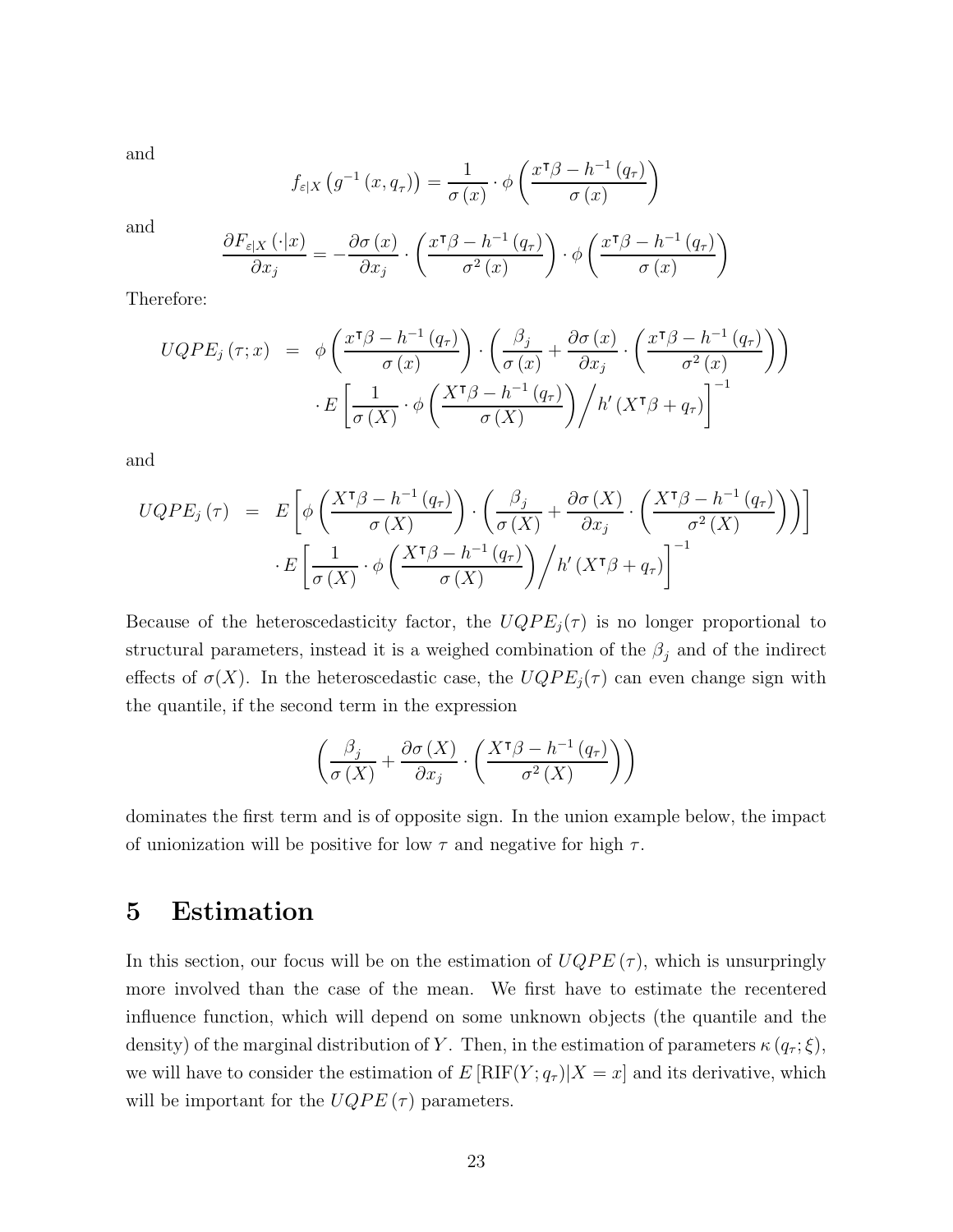The simplest case for the estimation of the expectation of the recentered influence function conditional of the *X* is a simple OLS regression  $\widehat{E}[\widehat{\mathrm{RIF}}(Y; \widehat{q}_{\tau}) | X = x] = x' \cdot \widehat{\gamma}_{\tau}$ , whose consistency will depend on the linearity of the recentered influence function at  $X = x$ . We call this method the RIF-OLS regression.

The results from section 3.2 indicate, however, that  $dE[\text{RIF}(Y; q_{\tau}) | X = x]/dx$  will generally depend on *x*, even when *Y* depends linearly on *X* and unobservables are independent of *X*. In order to deal with the fact that  $dE[\text{RIF}(Y; q_T) | X = x]/dx$  will depend on *x*, we consider an alternative nonparametric estimation procedure, which is nonparametric in the sense that it does not assume any functional form (as in RIF-OLS) or distribution for the errors (as in the probit marginal effects).

For a general functional of the marginal distribution of  $Y$ ,  $\nu(F_Y)$ , we have that the parameters of interest would be  $dE[\text{RIF}(Y; \nu)|X = x]/dx$  and its expectation,  $E\left[dE\left[\text{RIF}(Y;\nu)|X\right]/dX\right]$ . The last parameter is the expectation of a derivative and, for continuous *X* with unbounded support, the estimation of  $E[dE[\text{RIF}(Y; q_T)|X]/dX]$ will follow standard methods of average derivative estimation.<sup>15</sup>. In this paper we do not proceed with this possible way to estimate  $UQPE(\tau)$  as in many applications we will need an estimator that has nice properties for covariates with bounded support and have high dimensionality.

Actually, for the particular case of quantiles we can build on the result in Equation (9)

$$
UQPE(\tau) = -\frac{1}{f_Y(q_\tau)} \cdot \int F'_{Y|X} (q_\tau | X = x) \cdot dF_X(x)
$$

and estimate nonparametrically the quantities  $f_Y(q_\tau)$  and  $F'_{Y|X}(q_\tau | X = x)$  by respectively  $f_Y(\hat{q}_\tau)$  and  $F'_{Y|X}(\hat{q}_\tau | X = x)$ . In doing so, we will be able to estimate  $UQPE(\tau)$ by

$$
\widehat{UQPE}_{NP}(\tau) = -\frac{1}{N \cdot \widehat{f}_Y(\widehat{q}_\tau)} \cdot \sum_{i=1}^N \widehat{F'}_{Y|X}(\widehat{q}_\tau | X = X_i)
$$

The remainder of this section is divided as following. In the first part we present an estimator for the recentered influence function of quantiles. We then present sufficient assumptions and prove that the estimator will be uniformly consistent for the true RIF.

<sup>&</sup>lt;sup>15</sup>Under an appropriate set of sufficient assumptions, we can prove the asymptotic normality of the non-parametric estimator of  $E\left[dE\left[\text{RIF}(Y;\nu)|X|\right]/dX\right]$ . The proof of this result is a direct consequence of Theorem 3.1 in Härdle and Stoker (1989), after making an adjustment that takes into account the fact that we have to estimate first  $RIF(y; \nu)$  by  $\overline{RIF}(Y_i; \hat{\nu})$ . Details of this result are available upon request from the authors. However, the non-parametric method is empirically applicable only in cases where the covariates have close to unbounded support and their dimensionality is reduced as in Deaton and Ng (1998).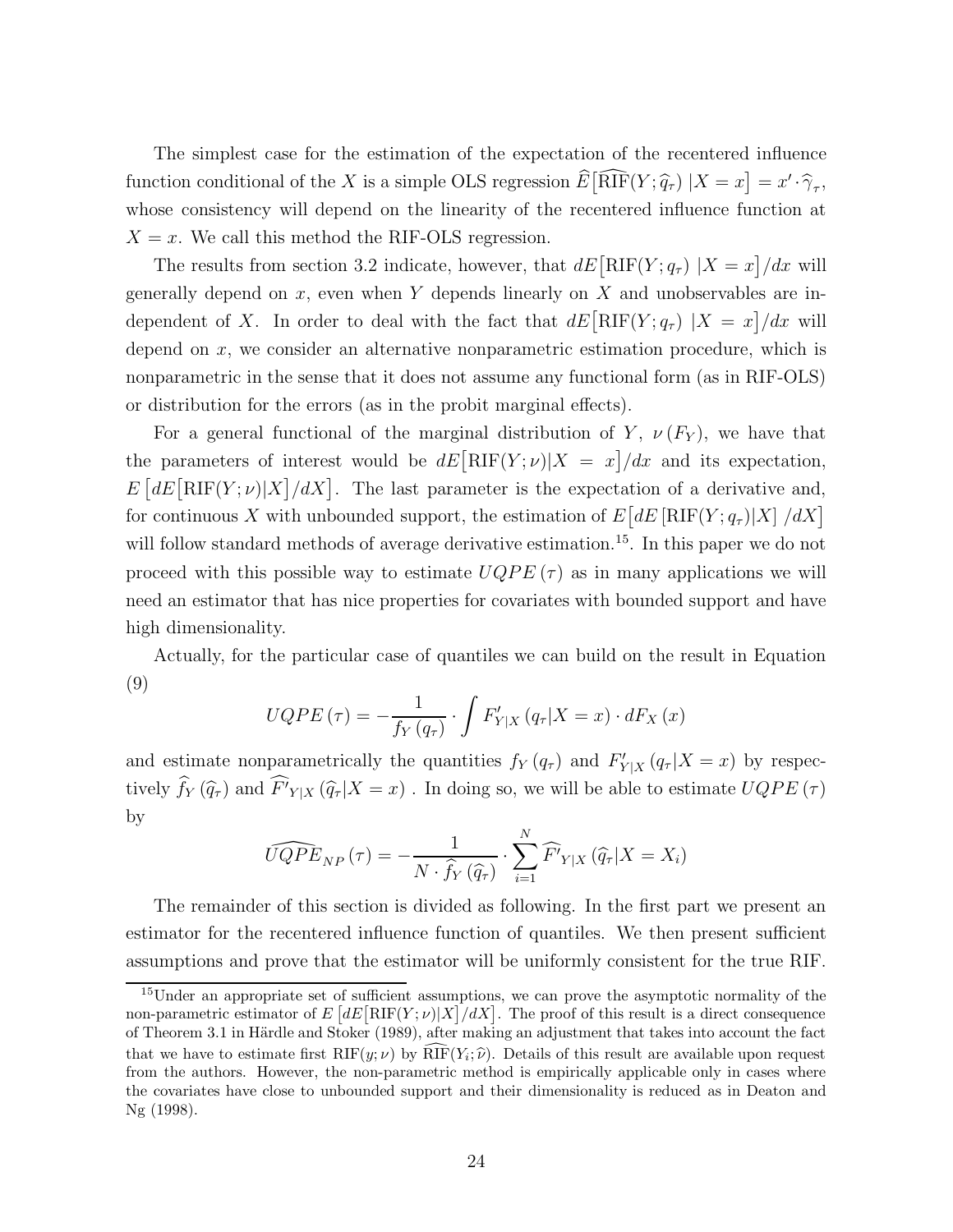The second part presents the OLS-RIF method to estimate  $UQPE(\tau)$  and its largesample properties. We then present details of the nonparametric method and its large sample properties.

### **5.1 Estimating the Recentered Influence Functions**

In order to estimate either  $UQPE(\tau; x)$  or  $UQPE(\tau)$  we first have to obtain the estimated recentered influence functions. We propose the following

$$
\widehat{\mathrm{RIF}}(Y; \widehat{q}_{\tau}) = \widehat{q}_{\tau} + \frac{\tau - \mathbb{I}\left\{Y \leq \widehat{q}_{\tau}\right\}}{\widehat{f}_{Y}\left(\widehat{q}_{\tau}\right)}
$$

which also involves two unknown quantities to be estimated  $\hat{q}_{\tau}$  and  $f_Y(\cdot)$ .<sup>16</sup> The estimator of the population quantile  $\tau$  of the marginal distribution of *Y* is  $\hat{q}_{\tau}$ , the ordinary  $\tau$ -th sample quantile, which can be represented, using Koenker and Basset (1978) as

$$
\widehat{q}_{\tau} = \arg\min_{q} \sum_{i=1}^{N} (\tau - \mathbb{I} \{ Y_i - q \le 0 \}) \cdot (Y_i - q)
$$

The estimator of the density of *Y* is  $f_Y(\cdot)$ , the kernel density estimator. In the empirical section we propose using the Gaussian kernel with associated optimal bandwidth. The actual requirements for the kernel and for the bandwidth are described in the asymptotics section. Let  $K_Y(z)$  be a kernel function and  $b_Y$  a positive scalar bandwidth, such that for a point  $y$  in the support of  $Y$ :

$$
\widehat{f}_Y(y) = \frac{1}{N \cdot b_Y} \cdot \sum_{i=1}^N K_Y\left(\frac{Y_i - y}{b_Y}\right) \tag{12}
$$

#### **5.1.1 Uniform consistency of the estimated recentered influence functions**

For all *y* in the support of *Y*, we establish conditions that guarantee that  $\widehat{RIF}(y; \hat{q}_\tau) \stackrel{P}{\to}$ RIF  $(y; q_\tau)$ :

ASSUMPTION 1 [*Conditions on the distribution of Y* (*i)*  $F_Y(\cdot)$  *is absolutely continuous and differentiable over*  $y \in \mathbb{R}$  and  $f_Y(y) = dF_Y(y) / dy$ ; (*ii*)  $\int y \cdot f_Y(y) \cdot dy < \infty$ ; *(iii)*  $f_Y(\cdot)$  *is uniformly continuous; (iv)*  $\int |f_Y(y)| \cdot dy < \infty$ ; *(v)*  $f_Y(\cdot)$  *is three times differentiable with bounded third derivative in a neighborhood of y; (vi) for*  $\tau \in (0,1)$ *, the* 

<sup>&</sup>lt;sup>16</sup>This is unlike the case of the mean where  $\widehat{RIF}(Y; \overline{Y}) = Y$ .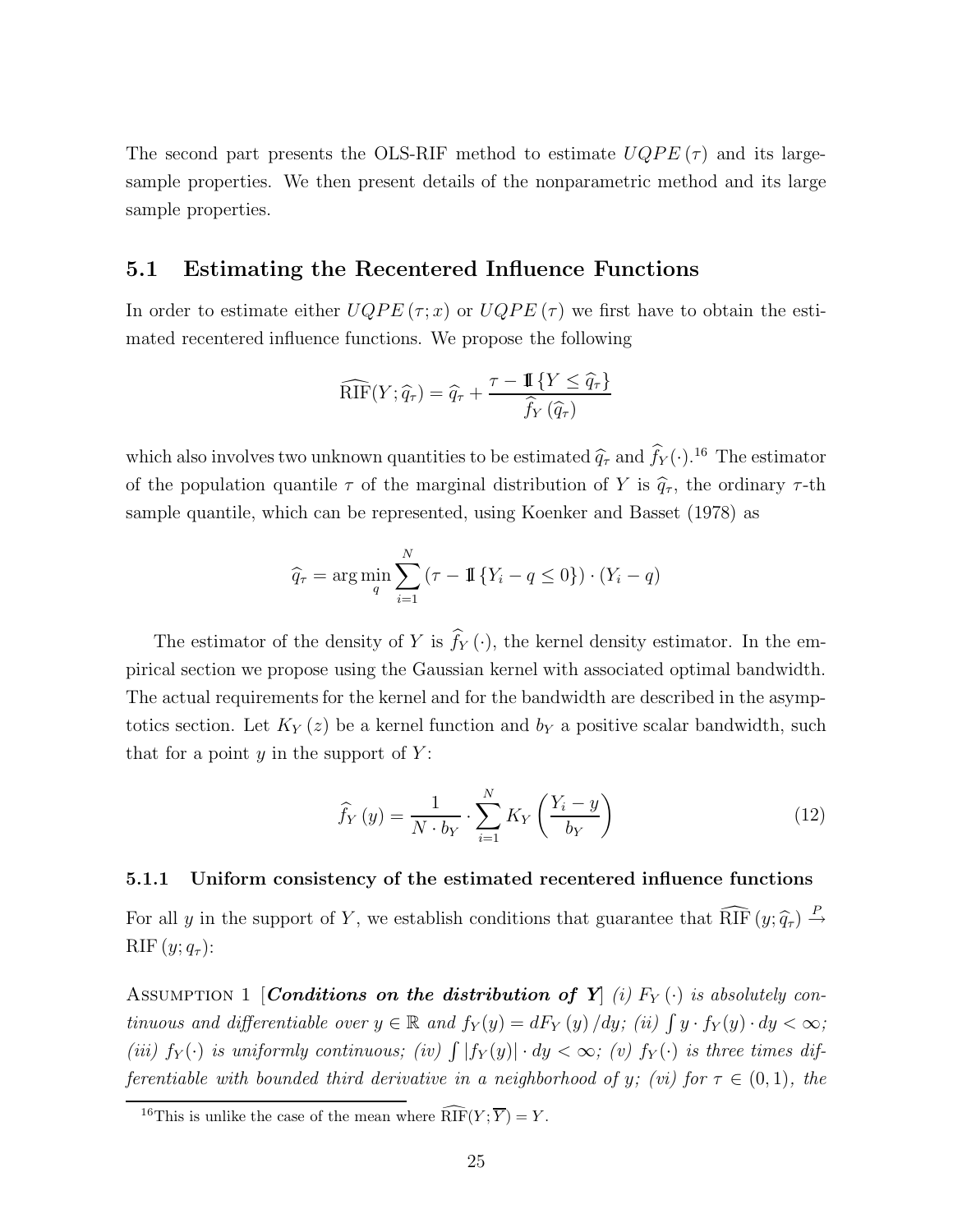*sets*  $\Upsilon_{\tau} = \inf_{q} \{ F_Y(q) \geq \tau \}$ *, are singletons and their elements*  $q_{\tau} \in \Upsilon_{\tau}$  *satisfy*  $q_{\tau} < \infty$ *and*  $f_Y(q_\tau) > 0$ *.* 

Assumption 2 [*Kernel Function and Bandwidth*] *(i) K*<sup>Y</sup> (·) *is a bounded real-valued function satisfying (a)*  $\int K_Y(y) \cdot dy = 1$ , *(b)*  $\int |K_Y(y)| \cdot dy < \infty$ , *(c)*  $\int K_Y^2(y) \cdot dy < \infty$ ,  $p(y) = \lim_{y \to \pm \infty} |y| \cdot |K_Y(y)| = 0$ , *(e)*  $\sup_y |K_Y(y)| < \infty$ , *(f)*  $K_Y(y) = \frac{1}{2\pi} \int \exp(-i \cdot t \cdot y) \cdot$  $\phi(t) \cdot dt$ , where  $\phi(t)$  *is the absolutely integrable characteristic function of*  $K_Y(\cdot)$ *; (ii)*  $h_Y$ *is a bandwidth sequence satisfying*  $h_Y = O(N^{-1/6})$  *and, therefore,*  $\lim_{N \to +\infty} h_Y = 0$  *and*  $\lim_{N \to +\infty} N \cdot h_Y^2 = +\infty.$ 

LEMMA 1 *Under assumptions 1 and 2* sup<sub>y</sub>  $\left| \widehat{\text{RIF}}(y; \hat{q}_{\tau}) - \text{RIF}(y; q_{\tau}) \right|$  $\begin{array}{c} \begin{array}{c} \begin{array}{c} \end{array} \\ \begin{array}{c} \end{array} \end{array} \end{array}$  $\stackrel{P}{\rightarrow} 0$ 

### **5.2 OLS-**RIF **Regression**

In this subsection we propose a simple way to estimate the parameters we derived previously by means of OLS regressions. Like in the familiar OLS regression, we implicilty assume that the recentered influence function is linear in the covariates  $X$ , which may however include higher order or non-linear transformations of the original variables. If the linearity assumption seems inappropriate in particular applications, one can always turn to non-parametric estimation as proposed next. Moreover, OLS is known to produce the linear function of covariates that minimizes the specification error.

Consider first estimation of  $m_\tau(x) = E$   $\mathrm{RIF}(Y; q_\tau)$  $\frac{1}{\sqrt{2}}$ *X* = *x* ,<br>1 :  $\hat{m}_{\tau \text{ linear}}(x) = x^{\intercal} \cdot \hat{\gamma}_{\tau}$ 

where

$$
\widehat{\gamma}_{\tau} = \left(\sum_{i=1}^{N} X_i \cdot X_i^{\mathsf{T}}\right)^{-1} \cdot \sum_{i=1}^{N} X_i \cdot \widehat{\text{RIF}}(Y_i; \widehat{q}_{\tau}) \tag{13}
$$

Note that since  $\mathbb{I}\{Y \leq \hat{q}_\tau\}$  is a dummy variable for whether a given observation *i* is below (or above) the  $\tau^{\text{th}}$  sample quantile, the recentered influence function projections are closely related to linear probability model. As  $\mathbb{I}\{Y \leq \hat{q}_\tau\}$  is divided by  $f_Y(\hat{q}_\tau)$ , the projection coefficients  $\hat{\gamma}_{\tau}$  (except for the constant) are simply equal to the coefficients in a linear probability model divided by the rescaling factor  $f_Y(\hat{q}_\tau)$ . Note that in this parametric case,

$$
\widehat{UQPE}_{OLS}(\tau) = \widehat{\gamma}_{\tau} = \widehat{UQPE}_{OLS}(\tau; x).
$$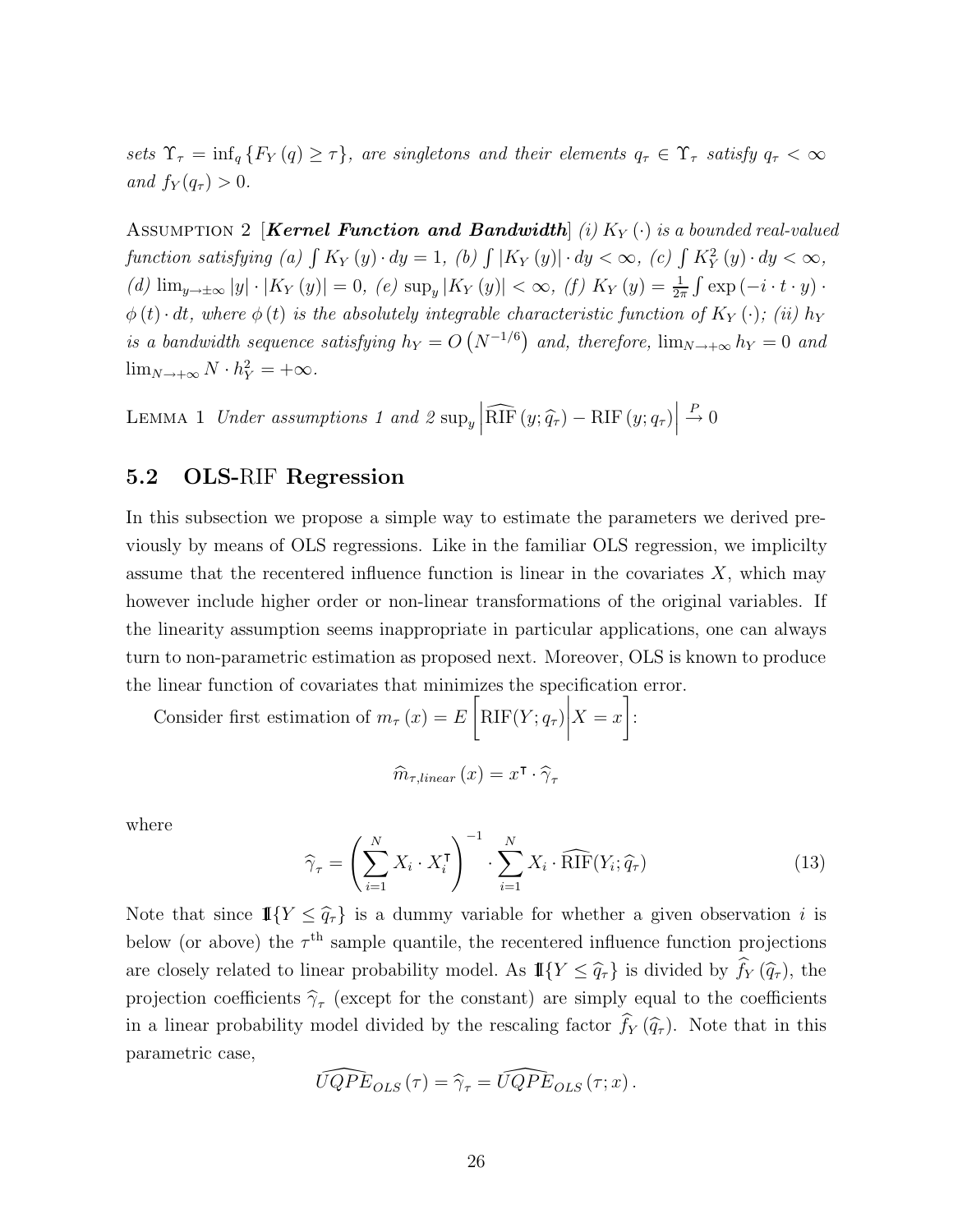## **5.2.1** Large-sample properties of  $\widehat{UQPE}_{OLS}$

We start defining

$$
U_{i,\tau} = \mathrm{RIF}(Y_i; q_{\tau}) - X_i^{\mathsf{T}} \cdot \gamma_{\tau}
$$

where

$$
\gamma_{\tau} = (E[X \cdot X^{\tau}])^{-1} \cdot E[X \cdot \text{RIF}(Y; q_{\tau})]
$$

therefore, by definition of  $U_{i,\tau}$  and  $\gamma_{\tau}$ 

$$
E[U_{i,\tau} \cdot X_i] = 0
$$

We make the following assumptions regarding the joint distribution of  $U_{i,\tau}$  and  $X_i$ .

ASSUMPTION 3 [*Conditions on the joint distribution of X and*  $U_{\tau}$ *] <i>(i)*  $E[X \cdot X^{\tau}]$ *is invertible; (ii) all moments up to the fourth moment of X exist and are finite; and (iii) the variance of the product*  $U_\tau \cdot X$ *, V*  $[U_\tau \cdot X]$ *.* 

Theorem 2 [*Asymptotic Normality of OLS estimator*] *Under the Assumptions invoked in Lemma 1 plus Assumption 3, letting X contain the constant, and with a random sample of*  $(Y, X)$ *:* 

$$
\sqrt{N} \cdot (\widehat{\gamma}_{\tau} - \gamma_{\tau}) = (E[X \cdot X^{\intercal}])^{-1} \cdot \frac{1}{\sqrt{N}} \cdot \sum_{i=1}^{N} X_i \cdot U_{i,\tau} + o_p(1)
$$

*where*

$$
(E[X \cdot X^{\mathsf{T}}])^{-1} \cdot \frac{1}{\sqrt{N}} \cdot \sum_{i=1}^{N} X_i \cdot U_{i,\tau} \xrightarrow{D} N \left(0, (E[X \cdot X^{\mathsf{T}}])^{-1} \cdot E\left[U_{\tau}^{2} \cdot X \cdot X^{\mathsf{T}}\right] \cdot (E[X \cdot X^{\mathsf{T}}])^{-1}\right)
$$

### **5.3** Nonparametric Estimation of  $UQPE(τ)$

We will estimate  $UQPE(\tau)$  nonparametrically by

$$
\widehat{UQPE}_{NP}(\tau) = -\frac{1}{N \cdot \widehat{f}_Y(\widehat{q}_\tau)} \cdot \sum_{i=1}^N \widehat{F'}_{Y|X}(\widehat{q}_\tau | X = X_i)
$$

The estimator for the density  $f_Y(\cdot)$  and the sample quantile  $\hat{q}_{\tau}$  were already presented. We now show how to estimate  $\widehat{F'}_{Y|X}(\widehat{q}_{\tau}|X=X_i)$ . Then we discuss the asymptotic properties of our estimator.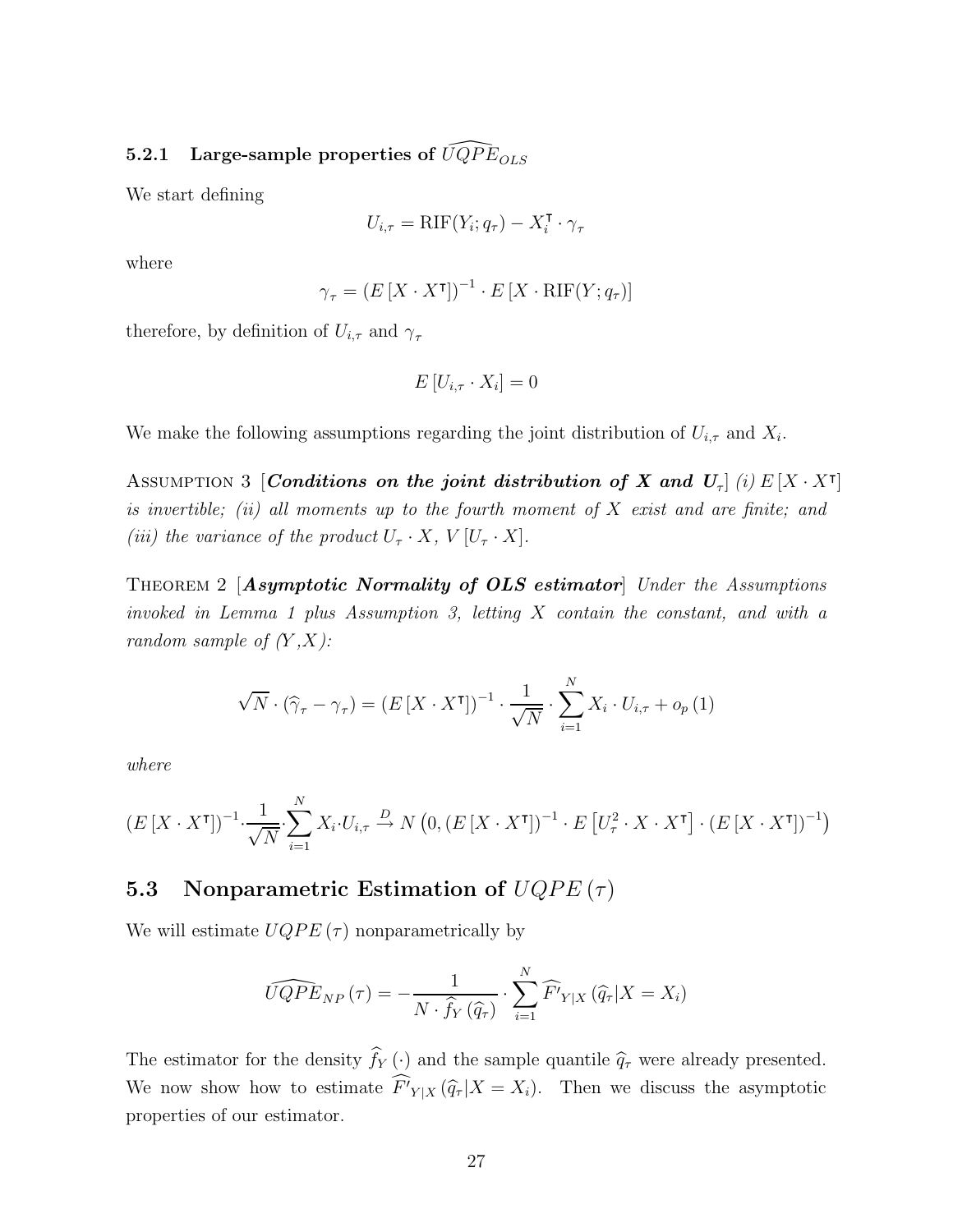Define

$$
T_{\tau} \equiv \mathbb{I}\{Y \le q_{\tau}\}\
$$

and the probability of  $T<sub>\tau</sub> = 1$  given  $X = x$  is

$$
F_{Y|X}(q_{\tau}|X = x) = Pr[T_{\tau} = 1|X = x] \equiv p_{\tau}(x)
$$

Suppose that  $q_{\tau}$  was known. A nonparametric estimator for  $Pr[T_{\tau} = 1 | X = x]$  was introduced by Hirano, Imbens and Ridder (2003). They propose using a polynomial series approximation to  $\log (p_\tau(x)) - \log (1 - p_\tau(x))$ , i.e., to use polynomial functions of *X* to approximate the log odds ratio of  $p<sub>\tau</sub> (x)$ .<sup>17</sup> The coefficients corresponding to those functions are estimated by a pseudo-maximum likelihood method.

Start by defining  $H_{K(\tau)}(x)=[H_{K(\tau),i}(x)]$   $(j=1,...,K(\tau))$ , a vector of length  $K(\tau)$ of polynomial functions of  $x \in \mathcal{X}$  satisfying the following properties: (*i*)  $H_{K(\tau)}: \mathcal{X} \to$  $\mathbb{R}^{K(\tau)}$ ; (*ii*)  $H_{K(\tau),1}(x) = 1$ , and (*iii*) if  $K(\tau) > (n+1)^r$ , then  $H_{K(\tau)}(x)$  includes all polynomials up order  $n^{18}$  In what follows, we will assume that  $K(\tau)$  is a function of the sample size *N* such that  $K(\tau) \to \infty$  as  $N \to \infty$ .<sup>19</sup>

For a given value *x* of *X*, we define an unfeasible estimator of  $p_\tau(x)$  by  $\hat{p}_{K(\tau)}^U(x) \equiv$  $L(H_{K(\tau)}(x)^\intercal \tilde{\pi}_{K(\tau)})$ , where  $L : \mathbb{R} \to \mathbb{R}$ ,  $L(z) = (1 + exp(-z))^{-1}$ ; and

$$
\widetilde{\pi}_{K(\tau)} = \arg \max_{\pi \in \mathbb{R}^{K(\tau)}} Q_N(\pi)
$$

where

$$
Q_N(\pi) = \sum_{i=1}^N (T_{\tau,i} \cdot \log(L(H_{K(\tau)}(X_i)^{\mathsf{T}} \pi)) + (1 - T_{\tau,i}) \cdot \log(1 - L(H_{K(\tau)}(X_i)^{\mathsf{T}} \pi)))
$$

Such estimator is unfeasible as we do not know the true value  $q<sub>\tau</sub>$ . If instead we use the sample quantile  $\hat{q}_{\tau}$ , we can define

$$
\widehat{T}_{\tau} \equiv \mathbb{I}\{Y \leq \widehat{q}_{\tau}\}\
$$

<sup>&</sup>lt;sup>17</sup>The log odds ratio of  $p_{\tau}(x)$  is equal to log  $(p_{\tau}(x) / (1 - p_{\tau}(x)))$ .

<sup>&</sup>lt;sup>18</sup>Further details regarding the choice of  $H_{K(\tau)}(x)$  and its asymptotic properties can be found in Hirano, Imbens and Ridder (2003).

<sup>&</sup>lt;sup>19</sup>Some criterion should be used in order to choose the length  $K(\tau)$  as function of the sample size. For example, one could use a cross-validation method to choose the order of the polynomial.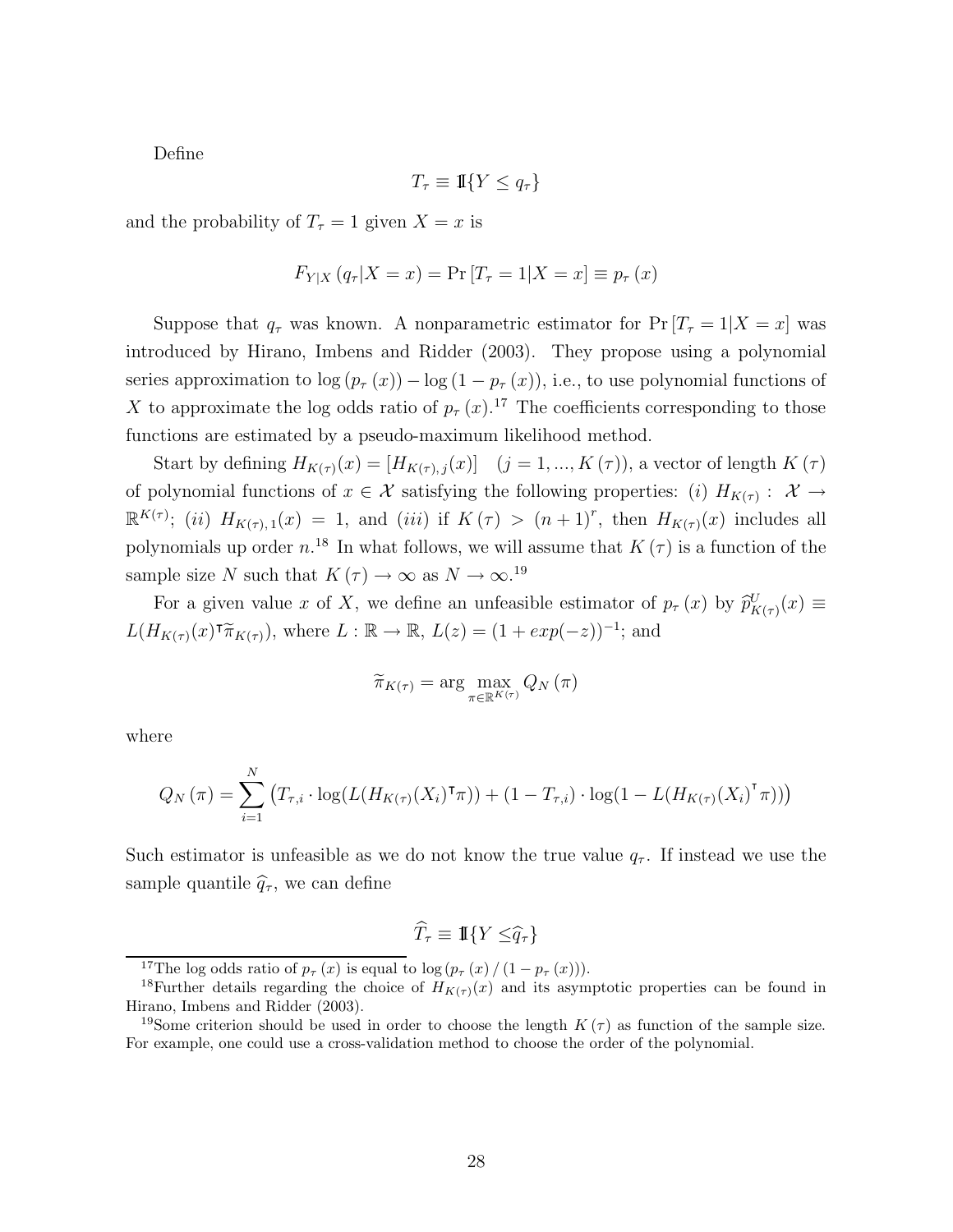and the feasible estimator of  $p_{\tau}(x)$  will be  $\hat{p}_{K(\tau)}^F(x) \equiv L(H_{K(\tau)}(x)'\hat{\pi}_{K(\tau)})$ , where

$$
\widehat{\pi}_{K(\tau)} = \arg \max_{\pi \in \mathbb{R}^{K(\tau)}} \widehat{Q}_N(\pi)
$$

where

$$
\widehat{Q}_N(\pi) = \sum_{i=1}^N \left( \widehat{T}_{\tau,i} \cdot \log(L(H_{K(\tau)}(X_i)^{\mathsf{T}} \pi)) + (1 - \widehat{T}_{\tau,i}) \cdot \log(1 - L(H_{K(\tau)}(X_i)^{\mathsf{T}} \pi)) \right)
$$

Finally, the feasible estimator  $\overline{F'}_{Y|X}(\widehat{q}_{\tau}|X=x)$  is the derivative of  $\widehat{p}^F_{K(\tau)}(x)$  with respect to *x*. This is:

$$
\widehat{F'}_{Y|X}(\widehat{q}_{\tau}|X=x) = \frac{dL\left(H_{K(\tau)}(x)^{\intercal}\widehat{\pi}_{K(\tau)}\right)}{dx}
$$
\n
$$
= \left(\frac{dH_{K(\tau)}(x)}{dx}\right)^{\intercal} \cdot \widehat{\pi}_{K(\tau)} \cdot L'\left(H_{K(\tau)}(x)^{\intercal}\widehat{\pi}_{K(\tau)}\right)
$$
\n
$$
= G_{K(\tau)}(x)^{\intercal} \cdot \widehat{\pi}_{K(\tau)} \cdot \widehat{p}_{K(\tau)}^{F}(x) \cdot \left(1 - \widehat{p}_{K(\tau)}^{F}(x)\right)
$$

where  $G_{K(\tau)}$ :  $\mathbb{R}^k \to \mathbb{R}^{K(\tau)\times k}$ ,  $G_{K(\tau)}(x) = dH_{K(\tau)}(x)/dx$  is the matrix  $K(\tau) \times k$  of derivatives of the vector  $H_{K(\tau)}(x)$  of polynomial functions of x with respect to x. Finally, we can write  $\widehat{UQPE}_{NP}$  as

$$
\widehat{UQPE}_{NP}^{\mathsf{T}} = -\frac{\widehat{\pi}_{K(\tau)}^{\mathsf{T}}}{N \cdot \widehat{f}_{Y}(\widehat{q}_{\tau})} \cdot \sum_{i=1}^{N} G_{K(\tau)}(X_{i}) \cdot \widehat{p}_{K(\tau)}^{F}(X_{i}) \cdot \left(1 - \widehat{p}_{K(\tau)}^{F}(X_{i})\right) \tag{14}
$$

## **5.3.1** Large-sample properties of  $\widehat{UQPE}_{NP}$

In order to derive the asymptotic distribution of  $\widehat{UQPE}_{NP}$ , we use the fact that  $\widehat{UQPE}_{NP} =$  $-\frac{1}{\hat{f}_Y(\hat{q}_\tau)} \cdot \sum_{i=1}^N \widehat{F'}_{Y|X} (\widehat{q}_\tau | X = X_i) / N$ , that is, we have an average derivative estimator divided by  $-\widehat{f}_Y(\widehat{q}_\tau)$ . Under the assumptions invoked for Lemma 1, this scale factor will converge uniformly in probability to  $-f_Y(q_\tau)$ . Hence, all we need to compute is the limiting distribution of  $\sum_{i=1}^{N} \widehat{F'}_{Y|X} (\widehat{q}_{\tau} | X = X_i) / N$ .

Consider first the unfeasible estimator

$$
\frac{1}{N} \cdot \sum_{i=1}^{N} \widehat{F'}_{Y|X} (q_{\tau}|X = X_i) = \frac{1}{N} \cdot \sum_{i=1}^{N} G_{K(\tau)}(X_i)^{\intercal} \cdot \widetilde{\pi}_{K(\tau)} \cdot \widehat{p}_{K(\tau)}^U(X_i) \cdot (1 - \widehat{p}_{K(\tau)}^U(X_i))
$$

of *E*  $\left[ F'_{Y|X} (q_{\tau}|X) \right]$ = *E*  $\overline{L}$  $p_{\tau}\left( X\right)$ where  $p_{\tau}(X) = \frac{dp_{\tau}(x)}{dx}|_{x=X}$ . Such estimator will be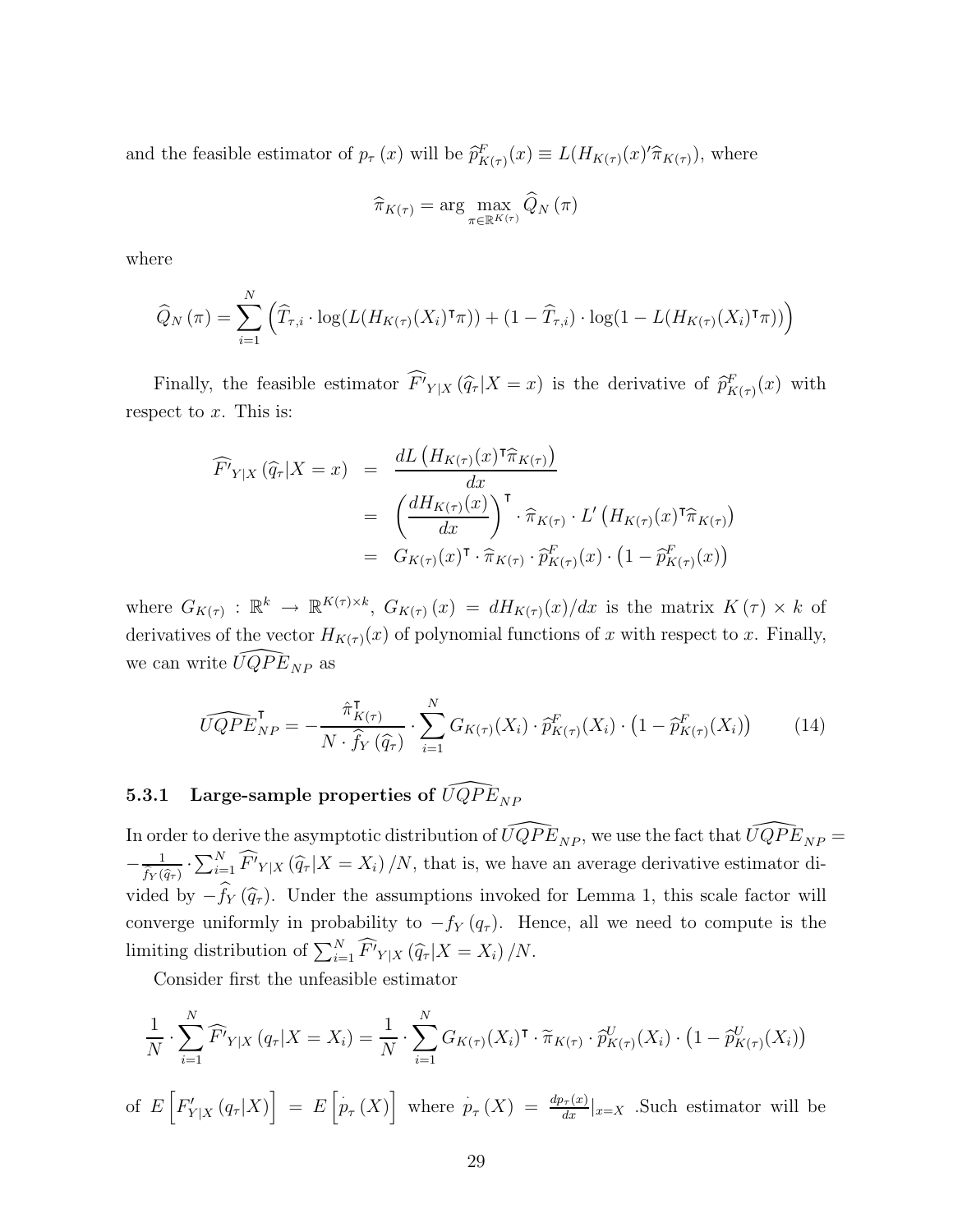unfeasible since  $q_{\tau}$  is unknown.

We now follow Newey (1994) and Newey and Stoker (1993) that established that regardless of choice of the estimation procedure in the first step, the average derivative estimators will have the same influence function.

Proposition 2 [*Asymptotic Distribution of Average Derivative Estimator*]*: Under the regularity conditions in Newey and Stoker (1993, Assumptions 3.1 and 3.2) we have*

$$
\frac{1}{\sqrt{N}} \cdot \sum_{i=1}^{N} \left( \widehat{F'}_{Y|X} \left( q_{\tau} | X = X_i \right) - E \left[ F'_{Y|X} \left( q_{\tau} | X \right) \right] \right)
$$
\n
$$
= \frac{1}{\sqrt{N}} \cdot \sum_{i=1}^{N} \left( F'_{Y|X} \left( q_{\tau} | X = X_i \right) - E \left[ F'_{Y|X} \left( q_{\tau} | X \right) \right] \right)
$$
\n
$$
+ \frac{1}{\sqrt{N}} \cdot \sum_{i=1}^{N} l \left( X_i \right) \cdot \left( T_{\tau,i} - p_{\tau} \left( X_i \right) \right) + o_p \left( 1 \right)
$$

*where*  $l(x) = d \ln f_X(x) / dx$ .

We do not provide a proof of Proposition 2 as it is a special case of Newey and Stoker's (1993) Theorem 3.1. Note that the key difference from them is about the choice of the nonparametric estimator of  $p_{\tau}(x)$  and its derivative, which does not affect the limiting distribution of the estimator. In their paper, Newey and Stoker consider estimating the conditional expectation by series. We exploit the fact that our conditional expectation is a conditional probability which is in [0*,* 1] and estimate its log-odds ratio by series. Such difference should not affect the limiting distribution of the final estimator.

In reality we use the feasible estimator, which uses  $\hat{q}_{\tau}$  instead of  $q_{\tau}$ . We now show that under the assumptions invoked in Lemma 1 and assumptions about the series approximation, this is also irrelevant for the limiting distribution, that is, the feasible and the unfeasible estimators will be asymptotically equivalent.

Proposition 3 [*Asymptotic Equivalence of Feasible and Unfeasible Estimators*]*: Under the assumptions for the Sieve-series approximation in Hirano, Imbens and Ridder*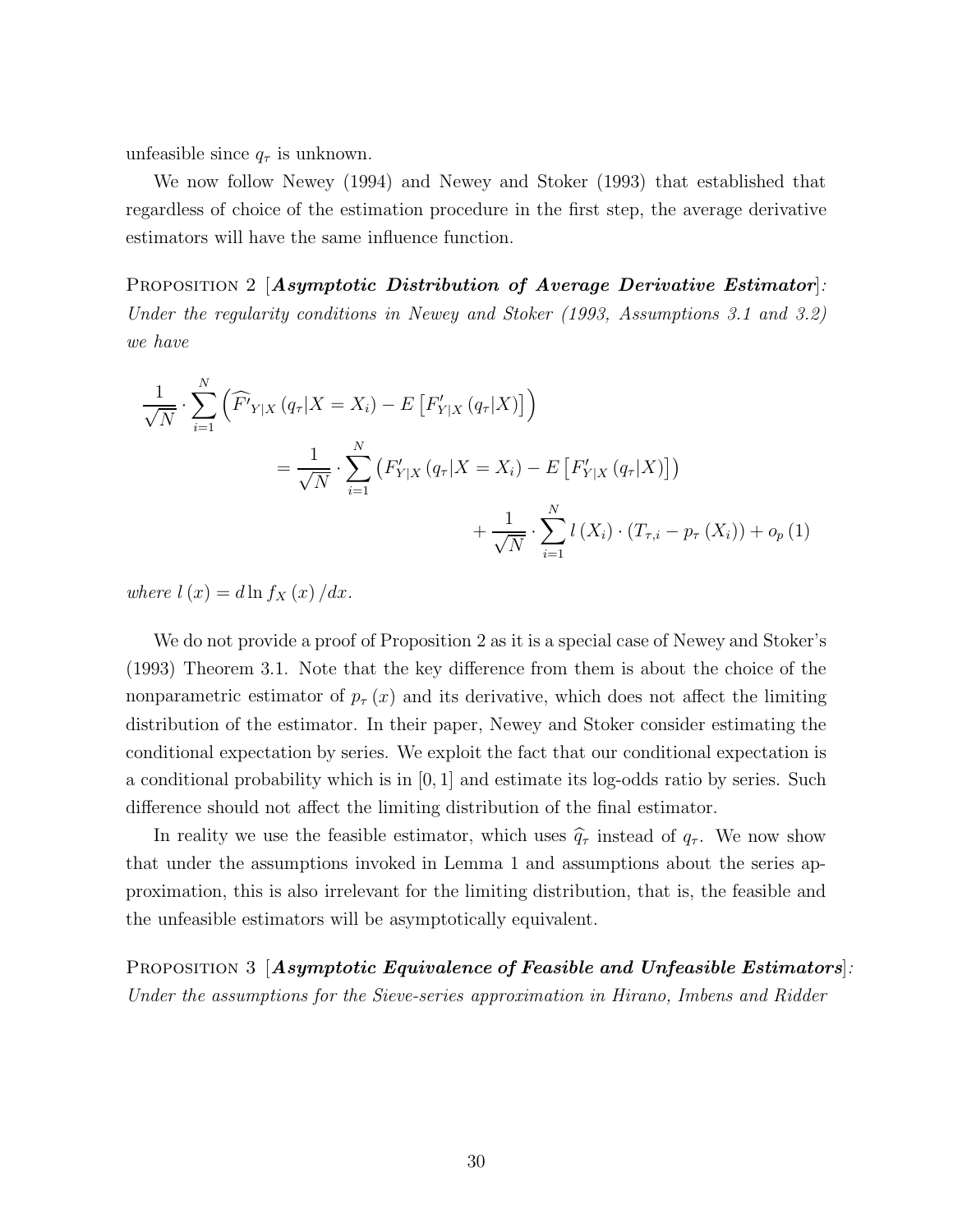*(2003, Assumption 5), and assumptions 1 and 2 we have*

$$
\frac{1}{\sqrt{N}} \cdot \sum_{i=1}^{N} \left( \widehat{F'}_{Y|X} \left( \widehat{q}_{\tau} | X = X_i \right) - E \left[ F'_{Y|X} \left( q_{\tau} | X \right) \right] \right)
$$
\n
$$
= \frac{1}{\sqrt{N}} \cdot \sum_{i=1}^{N} \left( F'_{Y|X} \left( q_{\tau} | X = X_i \right) - E \left[ F'_{Y|X} \left( q_{\tau} | X \right) \right] \right)
$$
\n
$$
+ \frac{1}{\sqrt{N}} \cdot \sum_{i=1}^{N} l \left( X_i \right) \cdot \left( T_{\tau,i} - p_{\tau} \left( X_i \right) \right) + o_p \left( 1 \right)
$$

Finally, a combination of the previous results allows us to establish that

COROLLARY 1 [*Asymptotic Distribution of*  $\widehat{UQPE}_{NP}$ ]: Under the assumptions in *propositions 2 and 3 we have that*

$$
\sqrt{N} \cdot \left(\widehat{UQPE}_{NP} - UQPE\right) = -\frac{1}{\sqrt{N}} \cdot \sum_{i=1}^{N} \left(\frac{F'_{Y|X}(q_{\tau}|X=X_i)}{f_Y(q_{\tau})} + UQPE\right) - \frac{1}{f_Y(q_{\tau}) \cdot \sqrt{N}} \cdot \sum_{i=1}^{N} l(X_i) \cdot (T_{\tau,i} - p_{\tau}(X_i)) + o_p(1)
$$

## **6 Empirical Applications**

To illustrate how our methodology works in practice, we present two empirical applications. The first one revisits the birthweight model of Koencker and Hallock (2001), where the authors show that there are differential impacts of being a boy or having a black mother, for example, at different quantiles of the conditional birthweight distribution. While on average boys are larger than girls, the disparity is much smaller in the lower quantiles and considerably larger in the upper quantiles. The second empirical application focuses on the impact of unions on male wages which are well known to have differential impacts at different points in the wage distribution (e.g. Card (1996)). There are several reasons why the impact of unions may be different at different quantiles of the wage distribution. First, unions both increase the conditional mean of wages (the "between" effect) and decrease the conditional distribution of wages (the "within" effect). This means that unions tend to increase wages in low wage quantiles where both the between and within group effects go in the same direction, but can decrease wages in high wage quantiles where the between and within group effects go in opposite directions.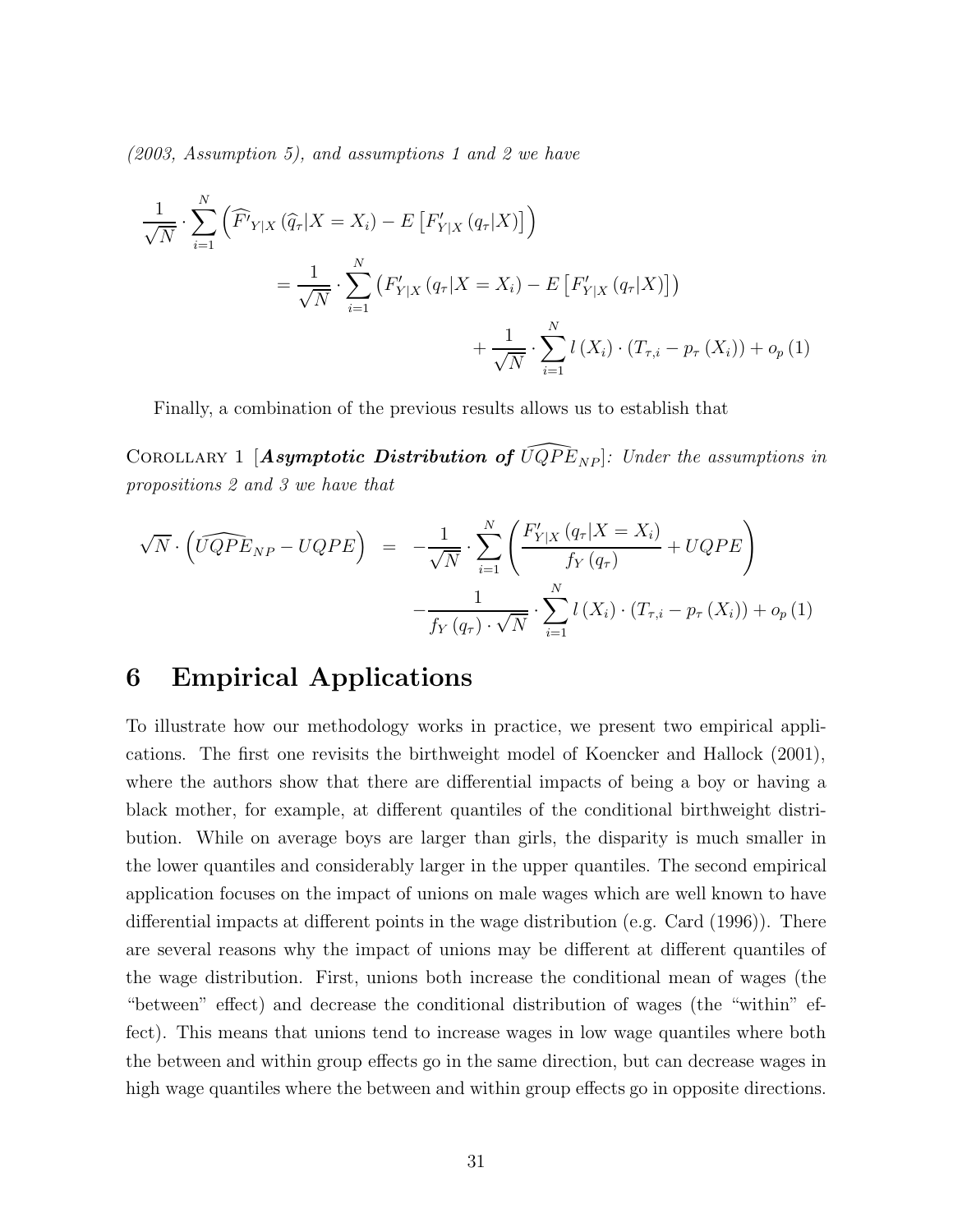This is compounded by the fact that the union wage gap generally declines as a function of the (observed) skill level.

These two examples are also useful in illustrating differences between unconditional and conditional quantiles regressions. In the first case, the conditional and unconditional distribution of birthweight are very similar, both look like Gaussian distributions slightly shifted one from another, so that the unconditional and conditional quantiles regressions will yield estimates that are generally similar to each other.<sup>20</sup> Note also that despite a large sample of 198,377 observations, the standard errors are quite large, a pattern that can also be found in Figure 4 of Koencker and Hallock  $(2001).^{21}$  The large standard errors mean that the covariates do very little to explain individual differences in birthweight, so it is not surprising that the conditional and unconditional quantile estimates are similar. These conditional and unconditional (using the RIF-OLS and the non-parametric estimation strategy) quantile estimates, are presented in Figure 1a. The point estimates are generally very close, even for the variables for which they appear different, given the large standard errors, displayed in Figure 1b, they are not statistically different.

In the second empirical application, however, the conditional and unconditional distribution of log wages are more dissimilar. For example, the distribution of log wages conditional on being covered by a union is not only shifted to the right of the unconditional distribution, but it is also a more compressed and skewed distribution, corresponding to location-scale-twist of the unconditional distribution. By contrast the distribution of wages for non-union workers is closer to a normal distribution, but it typically has a mass point in the lower tail at the minimum wage.<sup>22</sup> The conditional and unconditional quantile regression estimates for union status will thus be very different, as illustrated in Figures 2a and 2b. On the other hand, the distributions of log wages by different experience levels are less dissimilar and the corresponding unconditional and conditional quantile regression estimates will be closer. We now discuss in more detail the estimation results in the case of unions.

### **6.1 Unions and Wage Inequality**

Table 1 reports the estimates using the RIF-OLS method at the  $10^{th}$ ,  $50^{th}$  and  $90^{th}$ quantiles using a large sample of U.S. males from the 1983-85 Outgoing Rotation group

<sup>20</sup>See the figures in Appendix Figure A1.

<sup>&</sup>lt;sup>21</sup>We use the same June 1997 Detailed Natality Data published by the National Center for Health Statistics as used by Koencker and Hallock (2001).

 $22$ At least in 1983-85, see Appendix Figure A2.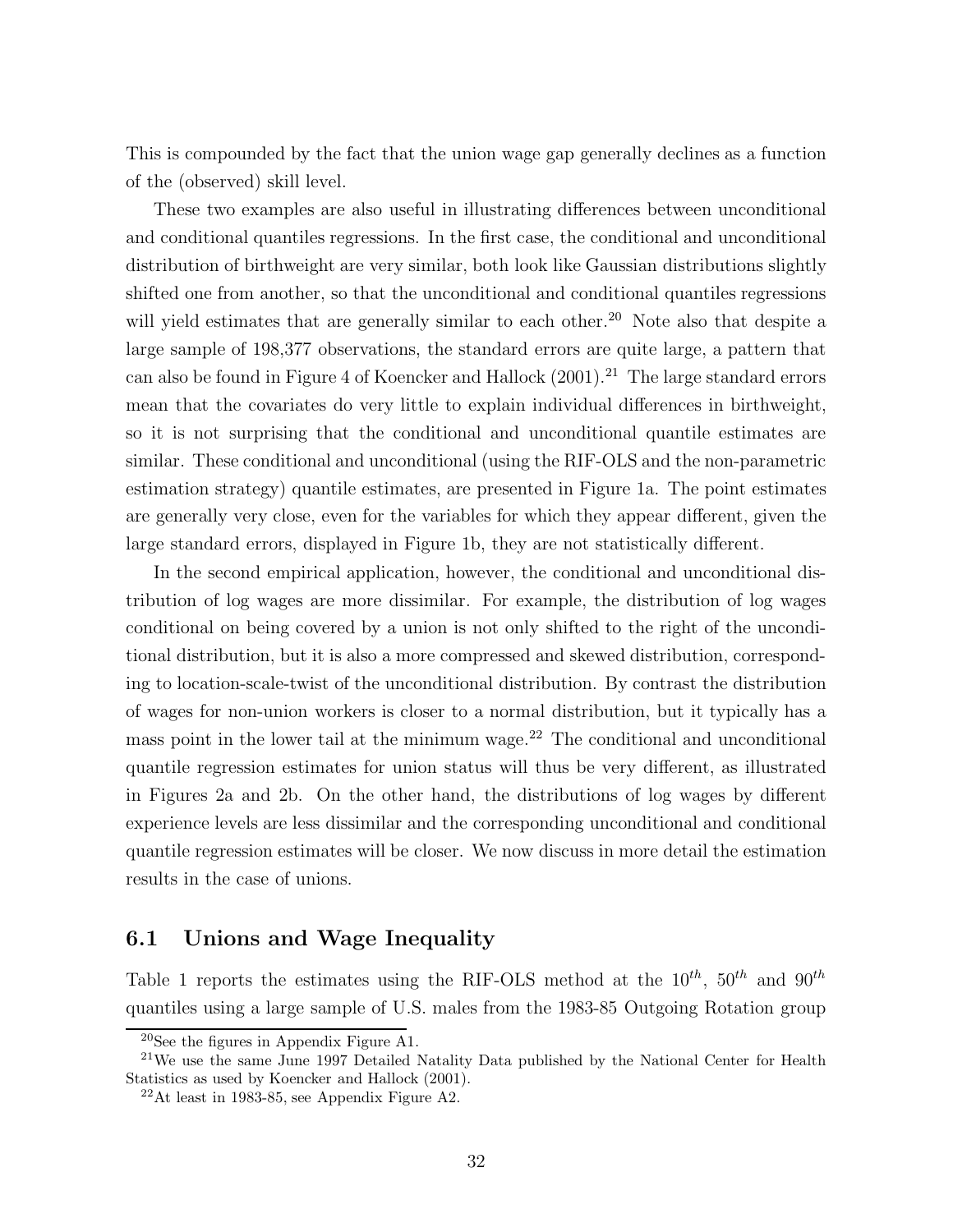(ORG) supplement of the Current Population Survey. We start with 1983 because it is the first year in which the ORG supplement asked about union status. The dependent variable is the real log hourly wage for all wage and salary workers. Other data processing details can be found in Lemieux (2006b). The results are also compared with the OLS benchmark, and with standard quantile regressions at the corresponding quantiles. Interestingly, the effect of unions first increases from 0.198 at the 10th quantile to 0.349 at the median before turning negative  $(-0.137)$  at the  $90<sup>th</sup>$  quantile. These findings strongly confirm the well known results that unions have different effects (*UQP E* here, to be precise) at different points of the wage distribution. Note that the effects are very precisely estimates for all specifications, thanks to the large available sample sizes (266,956 observations).

The quantile regression estimates reported in the corresponding columns show, as in Chamberlain (1994), that unions increase the location of the conditional wage distribution (i.e. positive effect on the median) but also reduce conditional wage dispersion. This explains why the effect of unions monotonically declines from 0.288, to 0.195 and 0.088 as quantiles increase. One cannot infer from the quantile regressions, however, what is the overall effect of unions on the unconditional wage distribution. The key problem is that, unlike conditional means, conditional quantiles do not aggregate up to unconditional quantiles. For example, the fact that unions increase the conditional median by 0.196 does not say anything about the effect of unions on the unconditional median. In fact, Table 1 shows that the effect of unions on unconditional quantiles estimated using RIF-OLS regressions are quite different from the conditional quantile estimates. For instance, the effect on the median (0.349) largely exceeds the conditional quantile regression estimate of 0.195.

The difference between RIF-OLS estimates of  $UQPE$  and quantile regression estimates of *CQPE* is illustrated in detail in Figure 2a, which plots both sets of estimates for each covariate at 19 different quantiles (from the  $5<sup>th</sup>$  to the  $95<sup>th</sup>$ ). The pattern of estimated union effect on conditional and unconditional quantiles is very different. The unconditional effect is highly non-monotonic, while the conditional effect declines monotonically. In particular, the unconditional effect first increases from about 0.1 at the  $5<sup>th</sup>$ quantile to about 0.4 at the  $35<sup>th</sup>$  quantile, before declining and eventually reaching a large negative effect of over  $-0.2$  at the 95<sup>th</sup> quantile. The large effect at the top end reflects the fact that compression effects dominate everything else there. Union wages are more compressed and do not exhibit the "fat" upper tail of the non-union wage distribution. As a result, unions have large and negative impact on the probability of earning more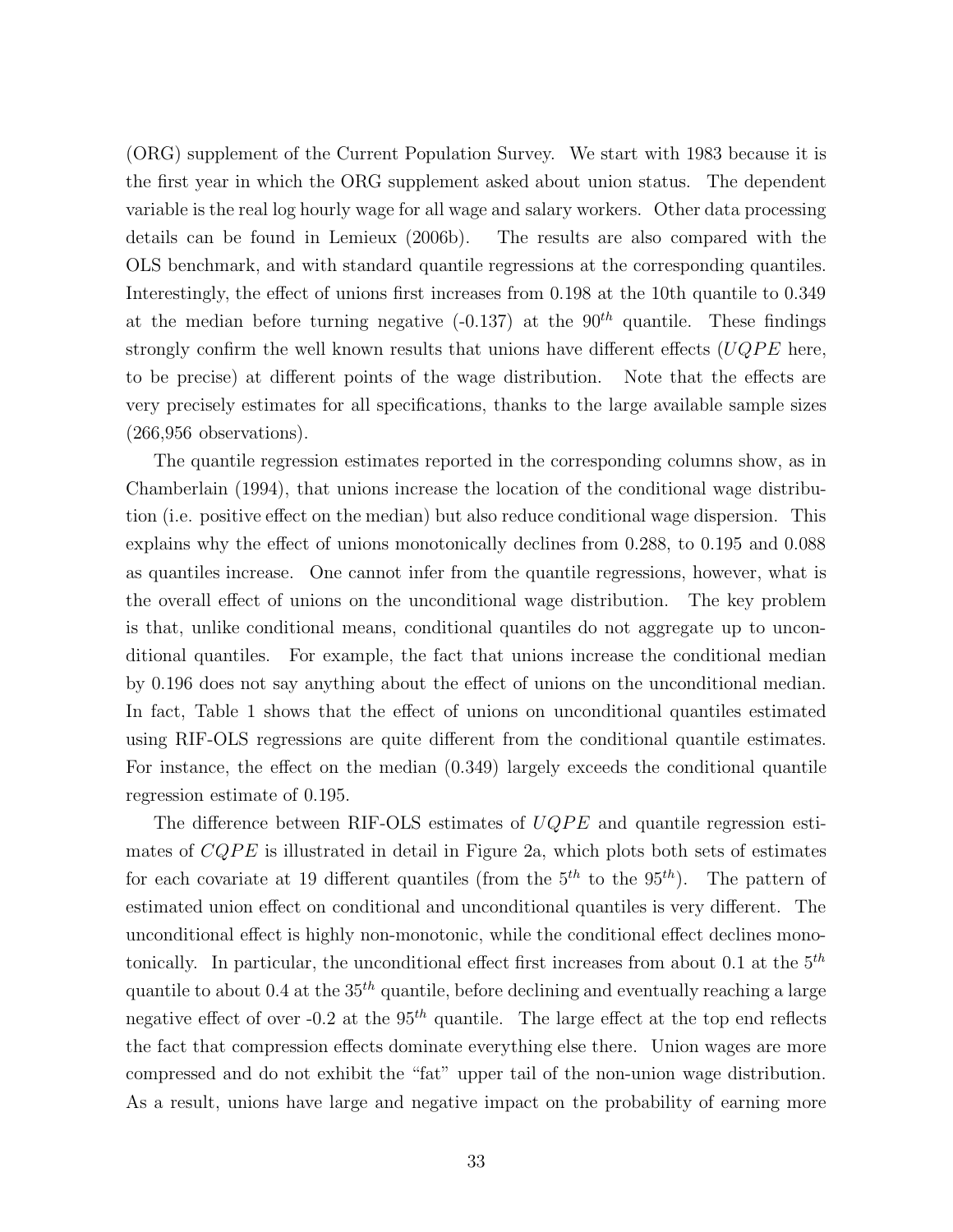than the  $95<sup>th</sup>$  quantile.

By contrast, traditional (conditional) quantile regression estimates decline almost linearly from about 0.3 at the  $5<sup>th</sup>$  quantile, to barely more than 0 at the  $95<sup>th</sup>$  quantile. So while both conditional and unconditional quantile regressions generally indicate that unions reduce wage inequality, the implied impacts are very different at different points of the wage distribution. For instance, one may read the quantile regressions estimates as indicating that de-unionization would uniformly reduce inequality at different points of the distribution. Unconditional regressions show, however, that the effect is much more non-linear. For instance, since the impact on the 10th and 50th quantiles are quite similar, this suggests that a decline in unionization would not result in expanding "low-end" wage inequality measured by the 50-10 gap. But since unions have a much larger impact at the median than at the 90th percentile, this suggests that a decline in unionization would result in a large expansion in the 90-50 gap. This is an important finding since recent studies such as Lemieux (2006a) and Autor et al. (2006) show that inequality has expanded much more at the "top-end" than at the "low-end" over the last twenty years.

The difference between conditional and unconditional effects is also quite important for several other covariates. For example, the effect of being a high-school dropout (relative to a high school graduate) goes in opposite directions for conditional and unconditional regressions above the  $15<sup>th</sup>$  quantile. On the one hand, the fact that the (negative) effect of being a dropout increase with quantiles for conditional quantile regressions simply reflects the heteroskedasticity in the data (residual dispersion increases with education). On the other hand, the opposite happens for unconditional regressions. The reason is that while being a dropout instead of a high school graduate has a big negative impact at low quantiles, the effect is much smaller at higher quantiles where having or not completed high school changes very little to the probability of earning a very high wage (like the  $95<sup>th</sup>$  percentile). One basically "needs" some college education to have any chance of earning these higher wages.

Another interesting feature of the unconditional quantile regression estimates is that, for all covariates, the estimated effects at the  $10^{th}$  and especially the  $5^{th}$  quantile tend to go abruptly towards zero. For example, the negative wage effect of being "non-white" hovers between 0.15 to 0.20 from the  $15<sup>th</sup>$  to the  $50<sup>th</sup>$  quantile, but drops to 0.12 at the  $10^{th}$ , and only 0.05 at the  $5^{th}$  quantile. The situation looks even more extreme for the effect of having very low experience (less than five years). The explanation for this puzzling pattern is that the  $5<sup>th</sup>$  is very close to the value of the minimum wage. Since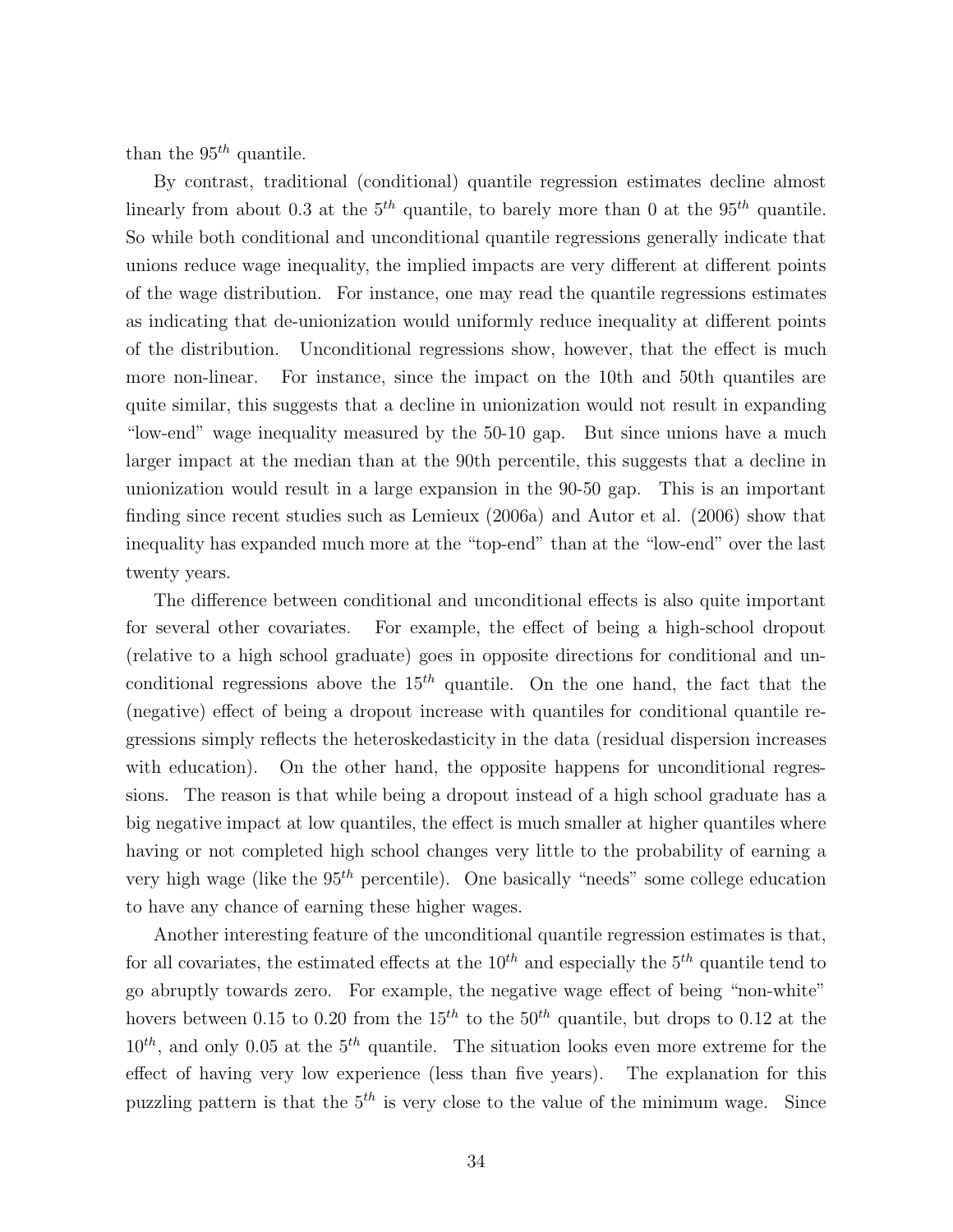the bottom of the distribution gets "bunched-up" at the minimum wage, factors like not being white and having little experience no longer have a negative effect in this part of the distribution. The unconditional wage regressions thus capture this important feature of the wage distribution that is mostly masked in the conditional quantile regressions.

Figure 2b report similar estimates for the more recent period (2003-05). While most estimates look qualitatively similar to those for 1983-85, a number of interesting new patterns also emerge. For example, there is now a more marked difference for the conditional and unconditional effects linked to education categories. In particular, the unconditional effect of having a post-graduate degree now increases much more steeply from the  $5<sup>th</sup>$  to the 95<sup>th</sup> quantile than the conditional effect.

The remaining figures illustrate that, in a number of respects, the RIF-OLS regressions appear to be providing very robust estimates of the underlying parameter of interest, the *UQP E*. Figure 2c compares the RIF-OLS estimates to those obtained by computing the marginal effects from a logit regression with the same parametrization as the one used for the RIF-OLS (see Table 1). In most cases, the two sets of estimates are very close to each other. This confirms the "common wisdom" in empirical work that marginal effects from the linear probability model (RIF-OLS) are very similar to those from a logit or probit. In the case of unions, the last panel of Figure 2d shows that the confidence intervals obtained using the two methods are very close to each other. This is in sharp contrast with the very big difference in confidence intervals obtained when comparing RIF-OLS estimates with conditional quantile regressions in the first panel of Figure 2d. Note also that we use bootstrap standard errors for the logit marginal effects to also take account of the fact that the density (denominator in the RIF) is estimated. Accounting for this source of variability has very little impact on the confidence intervals because densities are very precisely estimated in our large sample.

The second panel of Figure 2d shows, however, that even if the density is precisely estimated, the choice of the bandwidth does matter for some of the unconditional quantile regression at the  $15^{th}$ ,  $20^{th}$ , and  $25^{th}$  quantiles. The problem is that there is a lot of heaping at \$5 and \$10 in this part of the wage distribution, which makes the kernel density estimates erratic when small bandwidths (0.02 or even 0.04) are used. The figure suggests it is better to oversmooth a bit the data with a larger bandwidth (0.06) even when the sample size is very large. Oversmoothing makes the estimates better behaved between the  $15<sup>th</sup>$  and the  $25<sup>th</sup>$  quantile, but has very little impact at other quantiles. Finally, the third panel of Figure 2d shows that using the fully nonparametric estimator (flexible NP in the graph) yields estimates that are virtually identical to those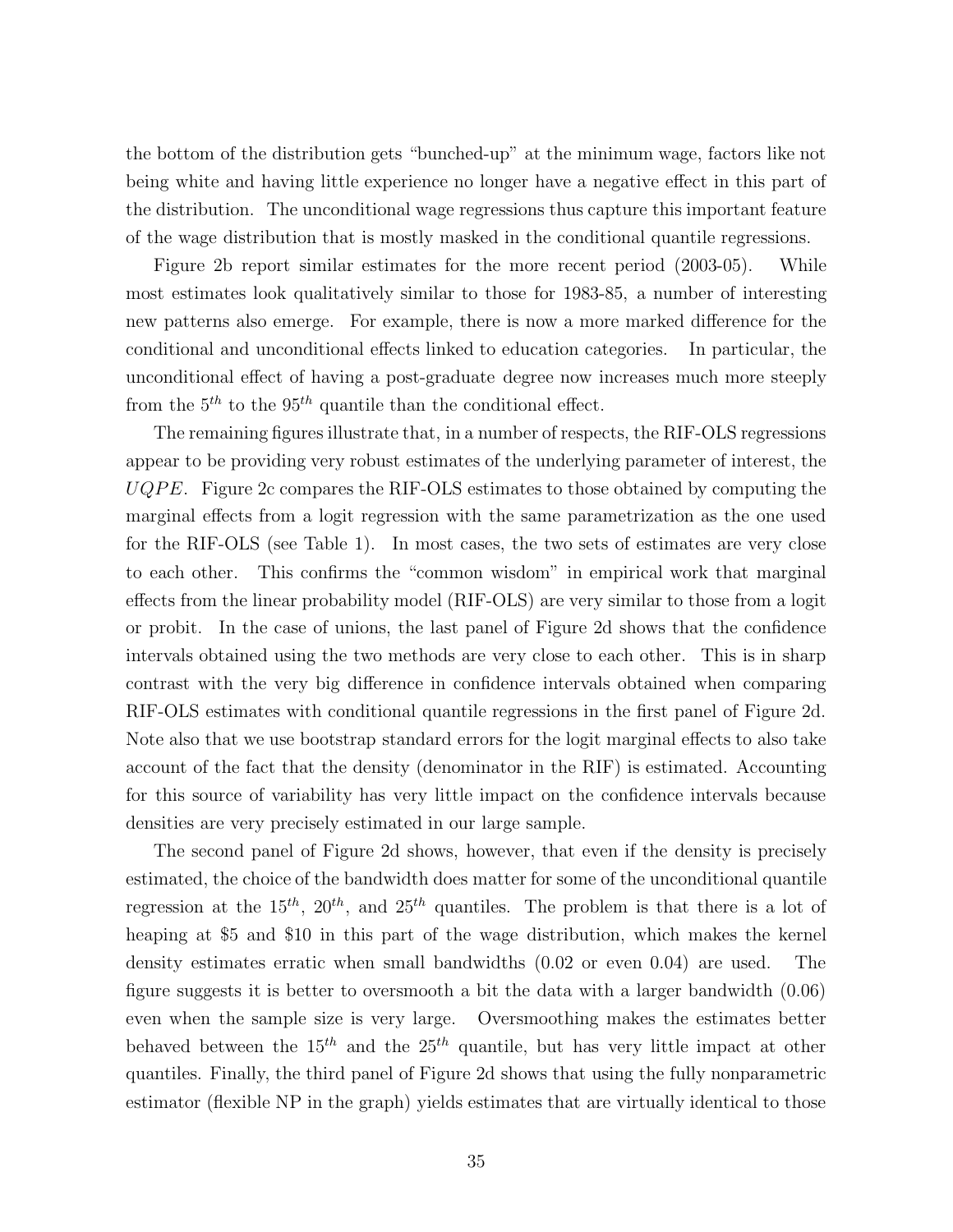obtained with the parametric logit or the RIF-OLS.<sup>23</sup>

Having established that the RIF-OLS method works very well in practice, we return to an important potential limitation of our approach that has to do with the fact that the influence function is only a derivative. As a result, the  $UQPE$  estimated by RIF-OLS (or non-parametric methods) is only accurate for infinitesimal changes in the covariates. For larger changes in the covariates, there is an approximation error. How large is the approximation error is, however, an empirical question.

To assess the importance of the approximation error, we conduct a small experiment looking at the effect of unions (in the 1983-85 data) but ignoring all other covariates. To predict the effect of changes in unionization using our approach, we run RIF-OLS regressions using only union status as explanatory variable. We then predict the value of the quantile at different levels of unionization by computing the predicted value of the RIF for different values of the unionization rate. The straight lines in Figures 4a to 4g show the result of this exercise for various changes in the unionization rate relative to the baseline rate (26.2 percent).

Since we only have a dummy covariate, it is also straightforward in this case to compute an "exact" effect of unionization by simply changing the proportion of union workers, and recomputing the various quantiles in this "reweighted" sample.<sup>24</sup> The resulting estimates are the diamonds reported in Figure 3a to 3g. Generally speaking, the RIF-OLS estimates are remarkably close to the "exact" estimates, even for large changes in unionization (plus or minus 10 percentage points). So while this is only a very special case, the results suggest that our approach is a very good approximation that works both for small and larger changes in the distribution of covariates.

The very last panel of Figure 3 (Figure 3h) repeats the same exercise for the variance. The advantage of the variance is that, unlike quantiles, it is possible to find a closed form expression for the effect of unions on the variance. More specifically, the well known analysis of variance formula implies that the overall variance is given by:

$$
Var(w) = U \cdot \sigma_u^2 + (1 - U) \cdot \sigma_n^2 + U \cdot (1 - U) \cdot D^2
$$

where *U* is the unionization rate,  $\sigma_u^2$  ( $\sigma_n^2$ ) is the variance within the union (non-union) sector, and *D* is the union wage gap. The effect of a change  $\Delta U$  in the unionization rate

 $23$ We fully interact union status with all the other variables shown in Table 1 to get a "non-parametric" effect for unions.

<sup>&</sup>lt;sup>24</sup>This can be viewed as a special case of Dinardo and Lemieux (1997)'s reweighting estimator of the effect of unions, where they perform a conditional reweighting where other covariates are also controlled for.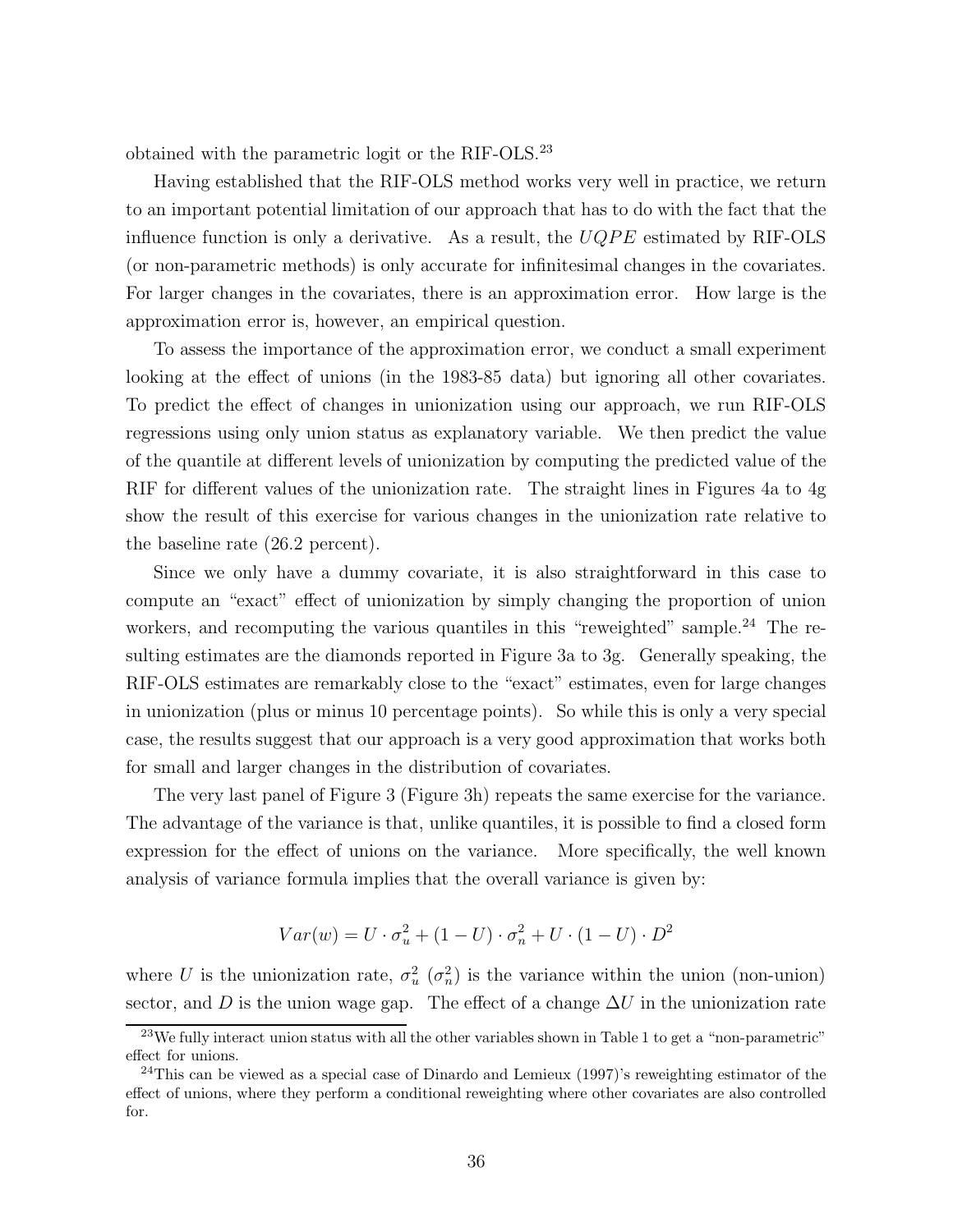is simply:

$$
\Delta Var(w) = \Delta U \cdot (\sigma_u^2 - \sigma_n^2) + [\Delta U(1 - 2U) - (\Delta U)^2] \cdot D^2
$$

For an infinitesimal change in  $\Delta U$ , the derivative of  $Var(w)$  with respect to *U* is

$$
\frac{dVar(w)}{dU} = (\sigma_u^2 - \sigma_n^2) + (1 - 2U) \cdot D^2
$$

Using the derivative to do a first-order approximation of  $\Delta Var(w)$  thus yields:

$$
\widetilde{\Delta Var(w)} = \Delta U \cdot \left[ (\sigma_u^2 - \sigma_n^2) + (1 - 2U) \cdot D^2 \right]
$$

It is easy to show that running a RIF-OLS regression for the variance and using it to predict the effect of changes in unionization on the variance yields the approximation  $\Delta Var(w)$  while the exact effect is  $\Delta Var(w)$  from above. The approximation error is, thus, the second order term  $\Delta Var(w) - \Delta Var(w) = (\Delta U)^2 \cdot D^2$ . It corresponds to the difference between the straight lines and the diamonds in Figure 3g. The diamonds are on a quadratic curve because of the second order term  $(\Delta U)^2 \cdot D^2$ , but the linear curve approximates the quadratic very well even for large changes in the unionization rate. In other words, the RIF-OLS approach yields very similar results compared to the analysis of variance formula that has been widely used in the literature. The fact that the approximation errors for both the quantiles and the variance are very small gives us great confidence that our approach can be used to generalize the distributional analysis of unions (or other factors) to any quantile of the unconditional distribution.

## **7 Conclusion**

In this paper, we propose a new intuitive and computationally simple method for estimating unconditional quantile regressions. The method is based on the first order VOM appromixation of the unconditional quantile, which relies on the well-known influence function. In its simplest form, it consists of a linear projection of the recentered influence function of a given quantile onto the covariates. The method is useful complement to conditional quantile regressions when the parameter of policy interest has to do with the unconditional distribution.

We begin our exposition by contrasting unconditional quantile regressions with the popular conditional quantile regressions. As is well-known, an important problem with conditional quantile regressions is that they do not aggregate up. That is, the condi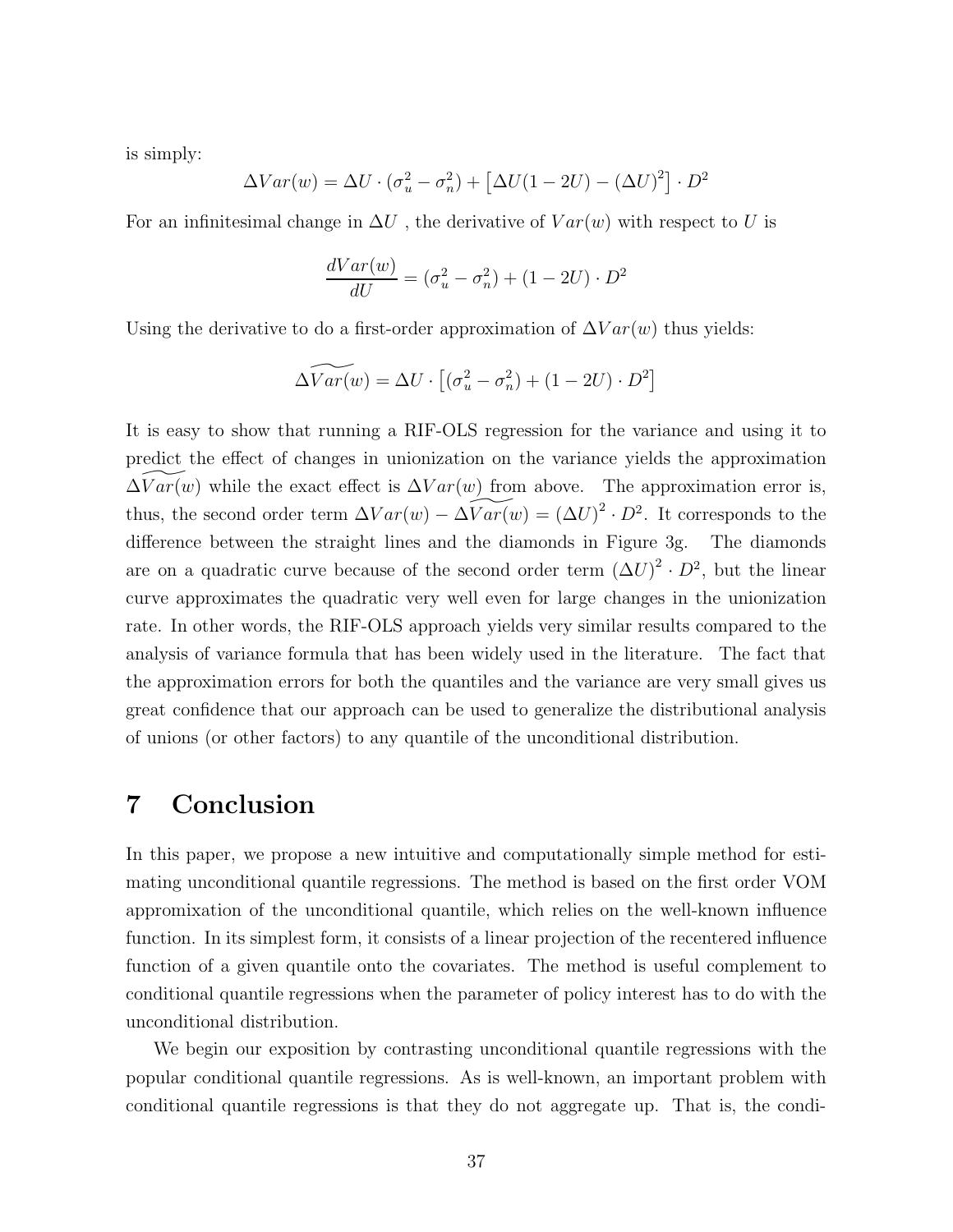tional quantile evaluated at the mean of the covariates is not equal to the unconditional quantile. In many contexts, where there is a need to apply a decomposition method, such as the Oaxaca-Blinder approach, this is an undesirable property. On the contrary, an unconditional quantile evaluated at the mean of the covariates will be equal to the unconditional quantile. Thus our method can be used to construct policy conterfactuals or decomposition of the unconditional quantile in the same way OLS is typically used for the mean.

We then proceed with a review of the basic concepts underlying our first order VOM approximation, which we call recentered influence function, of any functional of a given distribution of the dependent variable of interest, observed in the presence of covariates. We also provide a general result on the impact of changes in the distribution of the covariates, which can be written in general terms as mixtures of the original distribution and of a small change in the direction of a counterfactual distribution of desired changes. Our central result describes the impact of a small change in the distribution of covariates in the direction of the counterfactual distribution of desired changes on the functional of interest, as the integral of the expectation of the recentered influence function with respect to the changes in distribution of the covariates. Because this result applies to any counterfactual distribution, it gives us a powerful tool to consider commonly estimated partial effects, as well effects related to discrete changes linked to any policy of interest. Also, although we develop the details of our estimation strategies for quantiles, because this central result implies to any functional, our simplest estimation strategy would also work for other functionals, such as the variance or the Gini coefficient.

Our next step is to apply this general result to the case where the functional of interest is a given quantile of the unconditional distribution and consider two important specific cases of the impact of changes in the covariates. The leading case is the one where the counterfactual distribution of desired changes corresponds to providing a small increase in the value of the vector of covariates to everyone in the population. Its corresponds to the Unconditional Quantile Partial Effect (UQPE), whose counterpart in the case of the mean is shown to be the Unconditional Average Partial Effect (UAPE) (Wooldridge, 2004). We show that the UQPE of a particular covariate can be expressed as the average derivative of the conditional expectation of the recentered influence function with respect to that covariate. This expression can also be written as the average derivative of the conditional distribution of the dependent variable with respect the covariate of interest, rescaled by the inverse of the density of the dependent variable at the given quantile. These two key expressions for the UQPE provide us with the basic formulas underlying our estimation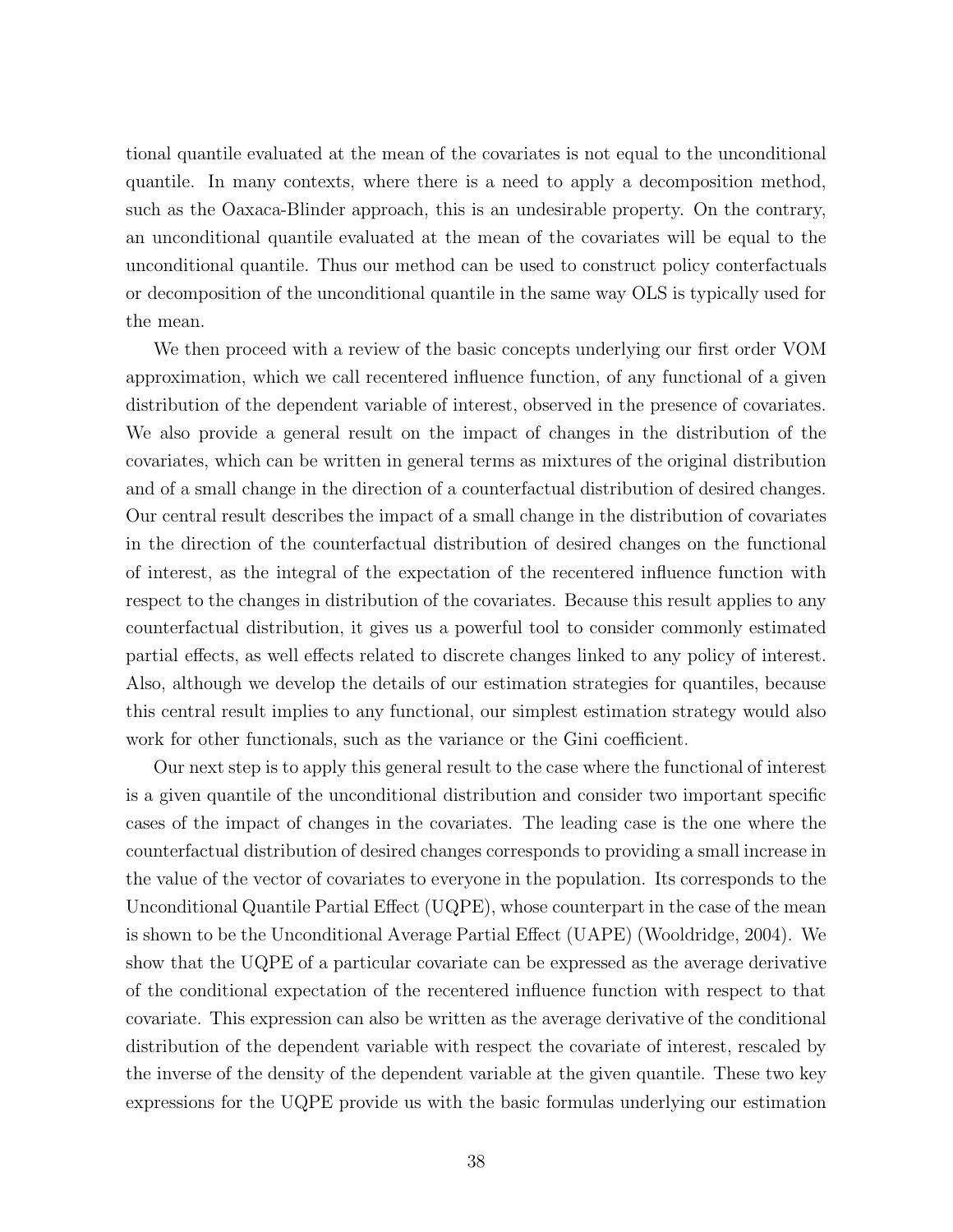strategies. We also explore the links between the UQPE and a structural model that links the dependent variable to observed and unobserved covariates through a given functional form. We provide the corresponding expression in the general case and illustrate these links more precisely in three special cases that illustrate some simplifications, as well as potential pitfalls, when the unobservables are or are not independent of the observed covariates.

In the estimation section, we provide the details of our two estimation strategies for the alternative expressions of the UQPE, as well as the corresponding asymptotic results. As already mentionned, the first one simply consists in running an OLS regression of the recentered influence function of the unconditional quantile of the dependent variable on the explanatory variables and is called RIF-OLS. The second one consists in estimating non-parametrically the average derivative involved. Both strategies are relatively straightforward since the estimation of their various components relies on known estimators for the quantile (Koenker and Basset, 1978), for the non-parametric kernel density function, and for the log odds ratio of the conditional probability for a given quantile (Hirano, Imbens and Ridder, 2003).

Finally in the empirical section, we revisit two classic applications of quantile regression that illustrates well the differences between conditional and unconditional quantile regressions. In the first one, which restimates the birthweight model of Koencker and Hallock (2001), the two types of quantile regressions are very close. In the second one, which considers in particular the impact of unions of wages, the results are more strinkingly different. While Chamberlain (1984) had found that unions have a much larger effect at lower than higher conditional quantiles, we actually find a negative effect of unions at the highest quantile of the wage distribution.

## **8 Appendix**

**Proof of Theorem 1:** Let us define define  $H_{Y,t}$  as the following probability distribution over the support of *Y* :

$$
F_{Y,t\cdot G_Y} = (1-t)\cdot F_Y + t\cdot G_Y
$$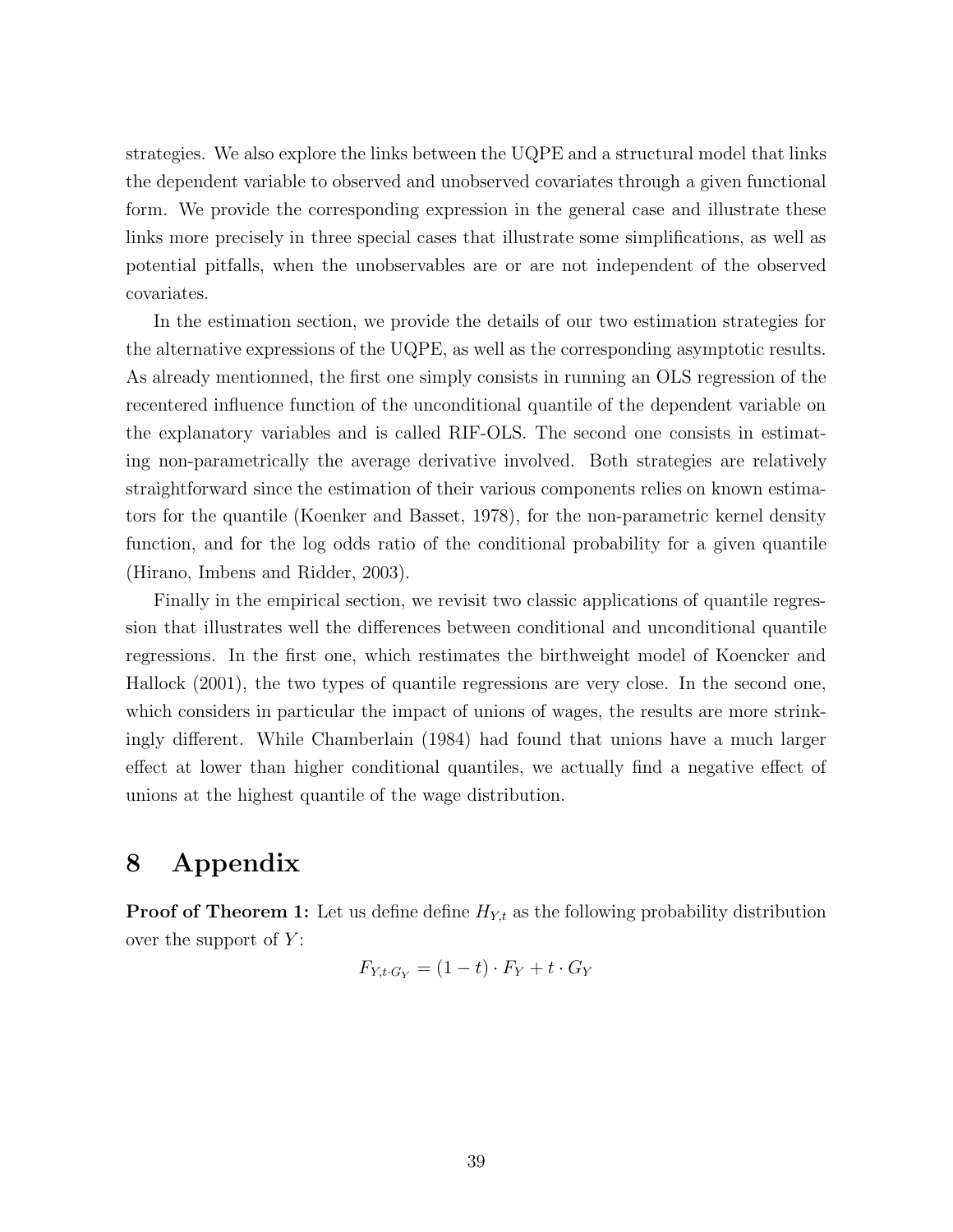We have

$$
F_{Y,t \cdot G_Y}(y) = t \cdot (G_Y - F_Y)(y) + F_Y(y)
$$
  
\n
$$
= t \cdot (G_Y - F_Y) + F_Y
$$
  
\n
$$
= t \cdot \int F_{Y|X}(y|X = x) \cdot d(G_X - F_X)(x)
$$
  
\n
$$
+ \int F_{Y|X}(y|X = x) \cdot dF_X(x)
$$
  
\n
$$
= \int F_{Y|X}(y|X = x) \cdot d(t \cdot (G_X - F_X) + F_X)(x)
$$
  
\n
$$
= \int F_{Y|X}(y|X = x) \cdot dF_{X,t \cdot G_X}(x)
$$
  
\n
$$
= F_{Y,t \cdot G_X}(y)
$$

The effect on the functional  $\nu$  of the marginal distribution of  $Y$  of an infinitesimal change in the distribution of  $X$  from  $F_X$  towards  ${\cal G}_X$  is defined as:

$$
\frac{\partial \nu (F_{Y,t \cdot G_Y})}{\partial t}|_{t=0} = \int \text{IF}(y; \nu, F_Y) \cdot d(G_Y - F_Y)(y)
$$

$$
= \int \text{RIF}(y; \nu) \cdot d(G_Y - F_Y)(y)
$$

$$
= \frac{\partial \nu (F_{Y,t \cdot G_X})}{\partial t}|_{t=0}
$$

Now, note that

$$
\frac{dF_{Y,t \cdot G_X}(y)}{dy} = d \frac{\int \int^y dF_{Y|X}(z|X=x) \cdot dF_{X,t \cdot G_X}(x)}{dy}
$$

$$
= \int f_{Y|X}(y|X=x) \cdot dF_{X,t \cdot G_X}(x)
$$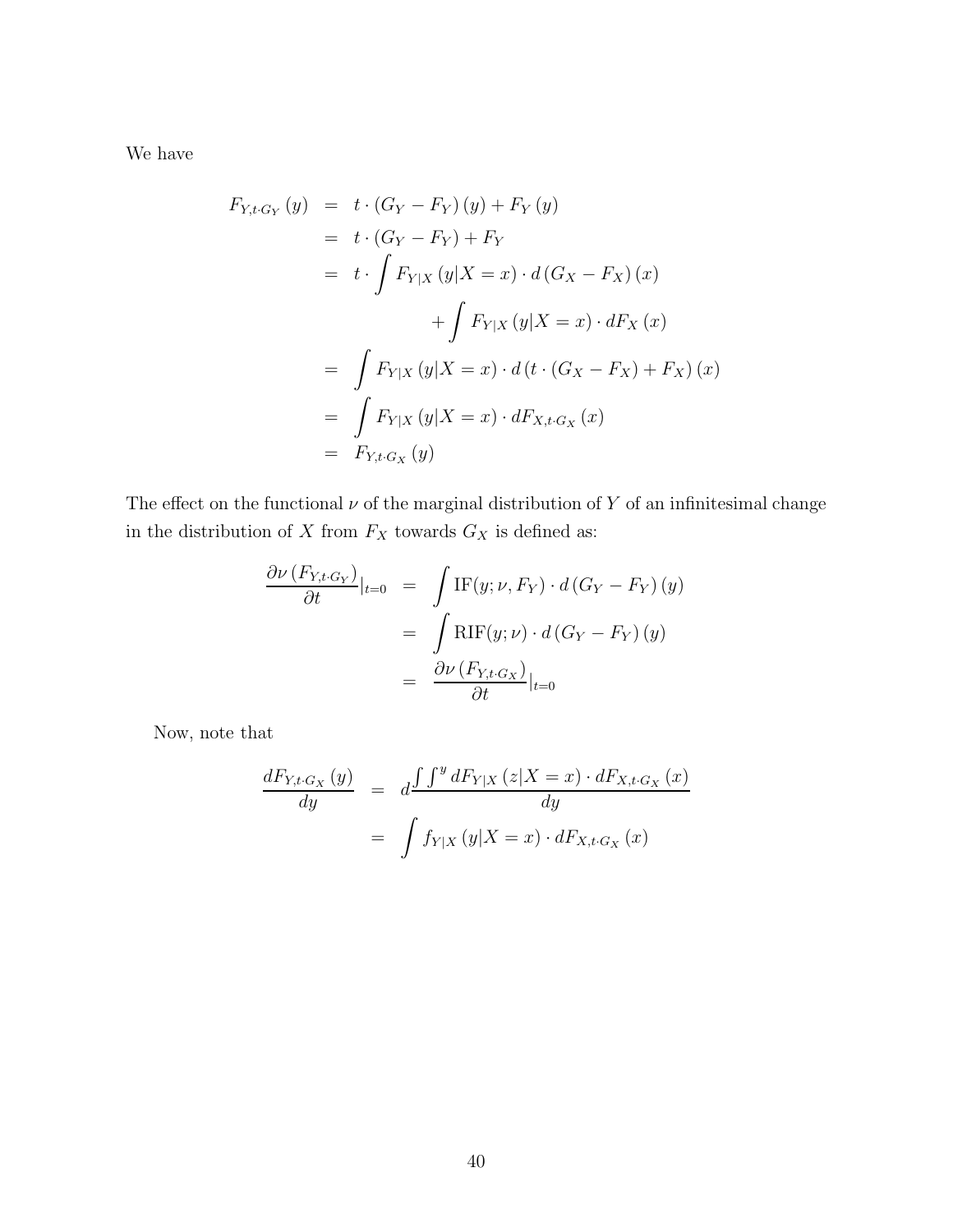thus,

$$
\frac{\partial \nu (F_{Y,t \cdot G_X})}{\partial t}|_{t=0} = \int \text{RIF}(y; \nu) \cdot d(G_Y - F_Y) (y)
$$
  
\n
$$
= \frac{1}{t} \cdot \int \text{RIF}(y; \nu) \cdot dF_{Y,t \cdot G_X} (y)
$$
  
\n
$$
= \frac{1}{t} \cdot \int_y \text{RIF}(y; \nu) \cdot \int_x f_{Y|X} (y|X = x) \cdot dF_{X,t \cdot G_X} (x) \cdot dy
$$
  
\n
$$
= \int_x \left( \int_y \text{RIF}(y; \nu) \cdot f_{Y|X} (y|X = x) \cdot dy \right) \cdot \frac{dF_{X,t \cdot G_X} (x)}{t}
$$
  
\n
$$
= \int E [\text{RIF}(Y; \nu)|X = x] \cdot d(G_X - F_X) (x)
$$

## **Derivation of the Influence Function of a Quantile:**

Let the  $\tau^{\text{th}}$  quantile be defined implicitly as

$$
\tau = \int_{-\infty}^{q_{\tau}} dF(y) = \int_{-\infty}^{\nu(F)} dF(y) = \int_{-\infty}^{\nu(F_{t,y})} dF_{t,y}(y)
$$

 $\blacksquare$ 

 $\blacksquare$ 

Then by taking the derivative of the last expression with respect to  $t$  we obtain:

$$
0 = \frac{\partial \int_{-\infty}^{\nu(F_{t,y})} dF_{t,y}(y)}{\partial t}
$$
  
\n
$$
= \frac{\partial \nu (F_{t,y})}{\partial t} \cdot \frac{dF_{t,y}(y)}{dy}|_{y=\nu(F_{t,y})} + \int_{-\infty}^{\nu(F_{t,y})} d(\Delta_y - F)(y)
$$
  
\n
$$
= \frac{\partial \nu (F_{t,y})}{\partial t} \cdot \frac{dF_{t,y}(y)}{dy}|_{y=\nu(F_{t,y})} + \mathbb{I} \{y \le \nu(F_{t,y})\} - \int \mathbb{I} \{y \le \nu(F_{t,y})\} dF(y)
$$

Thus:

$$
\frac{\partial \nu(F_{t,y})}{\partial t} = \frac{\int \mathbb{1}\left\{y \le \nu(F_{t,y})\right\} dF\left(y\right) - \mathbb{1}\left\{y \le \nu(F_{t,y})\right\}}{\frac{dF_{t,y}(y)}{dy}|_{y=\nu(F_{t,y})}}
$$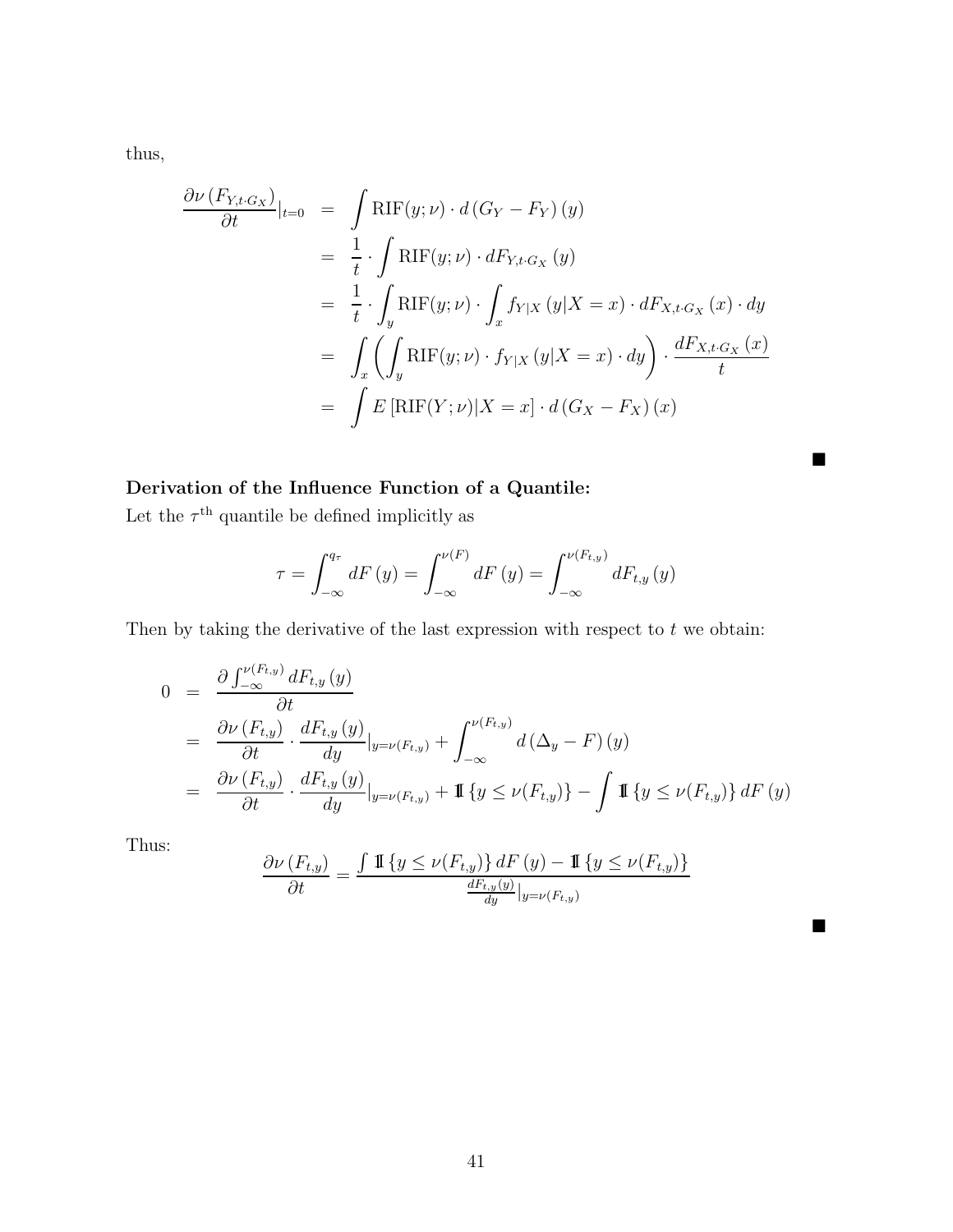**Proof of Proposition 1**:

$$
UQPE_j(x) = \frac{\partial E[\text{RIF}(Y; q_\tau)|X = x]}{\partial x_j}
$$
  
=  $\partial \frac{q_\tau + (\tau - E[\mathbb{I}[q(x, \varepsilon) \le q_\tau]|X = x])/f_Y(q_\tau)}{\partial x_j}$   
=  $\partial \frac{q_\tau + (\tau - E[\mathbb{I}[\varepsilon \le g^{-1}(x, q_\tau)]|X = x])/f_Y(q_\tau)}{\partial x_j}$   
=  $-(f_Y(q_\tau))^{-1} \cdot \frac{\partial F_{\varepsilon|X}(g^{-1}(x, q_\tau)|x)}{\partial x_j}$   
=  $-(f_Y(q_\tau))^{-1} \cdot \left(\frac{\partial g^{-1}(x, q_\tau)}{\partial x_j} \cdot f_{\varepsilon|X}(g^{-1}(x, q_\tau)|x) + \frac{\partial F_{\varepsilon|X}(\cdot|x)}{\partial x_j}\right)$ 

where defining the function  $H$  as

$$
H(g^{-1}(\cdot), x_1, x_2, ..., x_j, ..., x_k) \equiv F_{\varepsilon|X} (g^{-1}(x, q_\tau) | x)
$$
  

$$
\Rightarrow \frac{\partial F_{\varepsilon|X} (\cdot | x)}{\partial x_j} = \frac{\partial H(g^{-1}(\cdot), x_1, x_2, ..., x_j, ..., x_k)}{\partial x_j}
$$

Let us now work out an expression for the density of  $Y$  at  $q_{\tau}$ :

$$
f_Y(q_\tau) = \frac{d \Pr[Y \le q_\tau]}{dq_\tau} = \frac{d \Pr[\varepsilon \le g^{-1}(X, q_\tau)]}{dq_\tau}
$$
  
\n
$$
= \frac{d \int \Pr[\varepsilon \le g^{-1}(x, q_\tau) | X = x] \cdot dF_X(x)}{dq_\tau}
$$
  
\n
$$
= \int \frac{d \Pr[\varepsilon \le g^{-1}(x, q_\tau) | X = x]}{dq_\tau} \cdot dF_X(x)
$$
  
\n
$$
= \int \frac{\partial g^{-1}(x, q_\tau)}{\partial q_\tau} \cdot f_{\varepsilon|X}(g^{-1}(x, q_\tau) | x) \cdot dF_X(x)
$$
  
\n
$$
= \int \frac{f_{\varepsilon|X}(g^{-1}(x, q_\tau) | x)}{\partial g(x, q_\tau) / \partial q_\tau} \cdot dF_X(x)
$$

and an expression for  $\partial g^{-1}\left(x,q_\tau\right)/\partial x_j,$  which uses the implicit function theorem:

$$
\frac{\partial g^{-1}(x, q_{\tau})}{\partial x_{j}} = -\frac{\partial g(x, q_{\tau})}{\partial g(x, q_{\tau})/\partial q_{\tau}}
$$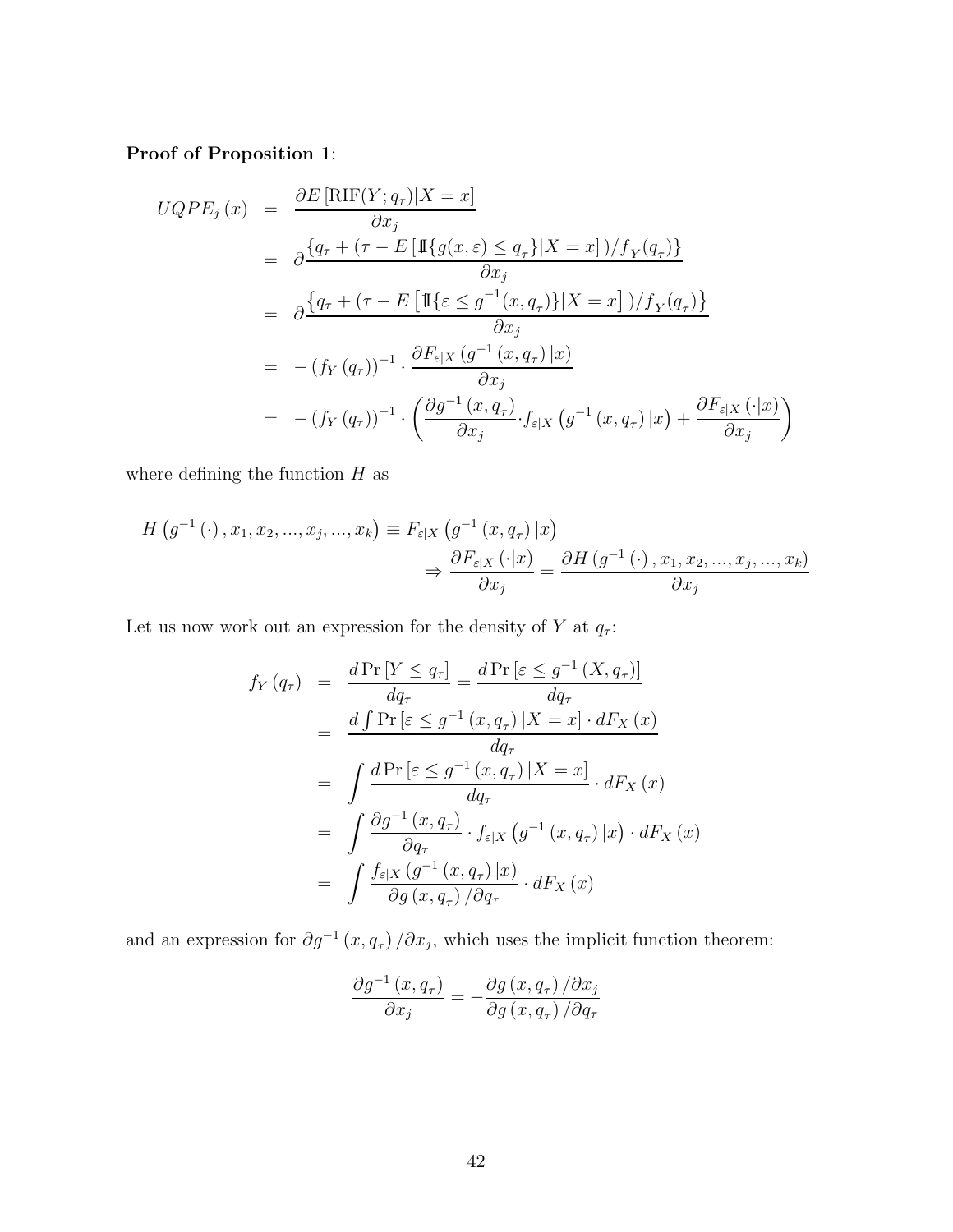therefore, we have that  $\mathit{UQPE}_j\left(\mathit{x}\right)$  can be expressed as:

$$
UQPE_j(x) = (f_Y(q_\tau))^{-1} \cdot \left(\frac{\partial g^{-1}(x, q_\tau)}{\partial x_j} \cdot f_{\varepsilon|X} (g^{-1}(x, q_\tau) | x) + \frac{\partial F_{\varepsilon|X} (\cdot | x)}{\partial x_j}\right)
$$
  

$$
= \left(\frac{\partial g(x, q_\tau)}{\partial x_j} \cdot \frac{f_{\varepsilon|X} (g^{-1}(x, q_\tau))}{\partial g(x, q_\tau) / \partial q_\tau} - \frac{\partial F_{\varepsilon|X} (\cdot | x)}{\partial x_j}\right)
$$
  

$$
\cdot \left(\int \frac{f_{\varepsilon|X} (g^{-1}(x, q_\tau))}{\partial g(x, q_\tau) / \partial q_\tau} \cdot dF_X(x)\right)^{-1}
$$

Now, let us use the fact that  $\varepsilon$  and *X* are independent, that is,  $\partial F_{\varepsilon|X} (\cdot |x) / \partial x_j = 0$  and  $f_{\varepsilon|X}(\cdot) = f_{\varepsilon}(\cdot)$ :

$$
UQPE_j(x) = \frac{\partial g(x, q_\tau)}{\partial x_j} \cdot \frac{f_\varepsilon(g^{-1}(x, q_\tau))}{\partial g(x, q_\tau)/\partial q_\tau} / \int \frac{f_\varepsilon(g^{-1}(x, q_\tau))}{\partial g(x, q_\tau)/\partial q_\tau} \cdot dF_X(x)
$$

п

### **Proof of Lemma 1**:

Start by opening up the expression  $\sup_y$  $\left| \widehat{\text{RIF}}\left( y;\widehat{q}_{\tau }\right) -\text{RIF}\left( y;q_{\tau }\right) \right|$  $\Big|$ :

$$
\sup_{y} \left| \widehat{\text{RIF}}(y; \hat{q}_{\tau}) - \text{RIF}(y; q_{\tau}) \right|
$$
\n
$$
= \sup_{y} \left| \hat{q}_{\tau} + \frac{\tau - \mathbb{I} \{ y \leq \hat{q}_{\tau} \}}{\hat{f}_{Y}(\hat{q}_{\tau})} - q_{\tau} - \frac{\tau - \mathbb{I} \{ y \leq q_{\tau} \}}{f_{Y}(q_{\tau})} \right|
$$

and that is bounded by

$$
\leq |\hat{q}_{\tau} - q_{\tau}|
$$
\n
$$
+ \tau \cdot \left| \frac{\hat{f}_Y(\hat{q}_{\tau}) - f_Y(q_{\tau})}{f_Y(q_{\tau}) \cdot \hat{f}_Y(\hat{q}_{\tau})} \right|
$$
\n
$$
+ \sup_y \left| \frac{\mathbb{I} \{ y \leq \hat{q}_{\tau} \} - \mathbb{I} \{ y \leq q_{\tau} \}}{\hat{f}_Y(\hat{q}_{\tau})} \right|
$$
\n
$$
+ \sup_y \left| \left( \frac{\hat{f}_Y(\hat{q}_{\tau}) - f_Y(q_{\tau})}{f_Y(q_{\tau}) \cdot \hat{f}_Y(\hat{q}_{\tau})} \right) \cdot \mathbb{I} \{ y \leq q_{\tau} \} \right|
$$

Following for example van der Vaart (1998, p. 55), under Assumption 1: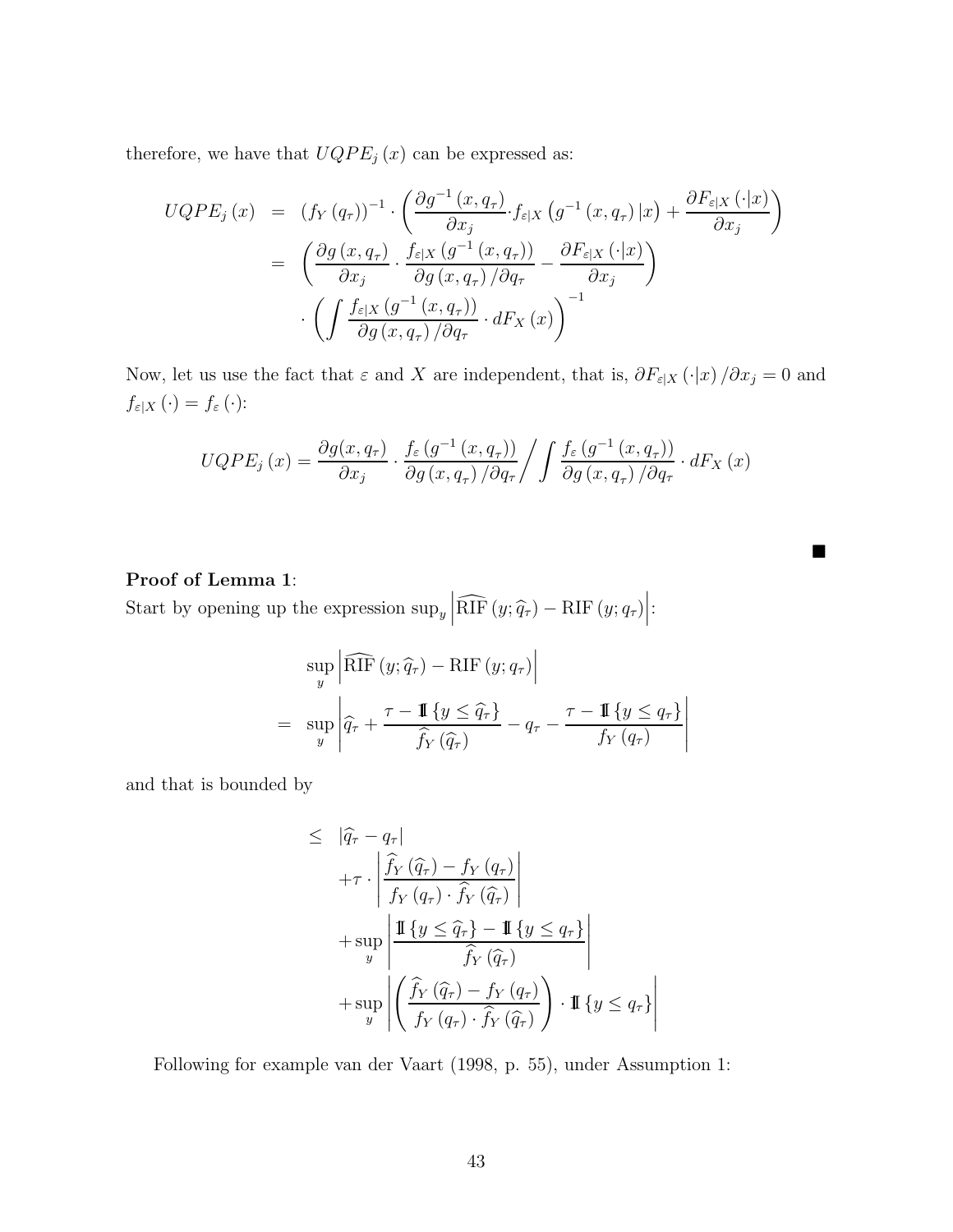$$
\sqrt{N} \cdot (\widehat{q}_{\tau} - q_{\tau}) = \frac{\tau - \mathbb{I} \{ Y \leq q_{\tau} \}}{f_Y(q_{\tau})} + o_p(1) \xrightarrow{D} N \left( 0, \frac{\tau \cdot (1 - \tau)}{f_Y^2(q_{\tau})} \right)
$$

thus, Equation (15) is  $O_p(N^{-1/2})$ , that is, there is a constant *c*, such that, with high probability

$$
|\widehat{q}_{\tau} - q_{\tau}| < \frac{c}{\sqrt{N}} = O\left(N^{-1/2}\right)
$$

Equation (15) can be bounded in probability by noticing that:

$$
\tau \cdot \left| \frac{\widehat{f}_Y(\widehat{q}_\tau) - f_Y(q_\tau)}{f_Y(q_\tau) \cdot \widehat{f}_Y(\widehat{q}_\tau)} \right|
$$
\n
$$
\leq c_1 \cdot \frac{\left( \left| \widehat{f}_Y(\widehat{q}_\tau) - f_Y(\widehat{q}_\tau) \right| + \left| f_Y(\widehat{q}_\tau) - f_Y(q_\tau) \right| \right)}{\left| \widehat{f}_Y(q_\tau) \cdot \left| \left( \widehat{f}_Y(\widehat{q}_\tau) - f_Y(\widehat{q}_\tau) + f_Y(\widehat{q}_\tau) - f_Y(q_\tau) + f_Y(q_\tau) \right) \right|}
$$
\n
$$
\leq c_1 \cdot \frac{\left( \sup_y \left| \widehat{f}_Y(y) - f_Y(y) \right| + \left| f_Y(\widehat{q}_\tau) - f_Y(q_\tau) \right| \right)}{\left| f_Y(q_\tau) \cdot \left( f_Y(q_\tau) - c_2 \cdot \sup_y \left| \widehat{f}_Y(y) - f_Y(y) \right| - c_3 \cdot \left| f_Y(\widehat{q}_\tau) - f_Y(q_\tau) \right| \right)}
$$

where  $c_1$ ,  $c_2$  and  $c_3$  are constants. By Assumption 1,  $f_Y(y)$  is and continuously differentiable for all *y* in the support of *Y* , which allows us to apply the so-called Delta-method:

$$
\sqrt{N}\cdot(f_Y(\widehat{q}_\tau)-f_Y(q_\tau))=f'_Y(q_\tau)\cdot\sqrt{N}\cdot(\widehat{q}_\tau-q_\tau)+o_p(1)\stackrel{D}{\to}N\left(0,(f'_Y(q_\tau))^2\cdot\frac{\tau\cdot(1-\tau)}{f^2_Y(q_\tau)}\right)
$$

It is important here to invoke the work out a known result (for example, Pagan and Ullah, 1999, Theorems 2.4 and 2.8 on pp. 33-37) that follows from assumptions 1 and 2 about the kernel density estimator  $f_Y(\cdot)$  being uniformly consistent to  $f_Y(\cdot)$ :

$$
\sup_{y} \left| \hat{f}_{Y}(y) - f_{Y}(y) \right| \leq \sup_{y} \left| \hat{f}_{Y}(y) - E \left[ \hat{f}_{Y}(y) \right] \right| + \sup_{y} \left| E \left[ \hat{f}_{Y}(y) \right] - f_{Y}(y) \right|
$$
  
=  $O_{p} \left( \left( N \cdot h_{Y}^{2} \right)^{-1/2} \right) + O \left( h_{Y}^{2} \right)$   
=  $O_{p} \left( N^{-1/2} \cdot N^{1/6} \right) + O \left( N^{-1/3} \right) = O_{p} \left( N^{-1/3} \right)$ 

Therefore

$$
\tau \cdot \left| \frac{\widehat{f}_Y(\widehat{q}_\tau) - f_Y(q_\tau)}{f_Y(q_\tau) \cdot \widehat{f}_Y(\widehat{q}_\tau)} \right| = O_p(1) \cdot \left( \frac{O_p(N^{-1/3}) + O_p(N^{-1/2})}{O_p(1) + O_p(N^{-1/3}) + O_p(N^{-1/2})} \right) = \frac{O_p(N^{-1/3})}{O_p(1)}
$$
  
=  $O_p(N^{-1/3})$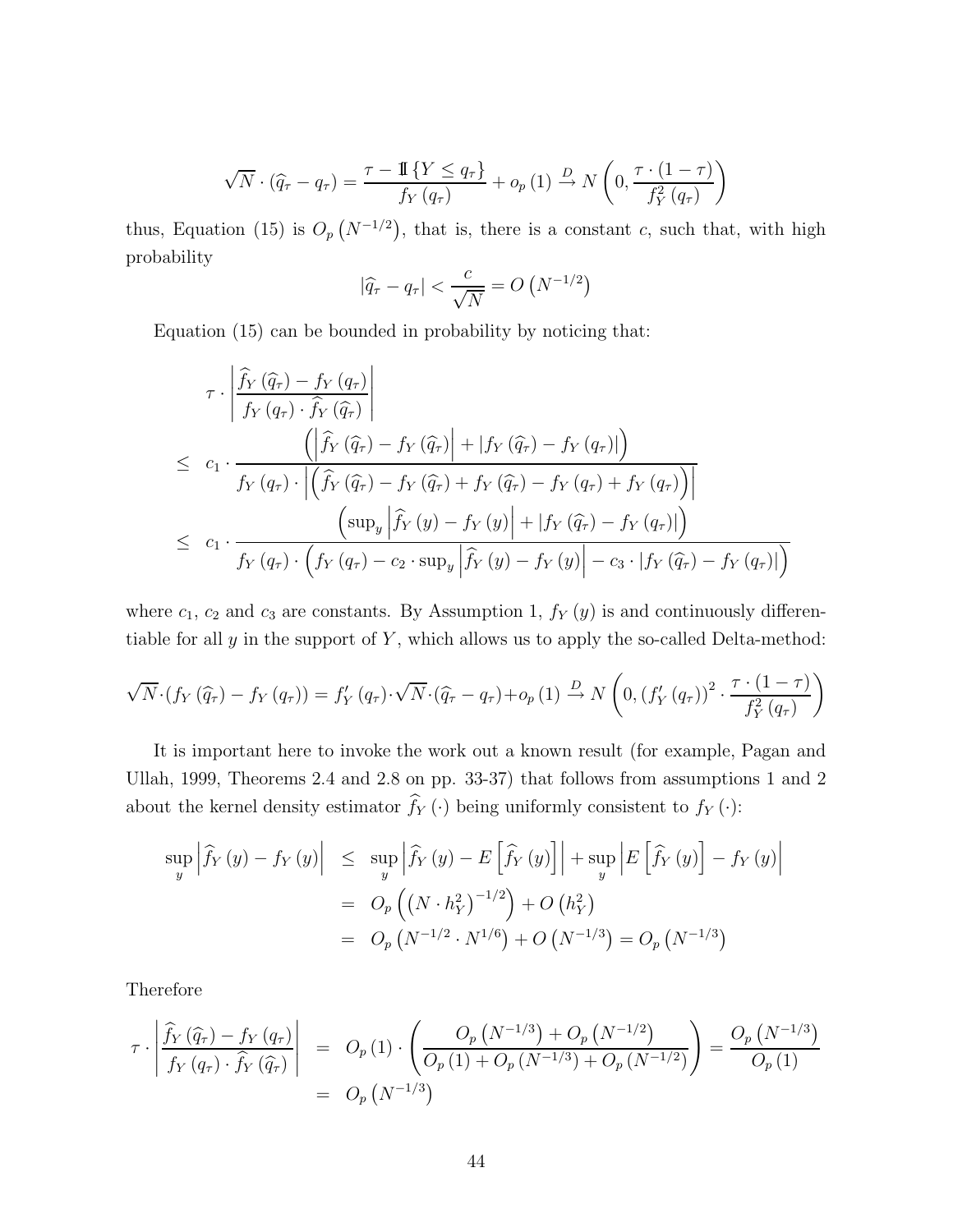Next we consider Equation (15)

$$
\sup_{y} \left| \frac{\mathbb{I}\left\{y \leq \widehat{q}_{\tau}\right\} - \mathbb{I}\left\{y \leq q_{\tau}\right\}}{\widehat{f}_{Y}\left(\widehat{q}_{\tau}\right)} \right|
$$
\n
$$
\leq \left| \frac{\sup_{y} |\mathbb{I}\left\{y \leq \widehat{q}_{\tau}\right\} - \mathbb{I}\left\{y \leq q_{\tau}\right\}|}{f_{Y}\left(q_{\tau}\right) - c_{1} \cdot \sup_{y} \left|\widehat{f}_{Y}\left(y\right) - f_{Y}\left(y\right)\right| - c_{2} \cdot \left|f_{Y}\left(\widehat{q}_{\tau}\right) - f_{Y}\left(q_{\tau}\right)\right|}
$$

Define the function  $a_y(q) = \mathbb{I}\{q \geq y\}$ , which is Lipschitz for all  $y \in \mathbb{R}$ , that is, for small real $\epsilon,$  there exist a constant  $c_y$  such that

$$
\sup_{y} |a_y(q+\epsilon) - a_y(q)| < c_y \cdot |\epsilon|
$$

and, therefore, there will be a constant  $c_1$  that with high probability:

$$
\sqrt{N} \cdot \sup_{y} |\mathbb{I} \{ y \le \widehat{q}_{\tau} \} - \mathbb{I} \{ y \le q_{\tau} \} |
$$
  
\n
$$
\le \sqrt{N} \cdot \sup_{y} \left| \mathbb{I} \{ y \le q_{\tau} + c_1/\sqrt{N} \} - \mathbb{I} \{ y \le q_{\tau} \} \right|
$$
  
\n
$$
\le \sqrt{N} \cdot c_y \cdot \left| c_1/\sqrt{N} \right|
$$
  
\n
$$
= O(1)
$$

Thus:

$$
\sup_{y} \left| \frac{\mathbb{I} \{ y \le \widehat{q}_{\tau} \} - \mathbb{I} \{ y \le q_{\tau} \}}{\widehat{f}_{Y}(\widehat{q}_{\tau})} \right|
$$
\n
$$
= \frac{O_{p}(N^{-1/2})}{O_{p}(1) + O_{p}(N^{-1/3}) + O_{p}(N^{-1/2})} = O_{p}(N^{-1/2})
$$

Finally, consider Equation (15),

$$
\sup_{y} \left| \left( \frac{\widehat{f}_{Y}(\widehat{q}_{\tau}) - f_{Y}(q_{\tau})}{f_{Y}(q_{\tau}) \cdot \widehat{f}_{Y}(\widehat{q}_{\tau})} \right) \cdot \mathbb{I} \{ y \leq q_{\tau} \} \right|
$$
  

$$
\leq \left| \left( \frac{\widehat{f}_{Y}(\widehat{q}_{\tau}) - f_{Y}(q_{\tau})}{f_{Y}(q_{\tau}) \cdot \widehat{f}_{Y}(\widehat{q}_{\tau})} \right) \right| = O_{p}(N^{-1/3})
$$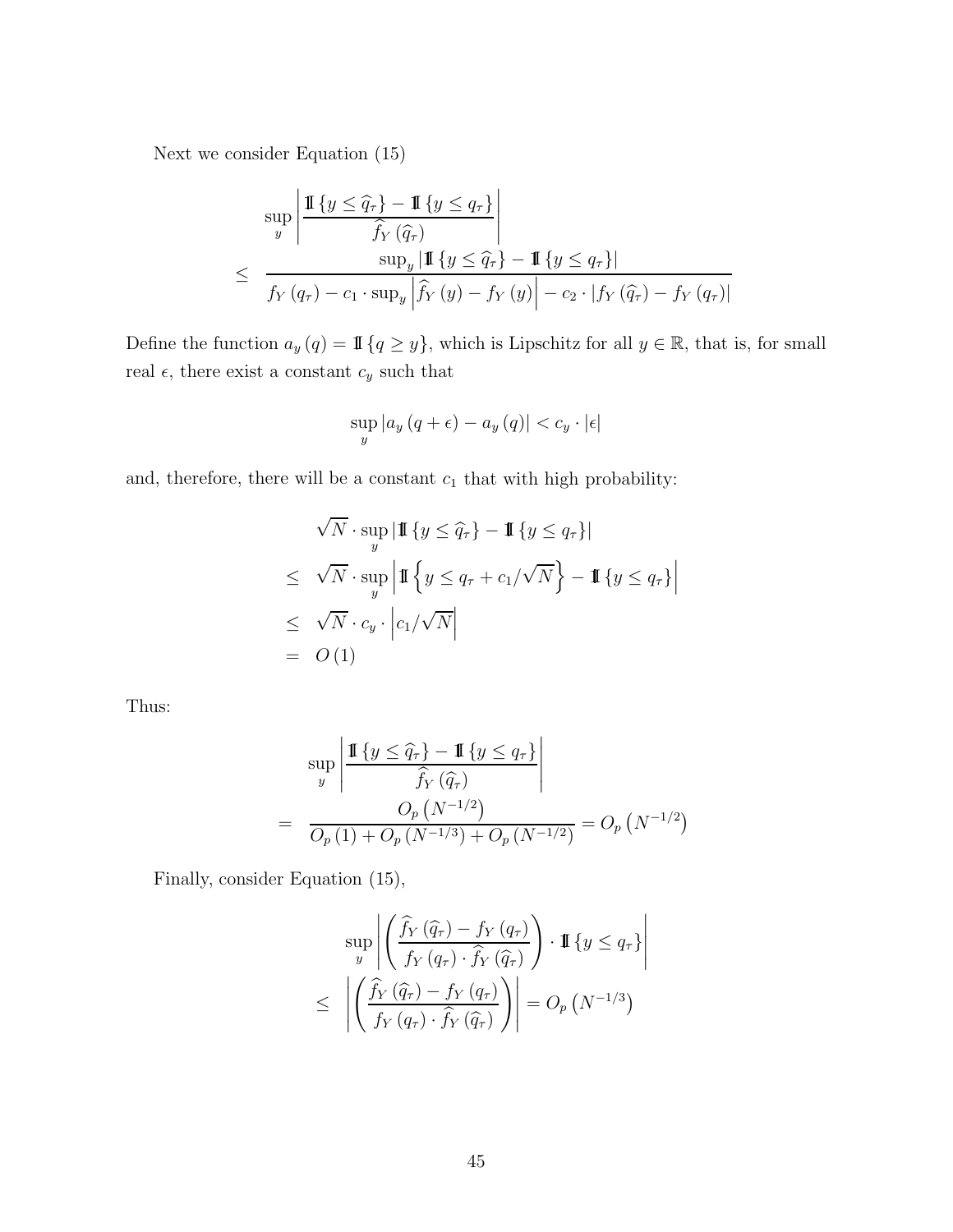Therefore,

$$
\sup_{y} \left| \widehat{\text{RIF}}(y; \hat{q}_{\tau}) - \text{RIF}(y; q_{\tau}) \right| = O_p(N^{-1/2}) + O_p(N^{-1/3}) + O_p(N^{-1/2}) + O_p(N^{-1/3})
$$
  
=  $O_p(N^{-1/3}) = o_p(1)$ 

 $\blacksquare$ 

**Proof of Theorem 2:** Now, let us rewrite  $\widehat{\gamma}_{\tau}$ 

$$
\widehat{\gamma}_{\tau} = \left(\sum_{i=1}^{N} X_i \cdot X_i^{\mathsf{T}}\right)^{-1} \cdot \sum_{i=1}^{N} X_i \cdot \widehat{\text{RIF}}(Y_i; \widehat{q}_{\tau})
$$
\n
$$
= \left(\sum_{i=1}^{N} X_i \cdot X_i^{\mathsf{T}}\right)^{-1} \cdot \sum_{i=1}^{N} X_i \cdot \text{RIF}(Y_i; q_{\tau})
$$
\n
$$
+ \left(\sum_{i=1}^{N} X_i \cdot X_i^{\mathsf{T}}\right)^{-1} \cdot \sum_{i=1}^{N} X_i \cdot \left(\widehat{\text{RIF}}(Y_i; \widehat{q}_{\tau}) - \text{RIF}(Y_i; q_{\tau})\right)
$$
\n
$$
= \gamma_{\tau} + \left(\sum_{i=1}^{N} X_i \cdot X_i^{\mathsf{T}}\right)^{-1} \cdot \sum_{i=1}^{N} X_i \cdot U_{i,\tau}
$$
\n
$$
+ \left(\sum_{i=1}^{N} X_i \cdot X_i^{\mathsf{T}}\right)^{-1} \cdot \sum_{i=1}^{N} X_i \cdot \left(\widehat{\text{RIF}}(Y_i; \widehat{q}_{\tau}) - \text{RIF}(Y_i; q_{\tau})\right)
$$

Thus:

$$
\left\| \sqrt{N} \cdot (\widehat{\gamma}_{\tau} - \gamma_{\tau}) - (E[X \cdot X^{\intercal}])^{-1} \cdot \frac{1}{\sqrt{N}} \cdot \sum_{i=1}^{N} X_{i} \cdot U_{i,\tau} \right\|
$$
\n
$$
\leq \left\| \left( \left( \frac{1}{N} \cdot \sum_{i=1}^{N} X_{i} \cdot X_{i}^{\intercal} \right)^{-1} - (E[X \cdot X^{\intercal}])^{-1} \right) \cdot \frac{1}{\sqrt{N}} \cdot \sum_{i=1}^{N} X_{i} \cdot U_{i,\tau} \right\|
$$
\n
$$
\| \left( \left( \frac{1}{N} \cdot \sum_{i=1}^{N} X_{i} \cdot X_{i}^{\intercal} \right)^{-1} \right) \cdot \frac{1}{\sqrt{N}} \cdot \sum_{i=1}^{N} X_{i} \cdot U_{i,\tau} \right\|
$$
\n
$$
(15)
$$

$$
+ \left\| \left( \left( \frac{1}{N} \cdot \sum_{i=1}^{N} X_i \cdot X_i^{\mathsf{T}} \right)^{-1} - \left( E \left[ X \cdot X^{\mathsf{T}} \right] \right)^{-1} \right) \cdot \frac{1}{\sqrt{N}} \cdot \sum_{i=1}^{N} X_i \cdot \left( \widehat{\text{RIF}}(Y_i; \widehat{q}_{\tau}) - \text{RIF}(Y_i; q_{\tau}) \right) \right\|
$$
  
+ 
$$
\left\| \left( E \left[ X \cdot X^{\mathsf{T}} \right] \right)^{-1} \cdot \frac{1}{\sqrt{N}} \cdot \sum_{i=1}^{N} X_i \cdot \left( \widehat{\text{RIF}}(Y_i; \widehat{q}_{\tau}) - \text{RIF}(Y_i; q_{\tau}) \right) \right\|
$$
(17)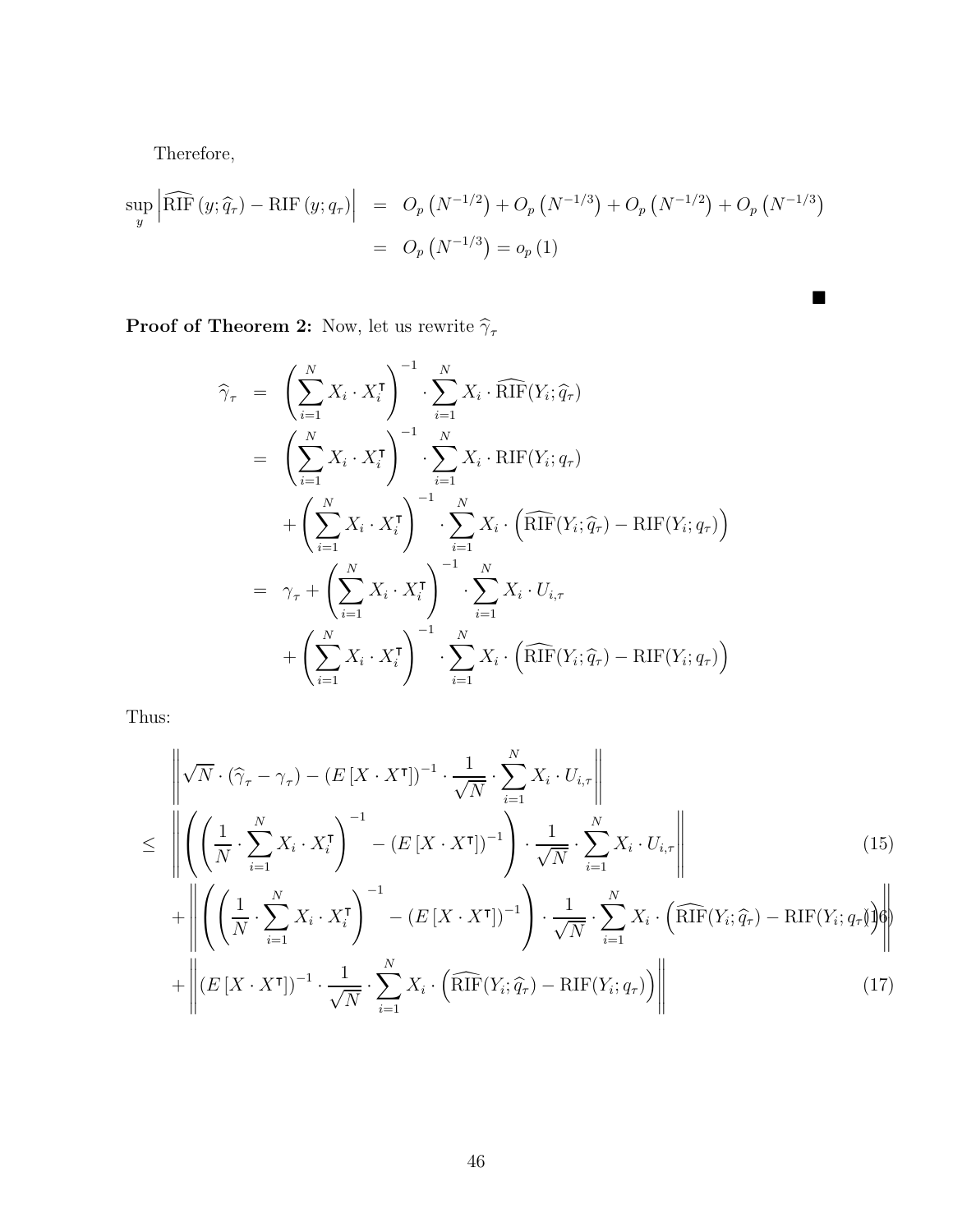Given Assumption 3, we can apply a central limit theorem to get

$$
\frac{1}{\sqrt{N}} \cdot \sum_{i=1}^{N} X_i \cdot U_{i,\tau} \xrightarrow{D} N\left(0, E\left[U_{\tau}^2 \cdot X \cdot X^{\mathsf{T}}\right]\right)
$$

and therefore

$$
(E[X \cdot X^{\mathsf{T}}])^{-1} \cdot \frac{1}{\sqrt{N}} \cdot \sum_{i=1}^{N} X_i \cdot U_{i,\tau} \xrightarrow{D} N \left(0, (E[X \cdot X^{\mathsf{T}}])^{-1} \cdot E\left[U_{\tau}^{2} \cdot X \cdot X^{\mathsf{T}}\right] \cdot (E[X \cdot X^{\mathsf{T}}])^{-1}\right)
$$

thus,  $N^{-1/2} \cdot \sum_{i=1}^{N} X_i \cdot U_{i,\tau} = O_p(1)$ . Also by Assumption 3 we can apply a law of large numbers to get

$$
\left(\frac{1}{N} \cdot \sum_{i=1}^{N} X_i \cdot X_i^{\mathsf{T}}\right)^{-1} - \left(E\left[X \cdot X^{\mathsf{T}}\right]\right)^{-1} = o_p\left(1\right)
$$

thus Equation (15) is

$$
\left\| \left( \left( \frac{1}{N} \cdot \sum_{i=1}^{N} X_i \cdot X_i^{\mathsf{T}} \right)^{-1} - \left( E\left[ X \cdot X^{\mathsf{T}} \right] \right)^{-1} \right) \cdot \frac{1}{\sqrt{N}} \cdot \sum_{i=1}^{N} X_i \cdot U_{i,\tau} \right\| = o_p(1) \cdot O_p(1) = o_p(1).
$$

The fact that Equation (16) is  $o_p(1)$  is a direct consequence of Lemma 1:

$$
\begin{split}\n&\left\| \left( \left( \frac{1}{N} \cdot \sum_{i=1}^{N} X_i \cdot X_i^{\mathsf{T}} \right)^{-1} - \left( E \left[ X \cdot X^{\mathsf{T}} \right] \right)^{-1} \right) \cdot \frac{1}{\sqrt{N}} \cdot \sum_{i=1}^{N} X_i \cdot \left( \widehat{\text{RIF}}(Y_i; \widehat{q}_\tau) - \text{RIF}(Y_i; q_\tau) \right) \right\| \\
&\leq \left\| \left( \left( \frac{1}{N} \cdot \sum_{i=1}^{N} X_i \cdot X_i^{\mathsf{T}} \right)^{-1} - \left( E \left[ X \cdot X^{\mathsf{T}} \right] \right)^{-1} \right) \right\| \cdot \left\| \frac{1}{\sqrt{N}} \cdot \sum_{i=1}^{N} X_i \cdot \left( \widehat{\text{RIF}}(Y_i; \widehat{q}_\tau) - \text{RIF}(Y_i; q_\tau) \right) \right\| \\
&\leq \sup_y \left| \widehat{\text{RIF}}(y; \widehat{q}_\tau) - \text{RIF}(y; q_\tau) \right| \cdot \left\| \left( \left( \frac{1}{N} \cdot \sum_{i=1}^{N} X_i \cdot X_i^{\mathsf{T}} \right)^{-1} - \left( E \left[ X \cdot X^{\mathsf{T}} \right] \right)^{-1} \right) \right\| \cdot \left\| \frac{1}{\sqrt{N}} \cdot \sum_{i=1}^{N} X_i \right\| \\
&= o_p(1) \cdot o_p(1) \cdot O_p(1) = o_p(1).\n\end{split}
$$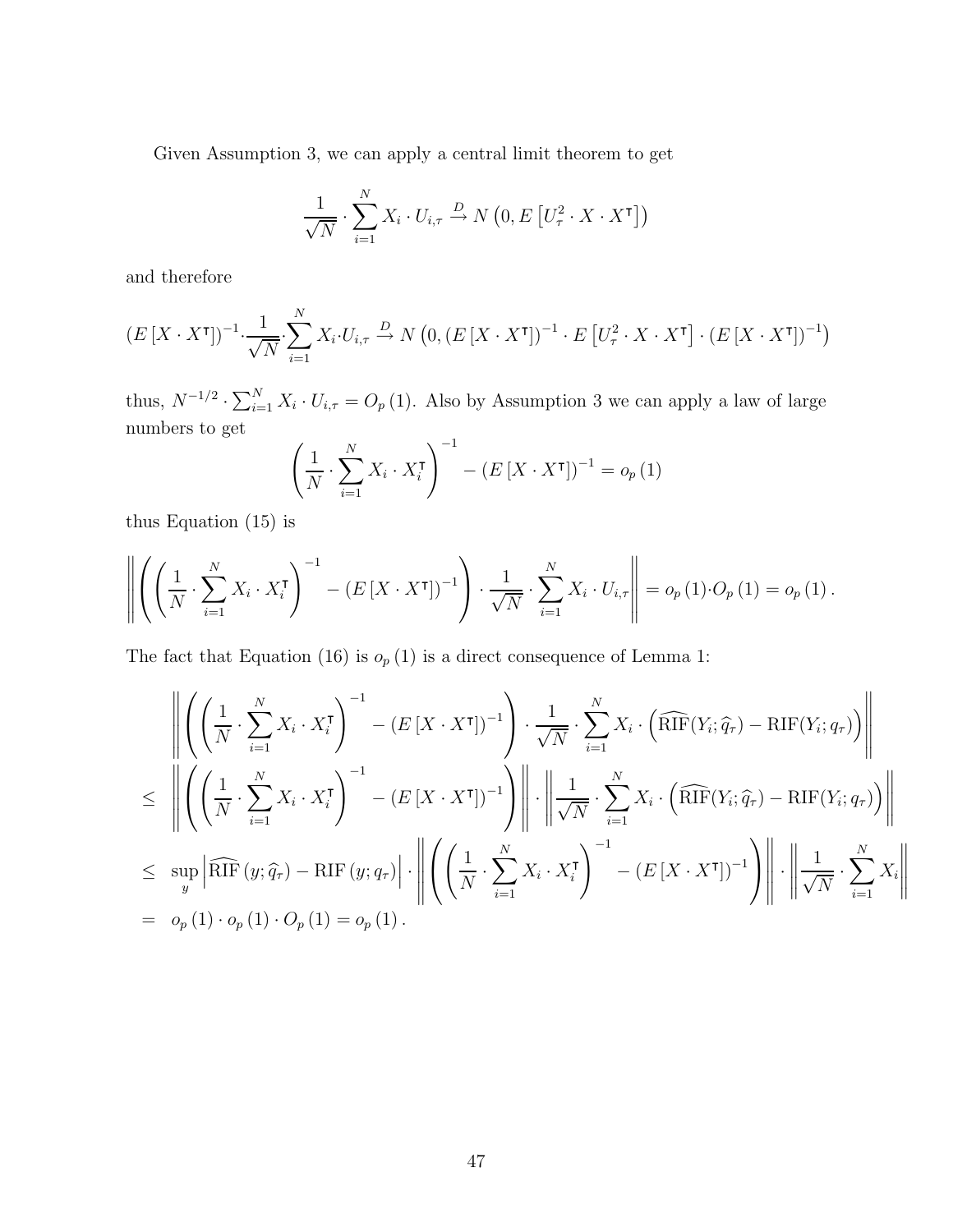Finally, Equation (17) is bounded by the same type of argument:

$$
\left\| (E[X \cdot X^{\mathsf{T}}])^{-1} \cdot \frac{1}{\sqrt{N}} \cdot \sum_{i=1}^{N} X_i \cdot \left( \widehat{\text{RIF}}(Y_i; \widehat{q}_{\tau}) - \text{RIF}(Y_i; q_{\tau}) \right) \right\|
$$
  
\n
$$
\leq \sup_y \left| \widehat{\text{RIF}}(y; \widehat{q}_{\tau}) - \text{RIF}(y; q_{\tau}) \right| \cdot \left\| (E[X \cdot X^{\mathsf{T}}])^{-1} \right\| \cdot \left\| \frac{1}{\sqrt{N}} \cdot \sum_{i=1}^{N} X_i \right\|
$$
  
\n
$$
= o_p(1) \cdot O_p(1) \cdot O_p(1) = o_p(1).
$$

 **Proof of Proposition 3**: Start by writing  $\frac{1}{\sqrt{N}} \cdot \sum_{i=1}^{N} (\widehat{F'}_{Y|X}(\widehat{q}_{\tau}|X=X_i) - E$  $\left[F'_{Y|X}(q_{\tau}|X)\right]$  $\overline{1}$ as

$$
\frac{1}{\sqrt{N}} \cdot \sum_{i=1}^{N} \left( \widehat{F'}_{Y|X} (\widehat{q}_{\tau} | X = X_i) - E \left[ F'_{Y|X} (q_{\tau} | X) \right] \right)
$$
\n
$$
= \frac{1}{\sqrt{N}} \cdot \sum_{i=1}^{N} \left( \widehat{F'}_{Y|X} (\widehat{q}_{\tau} | X = X_i) - \widehat{F'}_{Y|X} (q_{\tau} | X = X_i) \right)
$$
\n
$$
+ \frac{1}{\sqrt{N}} \cdot \sum_{i=1}^{N} \left( \widehat{F'}_{Y|X} (q_{\tau} | X = X_i) - E \left[ F'_{Y|X} (q_{\tau} | X) \right] \right)
$$
\n
$$
= \frac{1}{\sqrt{N}} \cdot \sum_{i=1}^{N} \left( F'_{Y|X} (q_{\tau} | X = X_i) - E \left[ F'_{Y|X} (q_{\tau} | X) \right] \right)
$$
\n
$$
+ \frac{1}{\sqrt{N}} \cdot \sum_{i=1}^{N} l(X_i) \cdot (T_{\tau, i} - p_{\tau}(X_i)) + o_p(1)
$$

thus we need to show that  $\frac{1}{\sqrt{N}} \cdot \sum_{i=1}^{N} (\widehat{F'}_{Y|X} (\widehat{q}_{\tau} | X = X_i) - \widehat{F'}_{Y|X} (q_{\tau} | X = X_i)$  $\overline{ }$ is *o*<sup>p</sup> (1).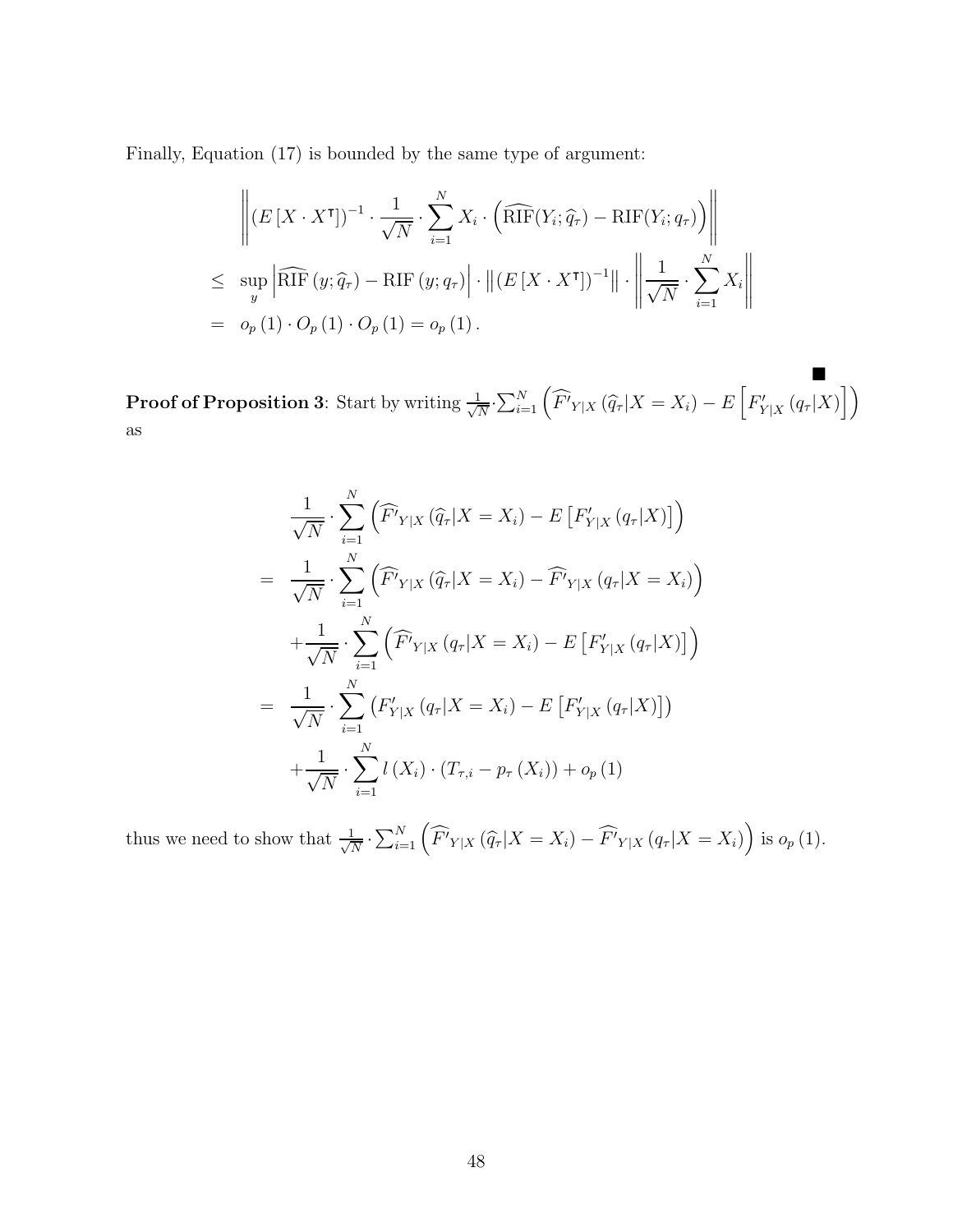$$
\frac{1}{\sqrt{N}} \cdot \sum_{i=1}^{N} \left( \widehat{F'}_{Y|X} (\widehat{q}_{\tau} | X = X_i) - \widehat{F'}_{Y|X} (q_{\tau} | X = X_i) \right)
$$
\n
$$
= \frac{1}{\sqrt{N}} \cdot \sum_{i=1}^{N} G_{K(\tau)}(X_i)^{\intercal} \cdot (\widehat{\pi}_{K(\tau)} \cdot \widehat{p}_{K(\tau)}^F(X_i) \cdot (1 - \widehat{p}_{K(\tau)}^F(X_i)) - \widetilde{\pi}_{K(\tau)} \cdot \widehat{p}_{K(\tau)}^U(X_i) \cdot (1 - \widehat{p}_{K(\tau)}^U(X_i)))
$$
\n
$$
= \frac{1}{\sqrt{N}} \cdot \sum_{i=1}^{N} G_{K(\tau)}(X_i)^{\intercal} \cdot (\widehat{\pi}_{K(\tau)} - \widetilde{\pi}_{K(\tau)}) \cdot \widehat{p}_{K(\tau)}^U(X_i) \cdot (1 - \widehat{p}_{K(\tau)}^U(X_i))
$$
\n
$$
+ \frac{1}{\sqrt{N}} \cdot \sum_{i=1}^{N} G_{K(\tau)}(X_i)^{\intercal} \cdot \widehat{\pi}_{K(\tau)} \cdot (\widehat{p}_{K(\tau)}^F(X_i) \cdot (1 - \widehat{p}_{K(\tau)}^F(X_i)) - \widehat{p}_{K(\tau)}^U(X_i) \cdot (1 - \widehat{p}_{K(\tau)}^U(X_i)))
$$
\n
$$
\leq \left| \frac{1}{\sqrt{N}} \cdot \sqrt{\left\| \widehat{\pi}_{K(\tau)} - \widetilde{\pi}_{K(\tau)} \right\|^2} \cdot \sup_{x \in \mathcal{X}} \left( \widehat{p}_{K(\tau)}^U(x) \cdot (1 - \widehat{p}_{K(\tau)}^U(x)) \cdot \sqrt{\left\| G_{K(\tau)}(x) \right\|^2} \right) \right|
$$
\n
$$
+ \left| \sqrt{\left\| \widehat{\pi}_{K(\tau)} \right\|^2} \cdot \sup_{x \in \mathcal{X}} \left( \sqrt{\left\| G_{K(\tau)}(x) \right\|^2} \cdot (1 - \widehat{p}_{K(\tau)}^F(x) - \widehat{p}_{K(\tau)}^U(x)) \right) \right| \cdot \left| \frac{1}{\sqrt{N}} \cdot \sum_{i=1}^{N} (\widehat{p}_{K(\tau)}^F(X_i) - \
$$

By using the fact that  $Q_N(\pi)$  and  $\widehat{Q}_N(\pi)$  are concave functions in  $\pi$ , we can apply the Convexity Lemma (see, for example, Hjört and Pollard, 1993) which establishes that the minimizers (maximizers) of convex (concave) random functions that can be approximated by the same quadratic function in a neighborhood of the true minimum will be asymptotically equivalent. Thus, given that as  $N$  increases  $\hat{q}_{\tau}$  gets closer in probability to  $q_{\tau}$ ,  $\widehat{Q}_N(\cdot)$  will get closer uniformly in probability to  $Q_N(\cdot)$  and one can show that  $\left\| \widehat{\pi}_{K(\tau)} - \widetilde{\pi}_{K(\tau)} \right\| = o_p(1)$ .

Also, according to the assumptions of Hirano, Imbens and Ridder (2003)

$$
\sup_{x \in \mathcal{X}} \left( \widehat{p}^U_{K(\tau)}(x) \cdot \left( 1 - \widehat{p}^U_{K(\tau)}(x) \right) \cdot \sqrt{\left\| G_{K(\tau)}(x) \right\|^2} \right) = O_p(1)
$$

and therefore,

$$
\left| \frac{1}{\sqrt{N}} \cdot \sqrt{\left\| \widehat{\pi}_{K(\tau)} - \widetilde{\pi}_{K(\tau)} \right\|^2} \cdot \sup_{x \in \mathcal{X}} \left( \widehat{p}_{K(\tau)}^U(x) \cdot \left( 1 - \widehat{p}_{K(\tau)}^U(x) \right) \cdot \sqrt{\left\| G_{K(\tau)}(x) \right\|^2} \right) \right| = o_p(1)
$$

Finally, by the assumptions involving the series approximation,

$$
\sqrt{\left\|\widehat{\pi}_{K(\tau)}\right\|^2} \cdot \sup_{x \in \mathcal{X}} \left( \sqrt{\left\|G_{K(\tau)}(x)\right\|^2} \cdot \left(1 - \widehat{p}^F_{K(\tau)}(x) - \widehat{p}^U_{K(\tau)}(x)\right) \right) = O_p\left(1\right)
$$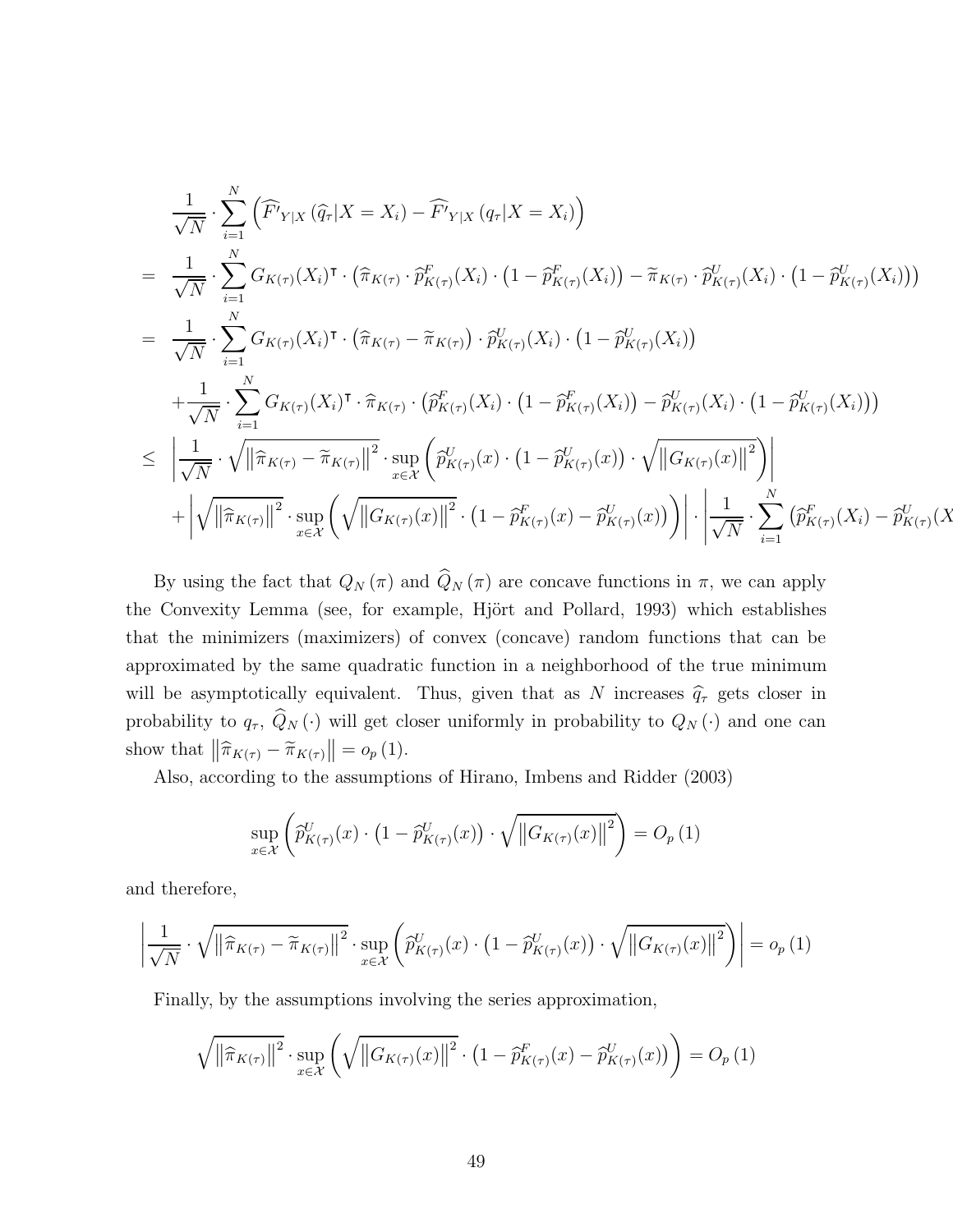and

$$
\begin{aligned}\n&= \left| \frac{1}{\sqrt{N}} \cdot \sum_{i=1}^{N} \left( \widehat{p}_{K(\tau)}^{F}(X_{i}) - \widehat{p}_{K(\tau)}^{U}(X_{i}) \right) \right| \\
&= \left| \frac{1}{\sqrt{N}} \cdot \sum_{i=1}^{N} L(H_{K(\tau)}(X_{i})^{\mathsf{T}} \widehat{\pi}_{K(\tau)}) - L(H_{K(\tau)}(X_{i})^{\mathsf{T}} \widetilde{\pi}_{K(\tau)}) \\
&\leq \left| \frac{1}{\sqrt{N}} \cdot \sum_{i=1}^{N} L'(H_{K(\tau)}(X_{i})^{\mathsf{T}} \widehat{\pi}_{K(\tau)}) \right| \cdot \sqrt{\left\| \widehat{\pi}_{K(\tau)} - \widetilde{\pi}_{K(\tau)} \right\|^{2}} \\
&= O_{p}(1) \cdot o_{p}(1) = o_{p}(1)\n\end{aligned}
$$

 $\overline{1}$  $\overline{\phantom{a}}$  $\overline{\phantom{a}}$  $\overline{\phantom{a}}$  $\overline{\phantom{a}}$ 

п

where  $\hat{\pi}_{K(\tau)}^*$  is an intermediate value between  $\hat{\pi}_{K(\tau)}$  and  $\tilde{\pi}_{K(\tau)}$ . Thus, we have that

$$
\frac{1}{\sqrt{N}} \cdot \sum_{i=1}^{N} \left( \widehat{F'}_{Y|X} \left( \widehat{q}_{\tau} | X = X_i \right) - \widehat{F'}_{Y|X} \left( q_{\tau} | X = X_i \right) \right) = o_p(1)
$$

## **References**

- DAVID H. AUTOR, D.H., KATZ, L.F. AND M.S. KEARNEY (2006): "The Polarization of the U.S. Labor Market," *American Economic Review* 96, 189–194.
- Buchinsky, M. (1994): "Changes in the U.S. Wage Structure 1963-1987: Application of Quantile Regression," *Econometrica*, 62, 405-58.
- CARD, D. (1996): "The Effect of Unions on the Structure of Wages: A Longitudinal Analysis," *Econometrica*, 64, 957-79.
- CHAMBERLAIN, G. (1994): "Quantile Regression Censoring and the Structure of Wages," in *Advances in Econometrics* ed. by C. Sims. Elsevier: New York.
- DEATON, A. AND S. NG (1998): "Parametric and Nonparametric Approaches to Price and Tax Reform," *Journal fo the American Statistical Association*, 93, 900–909.
- DINARDO, J. AND T. LEMIEUX (1997): "Diverging Male Wage Inequality in the United States and Canada, 1981-1988: Do Institutions Explain the Difference?" *Industrial & Labor Relations Review*, 50, 629–651.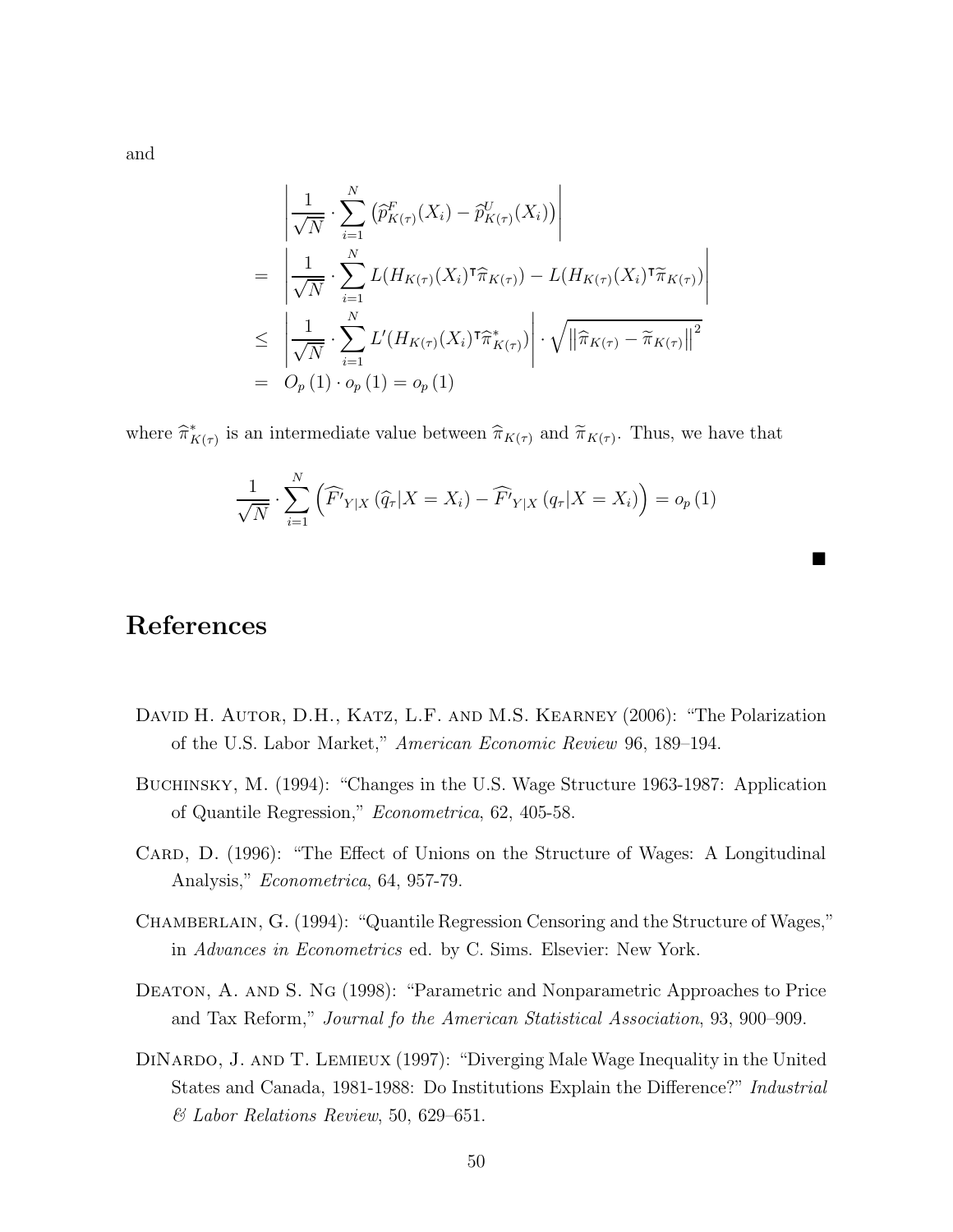- Fernholz, L.T. (2001): "On Multivariate Higher Order von Mises Expansions," *Metrika*, 53, 123–140.
- HJORT, N.L. AND D. POLLARD (1993): "Asymptotics for minimisers of convex processes," Statistical Research Report, Yale University.
- Koenker, R. and G. Bassett (1978): "Regression Quantiles", *Econometrica*, 46, 33–50.
- Koenker, R. and K.F. Hallock (2001): "Quantile Regression," *Journal of Economic Perspectives*, 15, 143-56.
- Hampel, F.R. (1968): "Contribution to the Theory of Robust Estimation," Ph.D. Thesis, University of California at Berkeley.
- Hampel, F.R. (1974): "The Influence Curve and Its Role in Robust Estimation," *Journal of the American Statistical Association*, 60, 383–393.
- HAMPEL, F.R., E.M. RONCHETTI, P.J. ROUSSEEUW, AND W.A. STAHEL (1986): *Robust Statistics: The Approach Based on Influence Functions*, New York: Wiley.
- Hardle, W. and Stoker, T. M. (1989) "Investigating Smooth Multiple Regression by the Method of Average Derivatives", *Journal of the American Statistical Association,* 84, 986–95.
- HIRANO, K., IMBENS, G. W. AND G. RIDDER (2003): "Efficient Estimation of Average Treatment Effects Using the Estimated Propensity Score," *Econometrica*, 71, 1161–1189.
- Lemieux, T. (2006a): "Postsecondary Education and Increasing Wage Inequality," *American Economic Review* 96, 195-199.
- Lemieux, T. (2006b): "Increasing Residual Wage Inequality: Composition Effects, Noisy Data, or Rising Demand for Skill?, *American Economic Review* 96, forthcoming June.
- LEWBEL, A. (2004) "Simple Estimators for Hard Problems: Endogeneity in Discrete Choice Related Models, ' mimeo.
- LEWBEL, A. (2005) "Simple Endogenous Binary Choice and Selection Panel Model Estimators,' mimeo.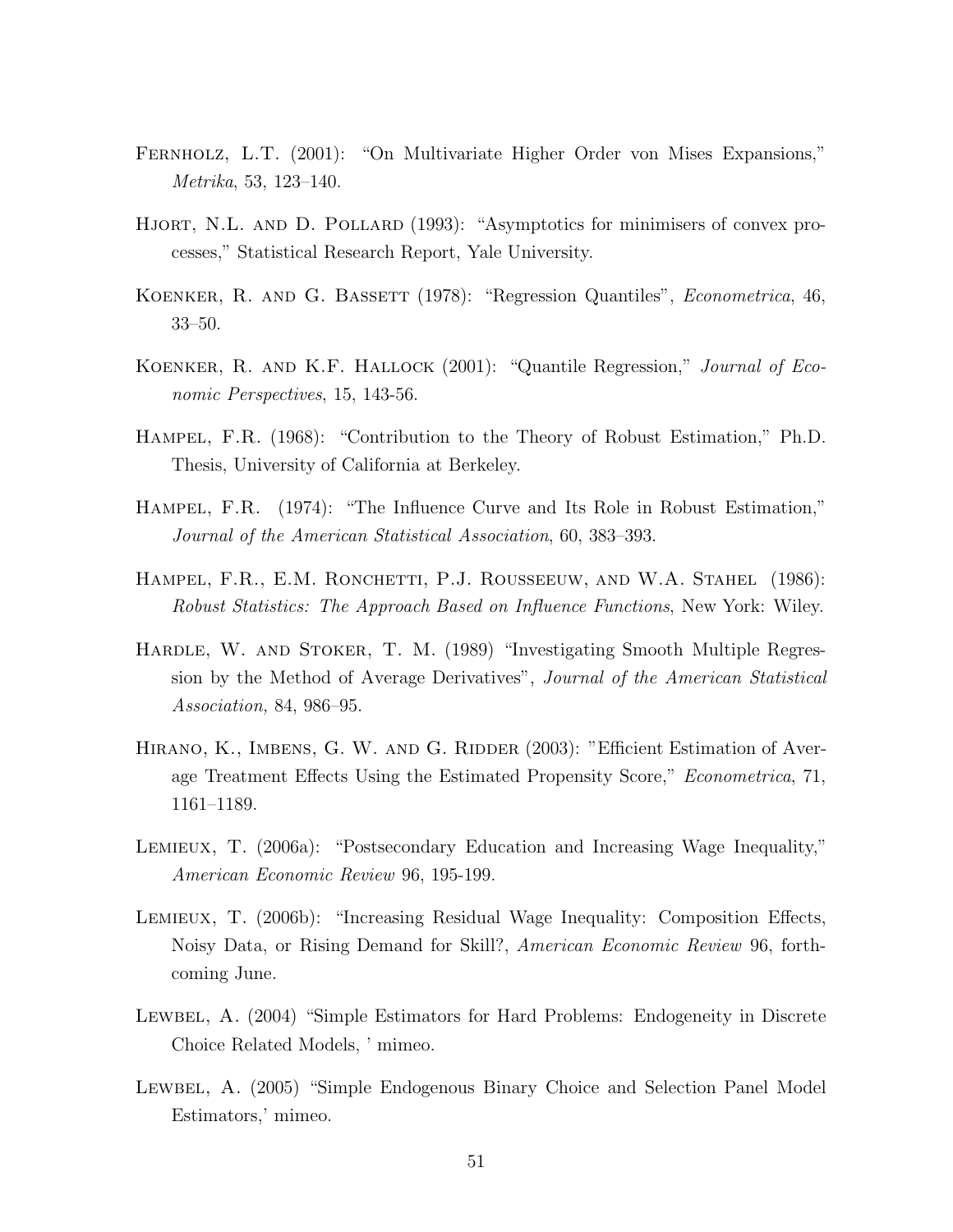- von Mises, R. (1947): "On the asymptotic distribution of differentiable statistical functions". *The Annals of Mathematical Statistics*, 18, 309—348.
- Newey, W. K. and T.M. Stoker (1993): "Efficiency of Weighted Average Derivative Estimators and Index Models," *Econometrica*, 61, 1199–1223.
- Newey, W. K. (1994): "The Asymptotic Variance of Semiparametric Estimators," *Econometrica*, 62, 1349–1382.
- WITHERS, C.S. (1983). "Expansions for the distribution and quantiles of a regular functional of the empirical distribution with applications to nonparametric confidence intervals," *The Annals of Mathematical Statistics*, 11, 577—587.
- WOOLDRIDGE, J. M. (2004). "Estimating Average Partial Effects Under Conditional Moment Independence Assumptions," mimeo. Michigan State University.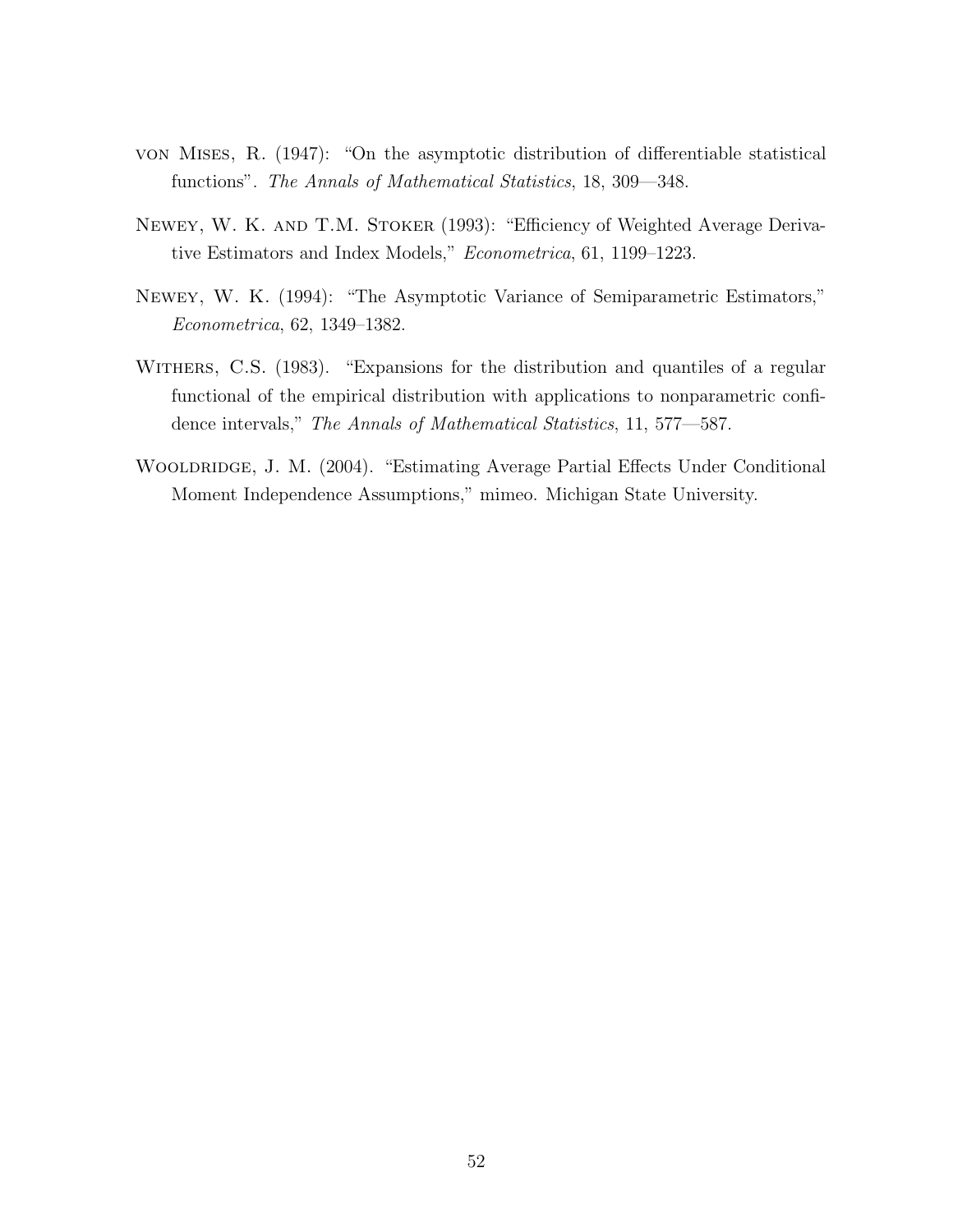|                       | OLS      |            | $10^{\text{th}}$ centile |            | $50th$ centile |            | $90th$ centile |
|-----------------------|----------|------------|--------------------------|------------|----------------|------------|----------------|
|                       |          | <b>UQR</b> | CQR                      | <b>UQR</b> | <b>CQR</b>     | <b>UQR</b> | <b>CQR</b>     |
| Union coverage        | 0.179    | 0.198      | 0.288                    | 0.349      | 0.195          | $-0.137$   | 0.088          |
|                       | (0.002)  | (0.002)    | (0.003)                  | (0.003)    | (0.002)        | (0.004)    | (0.004)        |
| Non-white             | $-0.134$ | $-0.118$   | $-0.139$                 | $-0.169$   | $-0.134$       | $-0.101$   | $-0.120$       |
|                       | (0.003)  | (0.005)    | (0.004)                  | (0.004)    | (0.003)        | (0.005)    | (0.005)        |
| Married               | 0.140    | 0.197      | 0.166                    | 0.162      | 0.146          | 0.044      | 0.089          |
|                       | (0.002)  | (0.003)    | (0.003)                  | (0.004)    | (0.002)        | (0.004)    | (0.004)        |
| Education             | $-0.351$ | $-0.311$   | $-0.279$                 | $-0.469$   | $-0.374$       | $-0.244$   | $-0.357$       |
| Elementary            | (0.004)  | (0.008)    | (0.006)                  | (0.006)    | (0.004)        | (0.005)    | (0.007)        |
| HS Dropout            | $-0.190$ | $-0.349$   | $-0.127$                 | $-0.202$   | $-0.205$       | $-0.069$   | $-0.227$       |
|                       | (0.003)  | (0.006)    | (0.004)                  | (0.004)    | (0.003)        | (0.004)    | (0.005)        |
| Some college          | 0.133    | 0.059      | 0.058                    | 0.185      | 0.133          | 0.156      | 0.172          |
|                       | (0.002)  | (0.004)    | (0.003)                  | (0.004)    | (0.003)        | (0.005)    | (0.004)        |
| College               | 0.406    | 0.199      | 0.252                    | 0.481      | 0.414          | 0.592      | 0.548          |
|                       | (0.003)  | (0.004)    | (0.004)                  | (0.005)    | (0.003)        | (0.008)    | (0.005)        |
| Post-graduate         | 0.478    | 0.140      | 0.287                    | 0.541      | 0.482          | 0.859      | 0.668          |
|                       | (0.004)  | (0.004)    | (0.004)                  | (0.005)    | (0.003)        | (0.010)    | (0.005)        |
| Experience<br>$0 - 4$ | $-0.545$ | $-0.599$   | $-0.333$                 | $-0.641$   | $-0.596$       | $-0.454$   | $-0.650$       |

Table 1: Comparing OLS, Conditional quantile regressions (CQR) and unconditional quantile regressions (UQR), 1983-85 CPS data from men.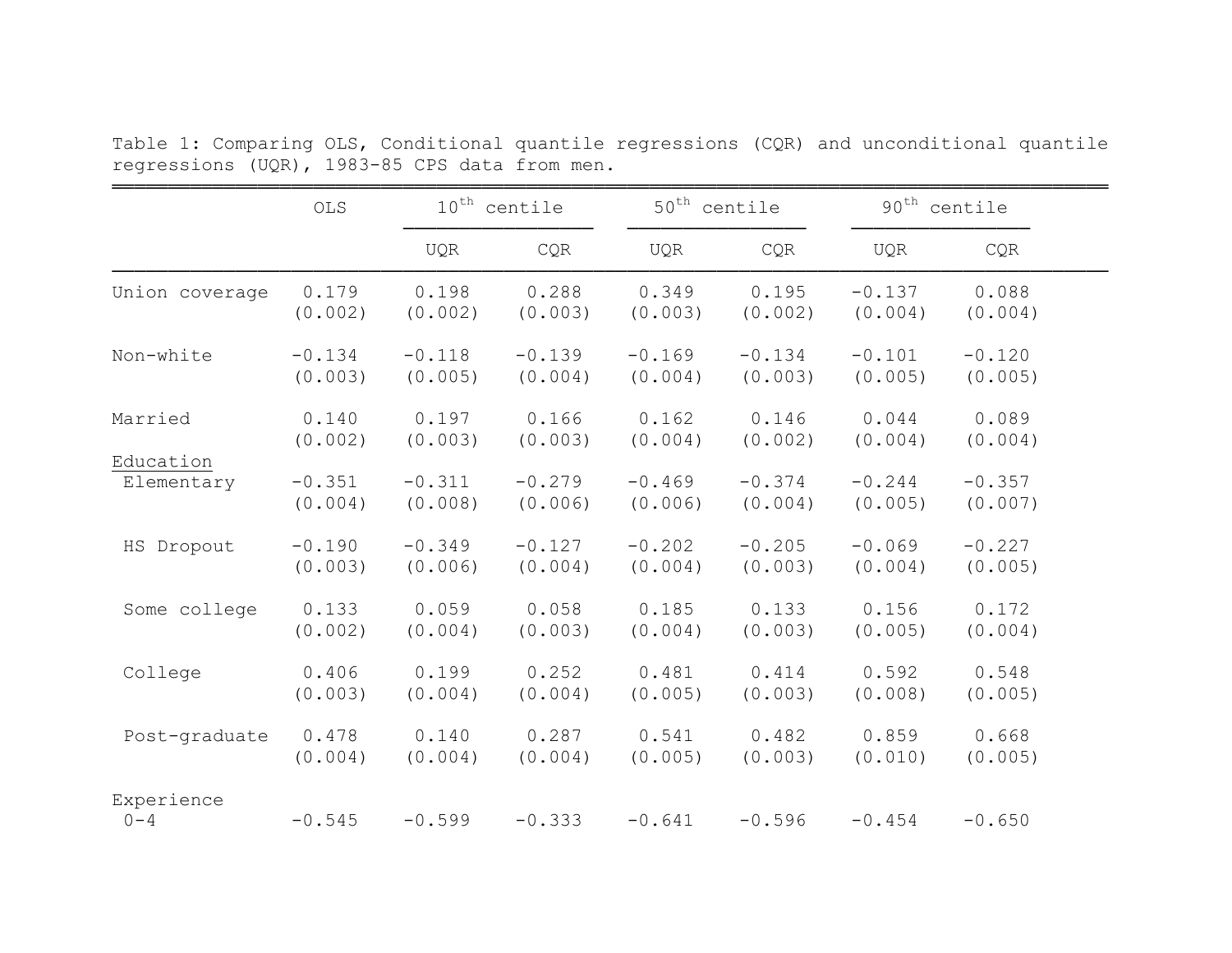|           | (0.004)             | (0.007)             | (0.005)             | (0.006)             | (0.004)             | (0.008)             | (0.007)             |  |
|-----------|---------------------|---------------------|---------------------|---------------------|---------------------|---------------------|---------------------|--|
| $5 - 9$   | $-0.267$<br>(0.004) | $-0.082$<br>(0.005) | $-0.191$<br>(0.005) | $-0.360$<br>(0.006) | $-0.279$<br>(0.004) | $-0.377$<br>(0.008) | $-0.319$<br>(0.006) |  |
| $10 - 14$ | $-0.149$<br>(0.004) | $-0.040$<br>(0.004) | $-0.098$<br>(0.005) | $-0.185$<br>(0.006) | $-0.152$<br>(0.004) | $-0.257$<br>(0.009) | $-0.188$<br>(0.006) |  |
| $15 - 19$ | $-0.056$<br>(0.004) | $-0.024$<br>(0.004) | $-0.031$<br>(0.005) | $-0.069$<br>(0.006) | $-0.060$<br>(0.004) | $-0.094$<br>(0.009) | $-0.077$<br>(0.007) |  |
| $25 - 29$ | 0.028<br>(0.004)    | 0.001<br>(0.005)    | 0.001<br>(0.006)    | 0.034<br>(0.007)    | 0.029<br>(0.005)    | 0.063<br>(0.011)    | 0.038<br>(0.007)    |  |
| $30 - 34$ | 0.034<br>(0.004)    | 0.004<br>(0.005)    | $-0.007$<br>(0.006) | 0.038<br>(0.007)    | 0.033<br>(0.005)    | 0.063<br>(0.011)    | 0.064<br>(0.008)    |  |
| $35 - 39$ | 0.042<br>(0.005)    | 0.021<br>(0.005)    | $-0.014$<br>(0.006) | 0.041<br>(0.007)    | 0.043<br>(0.005)    | 0.073<br>(0.011)    | 0.095<br>(0.008)    |  |
| $40+$     | 0.005<br>(0.005)    | 0.042<br>(0.006)    | $-0.066$<br>(0.007) | 0.002<br>(0.007)    | 0.017<br>(0.005)    | $-0.030$<br>(0.010) | 0.061<br>(0.008)    |  |
| Constant  | 1.742<br>(0.004)    | 0.970<br>(0.005)    | 1.145<br>(0.005)    | 1.732<br>(0.006)    | 1.744<br>(0.004)    | 2.512<br>(0.008)    | 2.332<br>(0.006)    |  |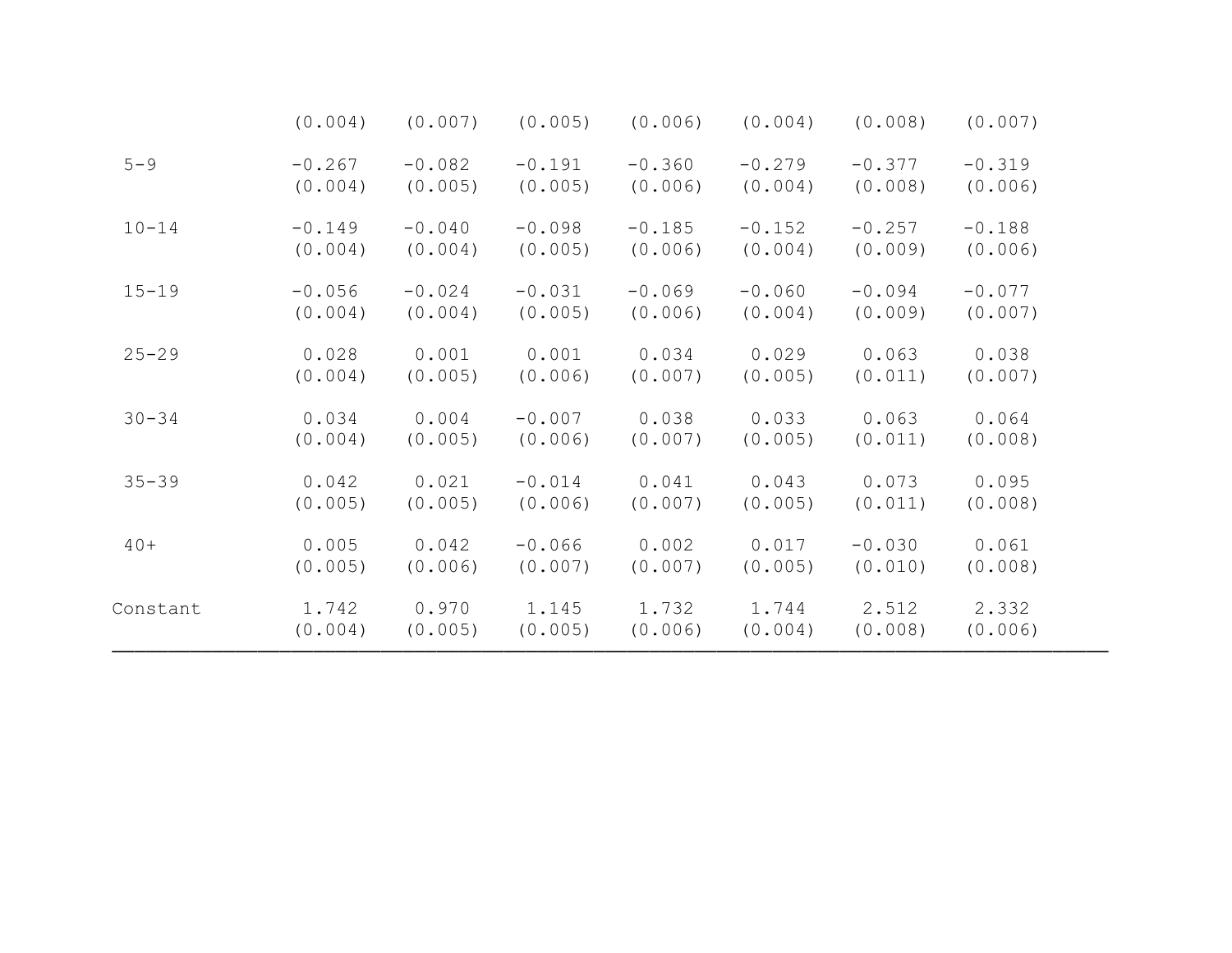

Figure 1a. Unconditional and Conditional Quantile Regressions Estimates for the Birthweight Model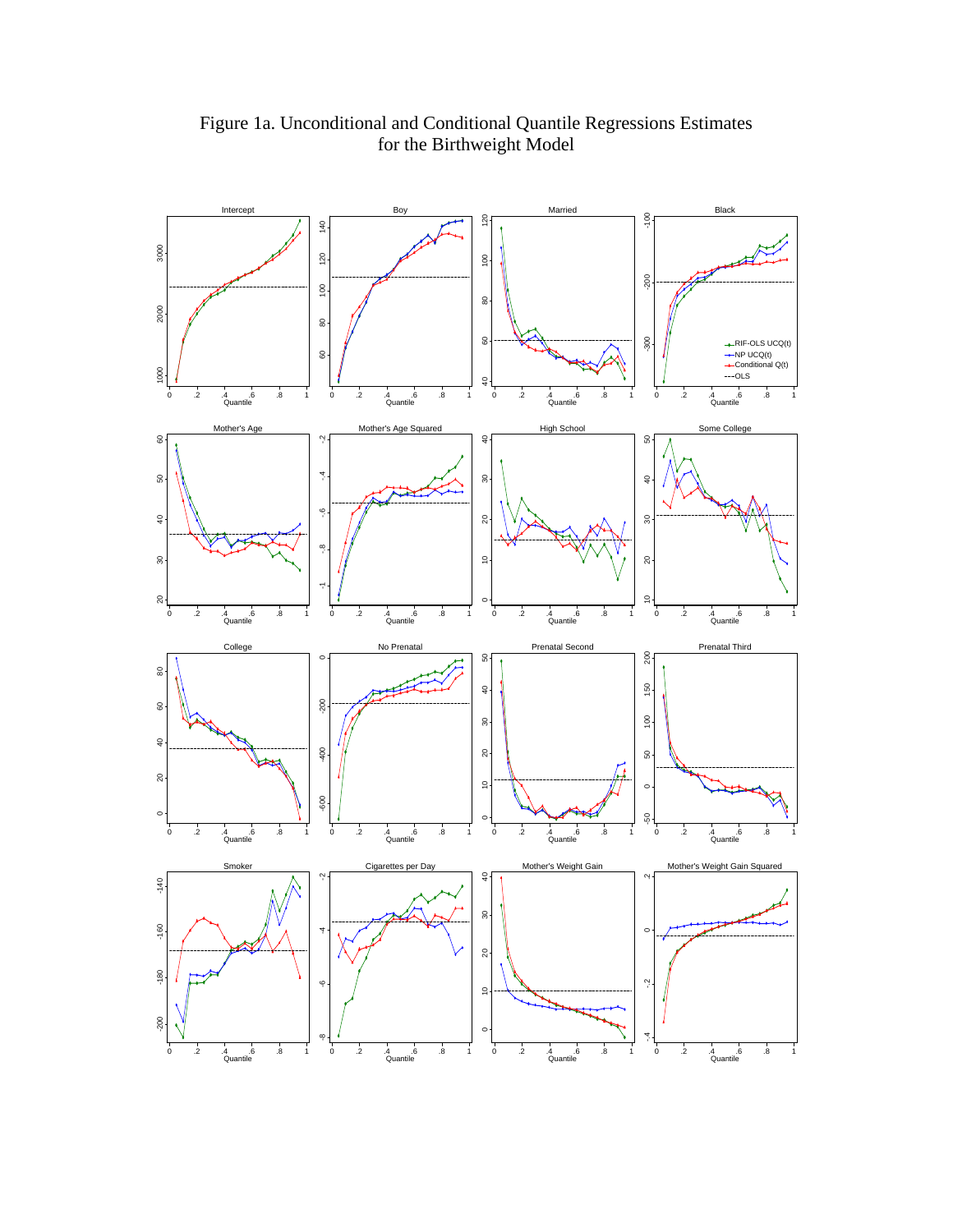

Figure 1b. Significance of the Differences between Different Quantile Estimates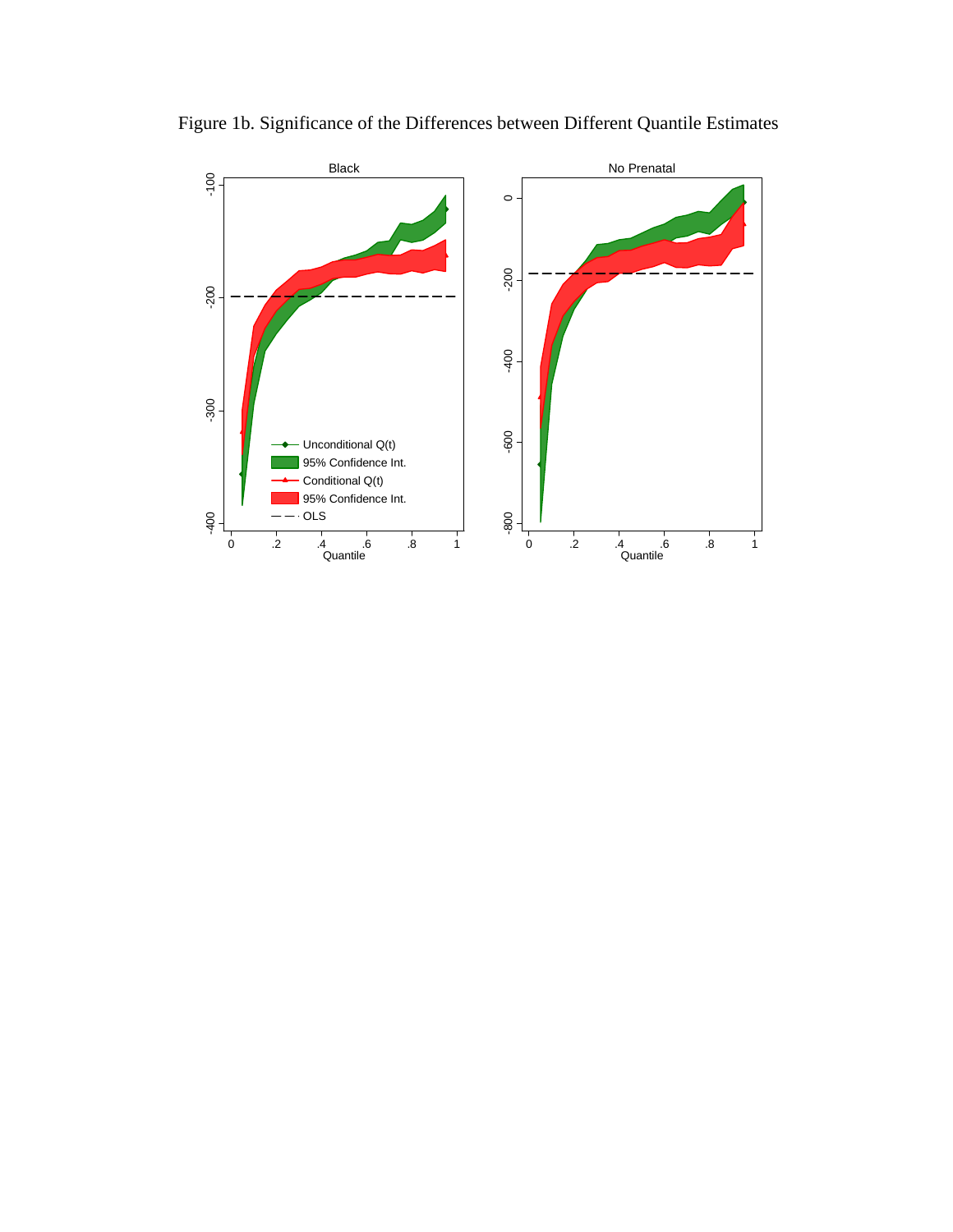

Figure 2a. Unconditional and Conditional Quantile Estimates for the Log Wages Model, Men 1983-1985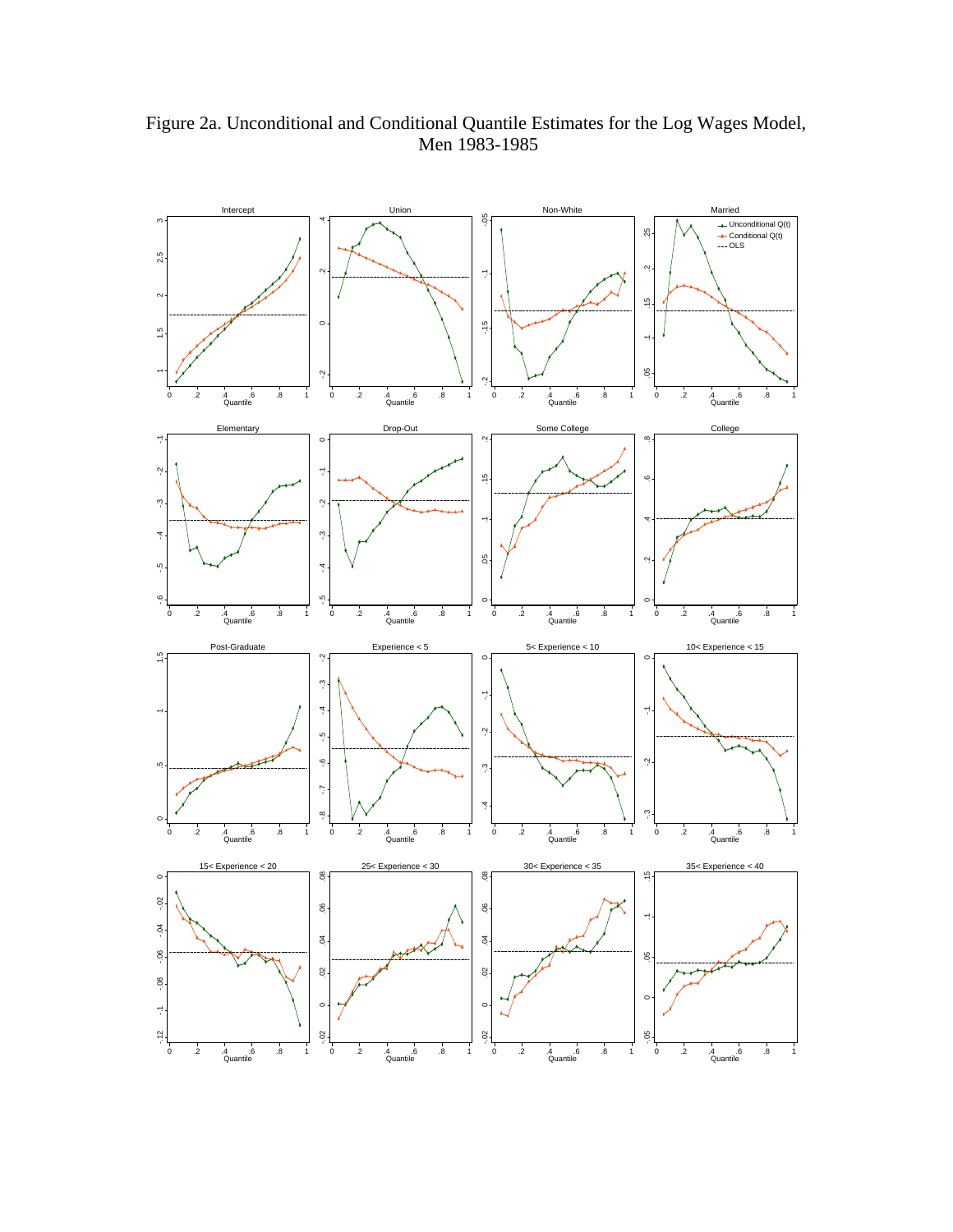

Figure 2b. Unconditional and Conditional Quantile Estimates for the Log Wages Model, Men 2003-2005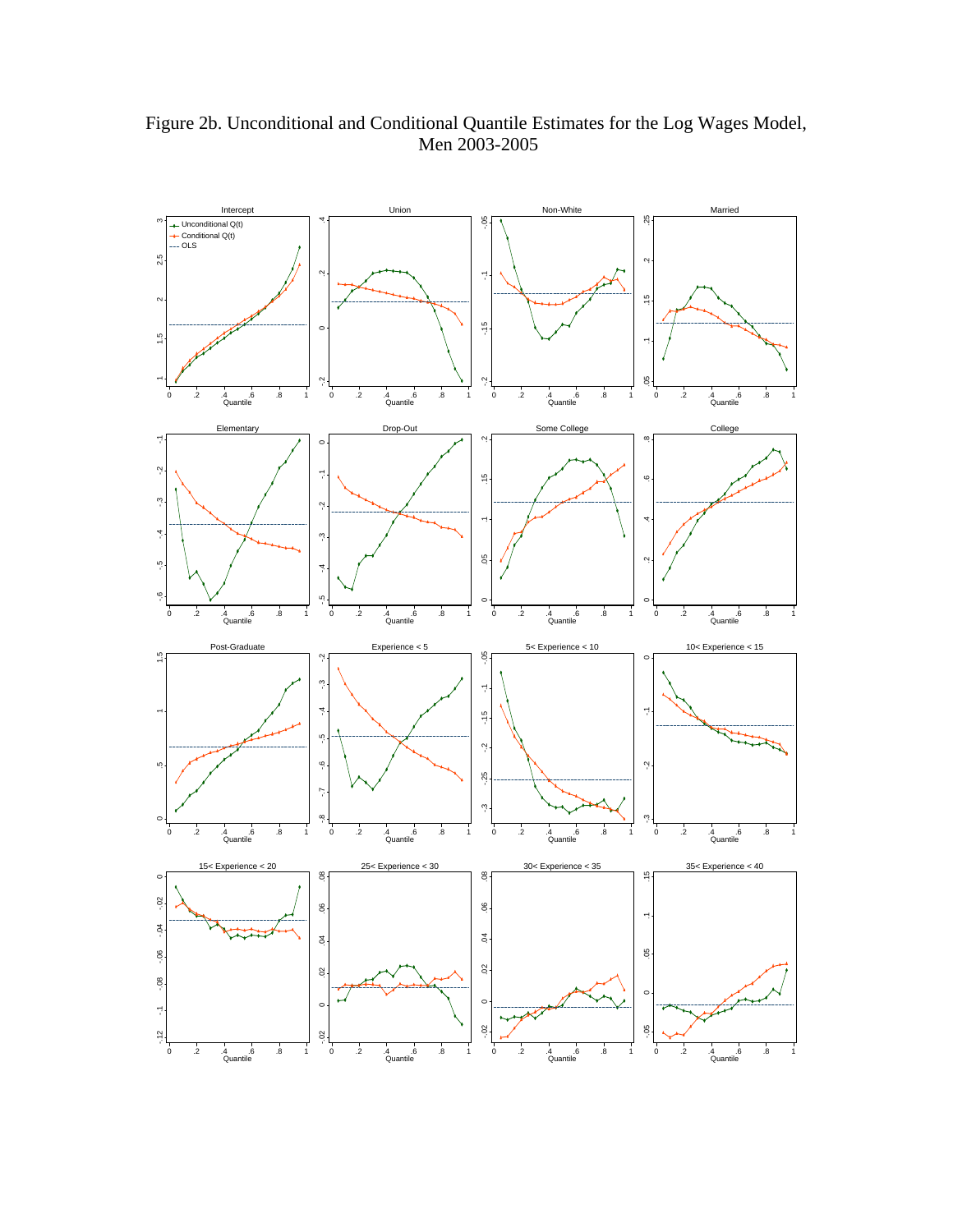

Figure 2c. RIF-OLS and Non-Parametric Unconditional Quantile Regressions Estimates for the Log Wages Model, Men 1983-1985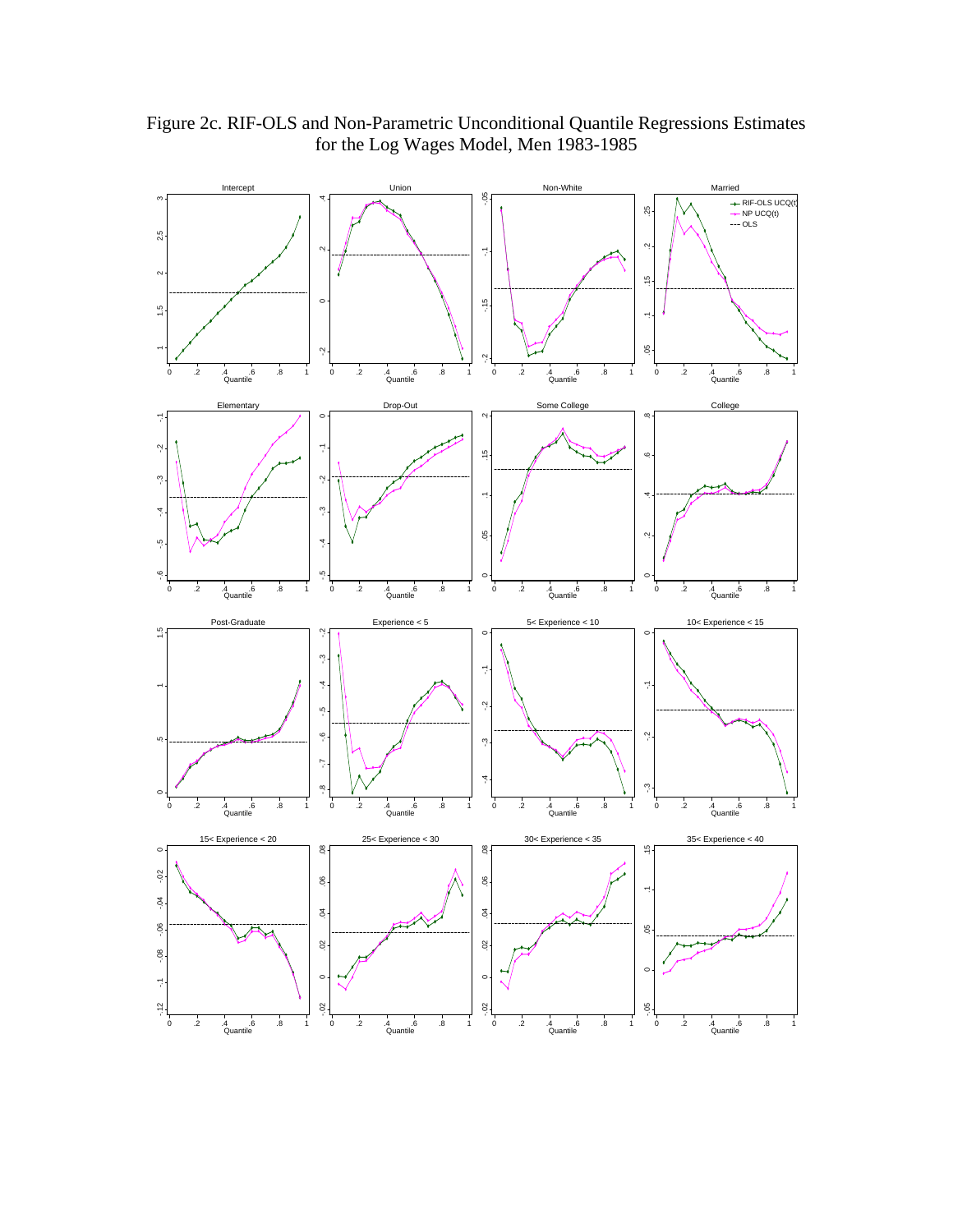Figure 2d. Sensitivity of Unconditional Estimates for the Log Wages Model, Men 1983-1985

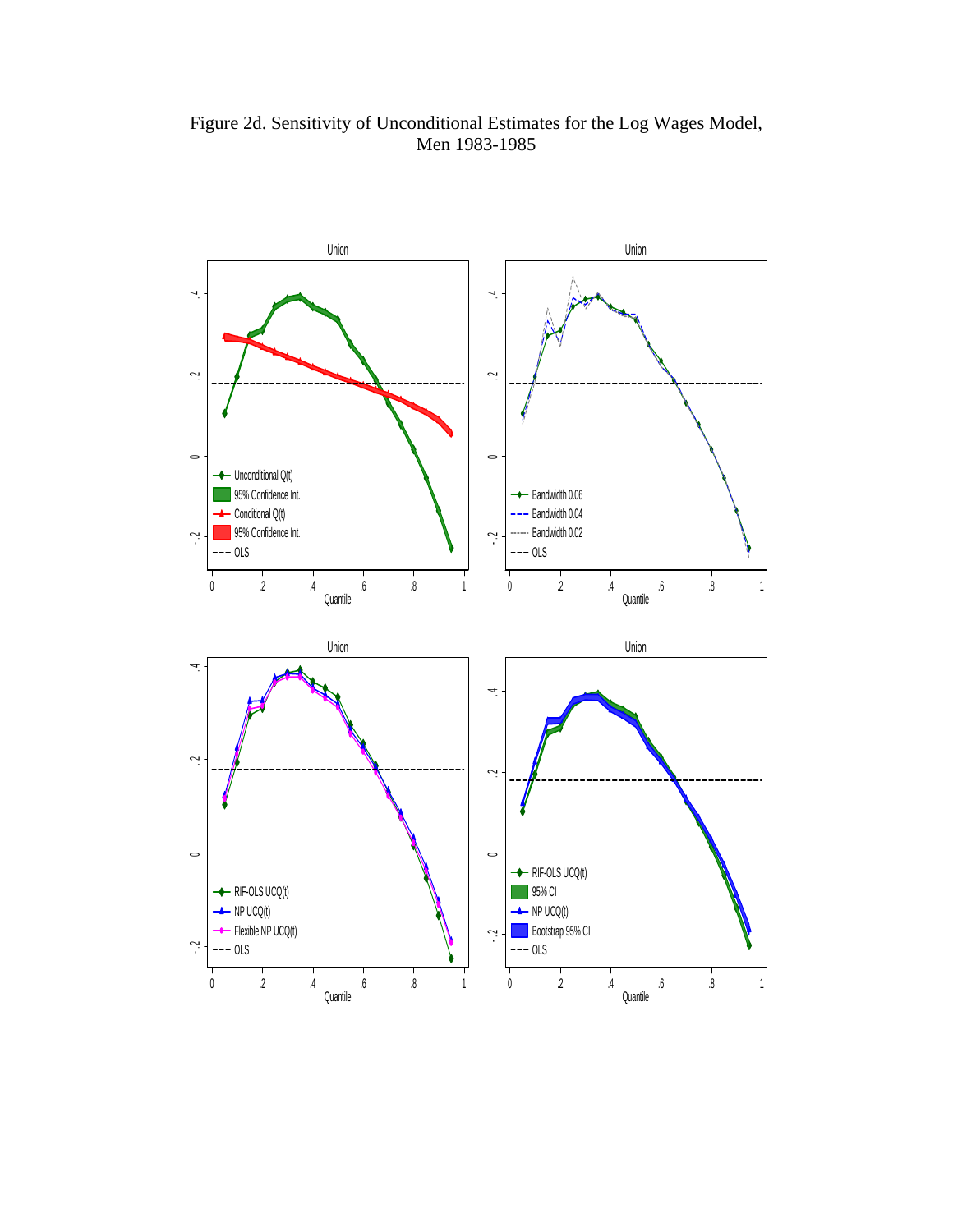Figure 3: Approximation error (relative to reweighting) when predicting the effect of changes in the unionization rate using the unconditional quantile regression



**A: 5th percentile**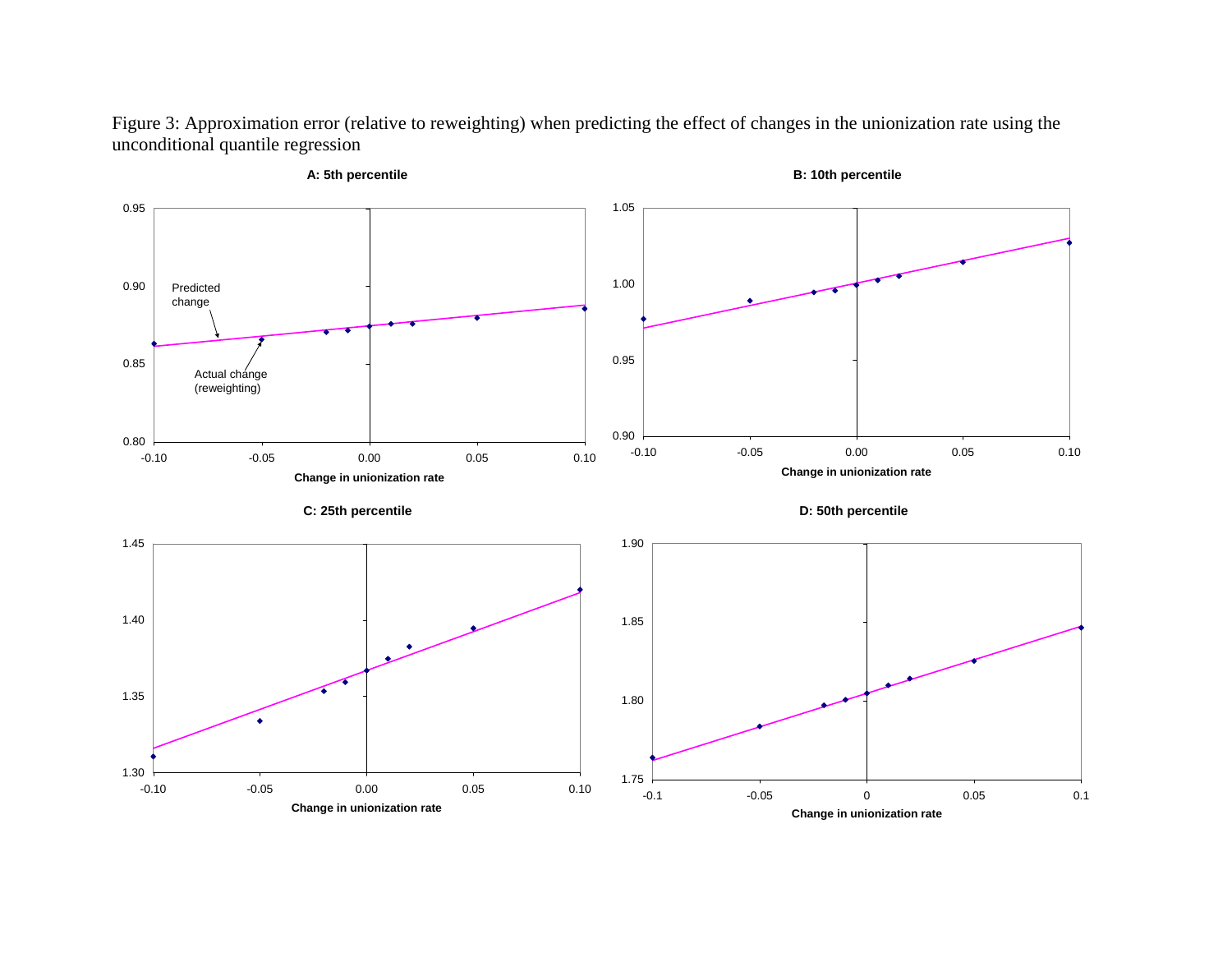### Figure 3: Continuation

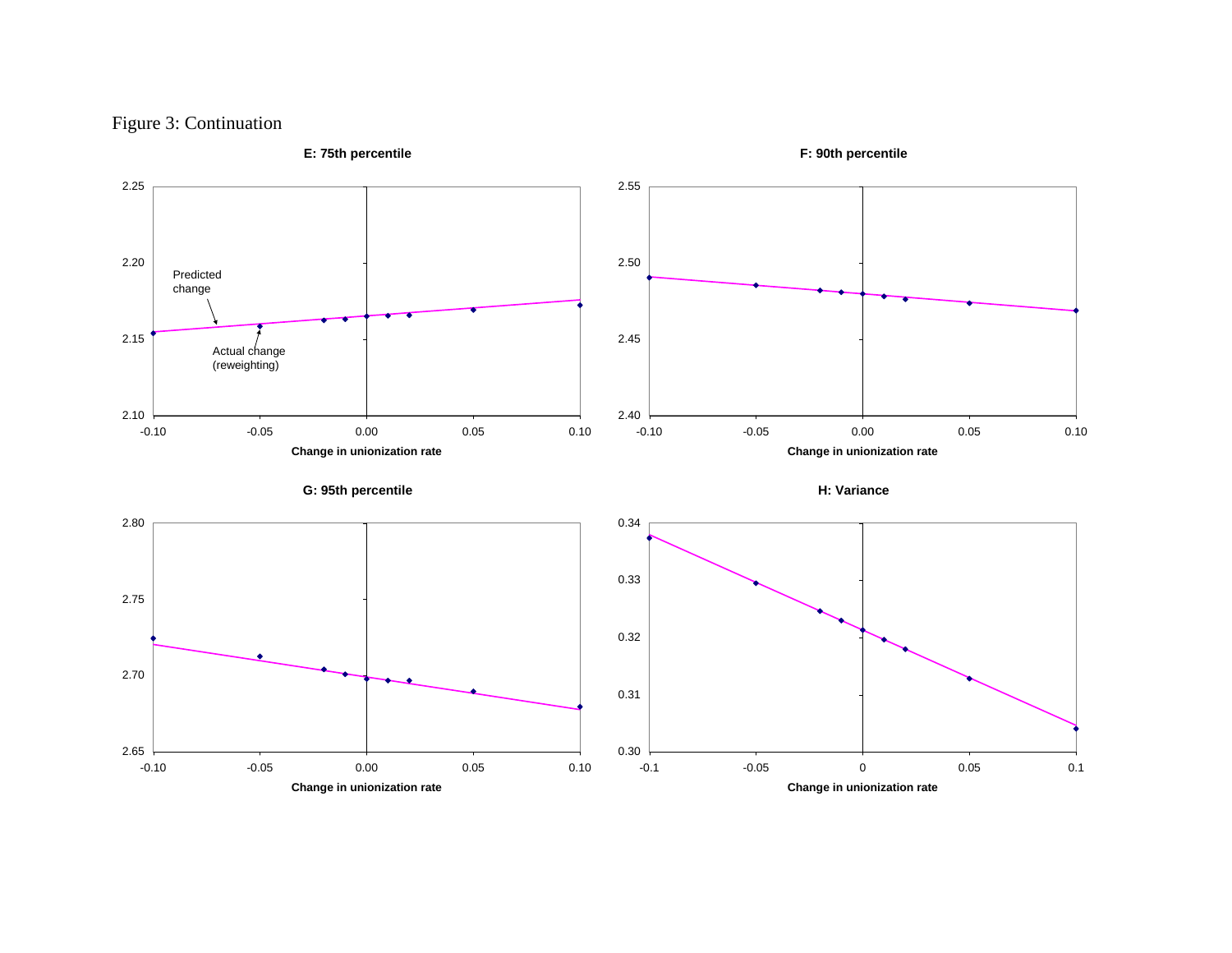![](_page_62_Figure_0.jpeg)

Figure A1. Probability Density Functions of Birthweight